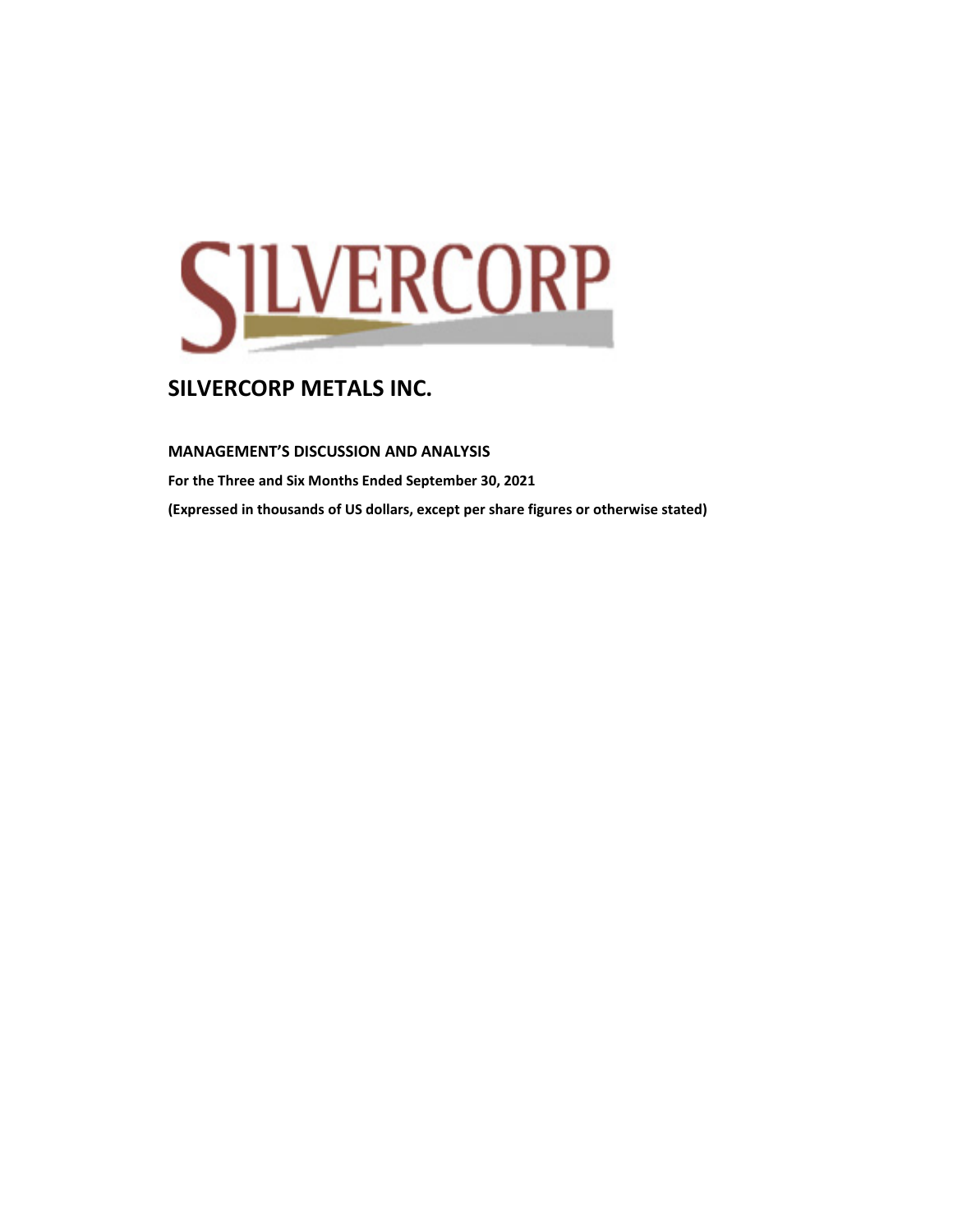## **Table of Contents**

| 1.  |  |
|-----|--|
| 2.  |  |
| 3.  |  |
| 4.  |  |
| 5.  |  |
| 6.  |  |
| 7.  |  |
| 8.  |  |
| 9.  |  |
| 10. |  |
|     |  |
|     |  |
|     |  |
|     |  |
| 15. |  |
| 16. |  |
| 17. |  |
|     |  |
|     |  |
|     |  |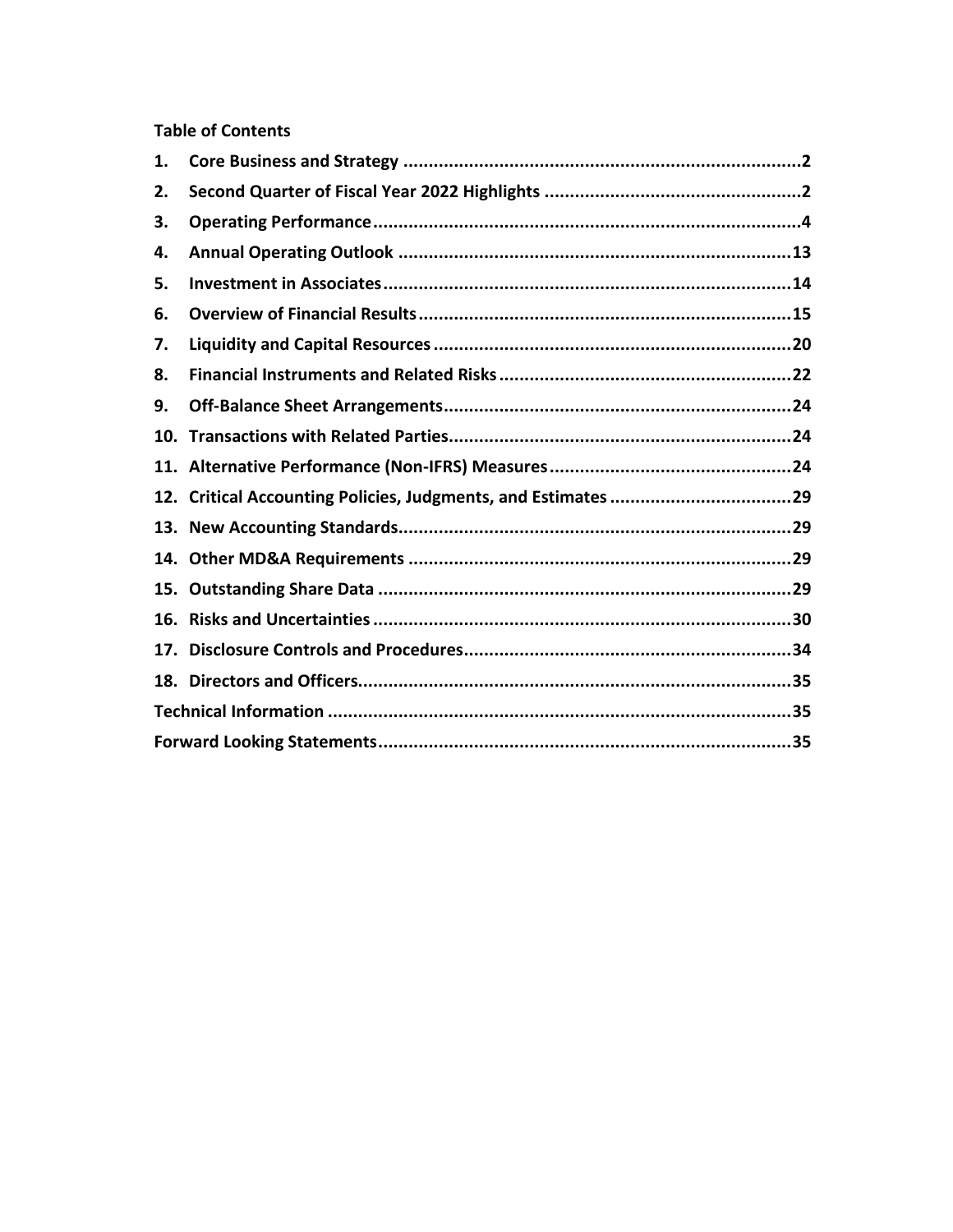### **Management's Discussion and Analysis For the Three and Six Months Ended September 30, 2021 (Expressed in thousands of U.S. dollars, except per share data or unless otherwise stated)**

*This Management's Discussion and Analysis ("MD&A") is intended to help the reader understand the significant factors that have affected Silvercorp Metals Inc. and its subsidiaries' ("Silvercorp" or the "Company") performance and such factors that may affect its future performance. This MD&A should be read in conjunction with the Company's unaudited condensed consolidated interim financial statements for the three and six months ended September 30, 2021 and the related notes contains therein. In addition, this MD&A should be read in conjunction with the Company's audited consolidated financial statements for the year ended March 31, 2021, the related MD&A, the Annual Information Form (available on SEDAR at www.sedar.com), and the annual report on Form 40-F (available on EDGAR at www.sec.gov). The Company reports its financial position, financial performance and cash flow in accordance with International Financial Reporting Standards ("IFRS") as issued by the International Accounting Standards Board ("IASB"). Silvercorp's significant accounting policies are set out in Note 2 of the unaudited consolidated interim financial statements for the three and six months ended September 30, 2021, as well as Note 2 to the audited consolidated financial statements for the year ended March 31, 2021. This MD&A refers to various alternative performance (non-IFRS) measures, such as adjusted earnings and adjusted earnings per share, working capital*, *cash cost per ounce of silver, net of by-product credits, all-in & all-in sustaining cost per ounce of silver, net of by-product credits, production cost per tonne, and all-in sustaining production costs per tonne. Non-IFRS measures do not have standardized meanings under IFRS. Accordingly, non-IFRS measures should not be considered in isolation or as a substitute for measures of performance prepared in accordance with IFRS. To facilitate a better understanding of these measures as calculated by the Company, additional information has been provided in this MD&A. Please refer to section 11, "Alternative Performance (Non-IFRS) Measures" of this MD&A for detailed descriptions and reconciliations. Figures may not add due to rounding.*

This MD&A is prepared as of November 3, 2021 and expressed in thousands of U.S. dollars, except share, per share, unit cost, and production data, or unless otherwise stated.

## <span id="page-2-0"></span>**1. Core Business and Strategy**

Silvercorp is a profitable Canadian mining company currently producing silver, gold, lead, and zinc metals in concentrates from mines in China. The Company's goal is to continuously create healthy returns to shareholders through efficient management, organic growth and the acquisition of profitable projects. Silvercorp balances profitability, social and environmental relationships, employees' wellbeing, and sustainable development. Silvercorp operates several silver-lead-zinc mines at the Ying Mining District in Henan Province, China and the GC silver-lead-zinc mine in Guangdong Province, China. The Company's common shares are traded on the Toronto Stock Exchange and NYSE American under the symbol "SVM".

## <span id="page-2-1"></span>**2. Second Quarter of Fiscal Year 2022 Highlights**

- Mined 292,468 tonnes of ore and milled 271,816 tonnes of ore, up 9% and 3% compared to the prior year quarter.
- Sold approximately 1.7 million ounces of silver, 800 ounces of gold, 17.3 million pounds of lead, and 7.6 million pounds of zinc, representing decreases of 1%, 64%, and 7% in silver, gold and lead sold, and an increase of 3% in zinc sold, compared to the prior year quarter.
- Revenue of \$58.4 million, up 4% compared to \$56.4 million in the prior year quarter.
- Net income attributable to equity shareholders of \$9.4 million, or \$0.05 per share, compared to \$15.5 million, or \$0.09 per share in the prior year quarter. The decrease was mainly due to an unrealized loss of \$4.1 million on investments in the current quarter compared to a gain of \$2.8 million in the prior year quarter.
- Adjusted earnings<sup>[1](#page-2-2)</sup> attributable to equity shareholders of \$13.6 million, or \$0.08 per share, compared to \$15.4 million, or \$0.09 per share in the prior year quarter. The adjustments were made to remove impacts from non-recurring items, share-based compensation, foreign exchange gain/loss, gain/loss on investments, and the share of associates' operating results.

<span id="page-2-2"></span><sup>1</sup> *Non-IFRS measures, please refer to section 11 for reconciliation.*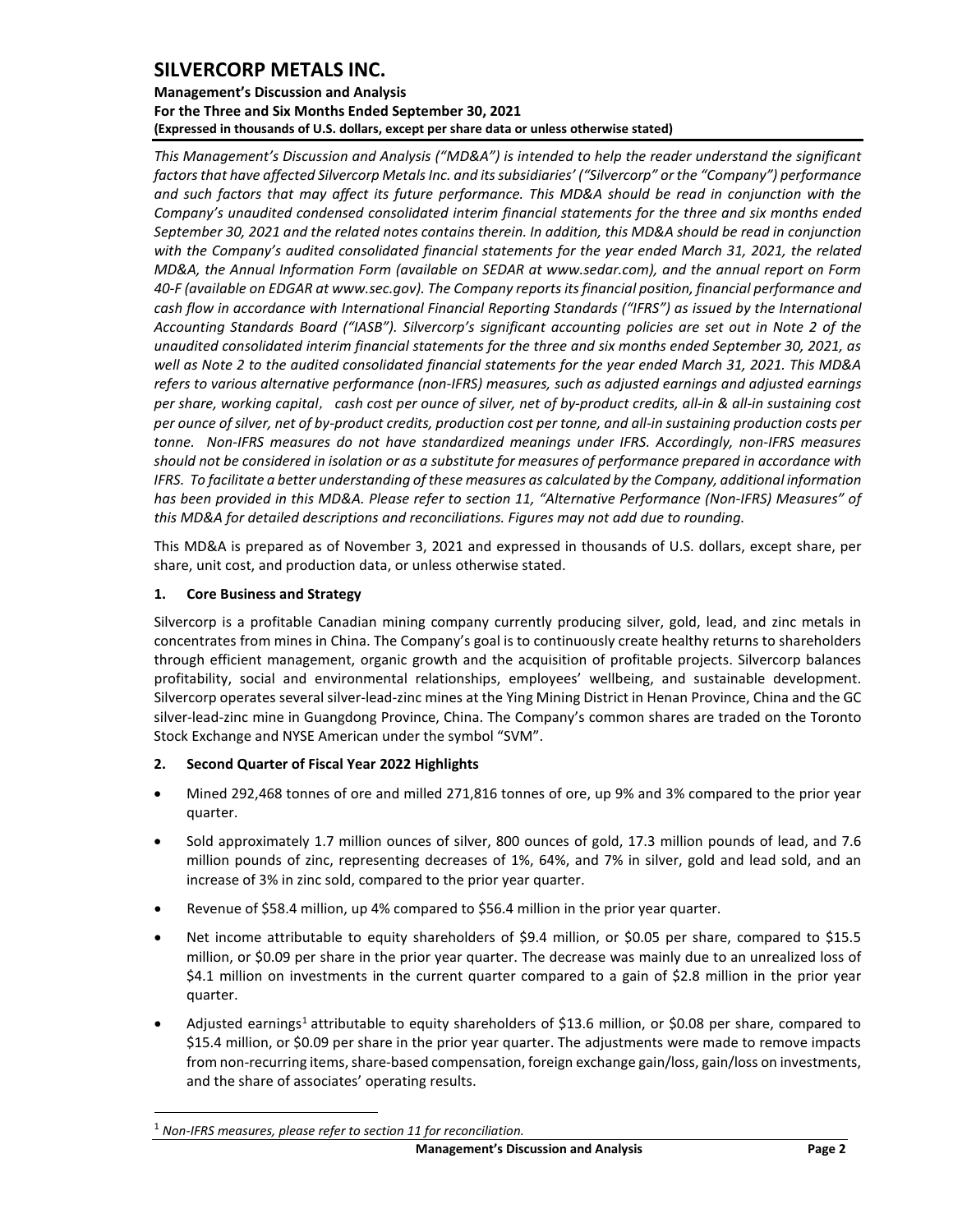**Management's Discussion and Analysis For the Three and Six Months Ended September 30, 2021 (Expressed in thousands of U.S. dollars, except per share data or unless otherwise stated)** 

- Cash flow from operations of \$30.9 million, up 4% or \$1.3 million compared to \$29.6 million in the prior year quarter.
- Cash cost per ounce of silver<sup>[1](#page-3-0)</sup>, net of by-product credits, of negative \$1.65 compared to negative \$2.09 in the prior year quarter.
- All-in sustaining cost per ounce of silver<sup>1</sup>, net of by-product credits, of \$7.35, compared to \$6.99 in the prior year quarter.
- Strong balance sheet with \$221.1 million in cash and cash equivalents and short-term investments, up \$6.7 million or 3% compared to \$214.4 million as June 30, 2021 and up \$22.0 million or 11% compared to \$199.1 million as at March 31, 2021. This does not include the investments in associates and equity investment in other companies, having a total market value of \$172.8 million as at September 30, 2021 (\$243.2 million as at June 30, 2021).

<span id="page-3-0"></span>*<sup>1</sup> Non-IFRS measures, please refer to section 11 for reconciliation.*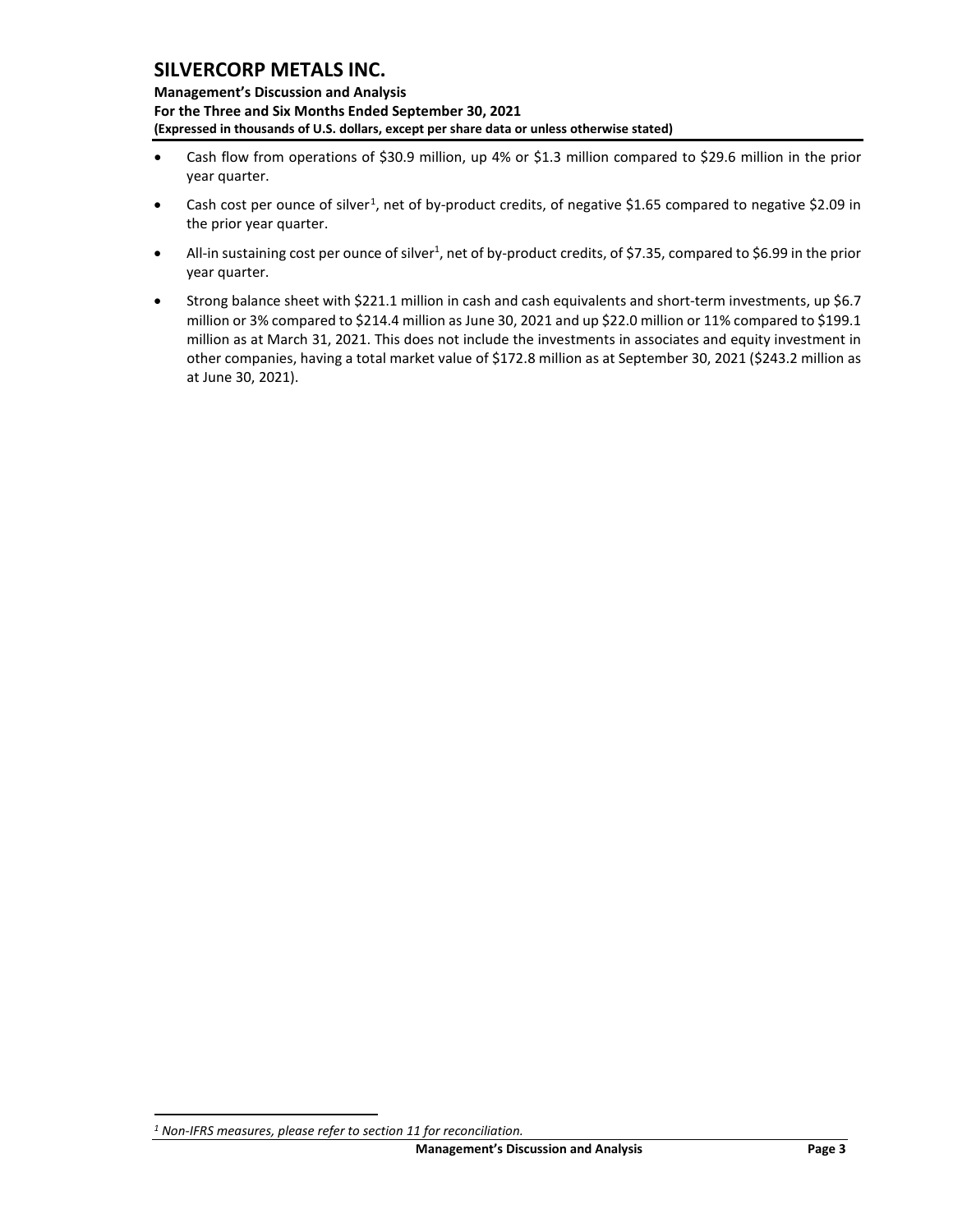**Management's Discussion and Analysis For the Three and Six Months Ended September 30, 2021 (Expressed in thousands of U.S. dollars, except per share data or unless otherwise stated)** 

#### <span id="page-4-0"></span>**3. Operating Performance**

### **(a) Consolidated operating performance**

The following table summarizes consolidated operational information for the three and six months ended September 30, 2021 and 2020:

| <b>Consolidated</b>                                                                     | Three months ended September 30, |              | Six months ended September 30, |              |              |              |
|-----------------------------------------------------------------------------------------|----------------------------------|--------------|--------------------------------|--------------|--------------|--------------|
|                                                                                         | 2021                             | 2020         | <b>Changes</b>                 | 2021         |              | 2020 Changes |
| <b>Production Data</b>                                                                  |                                  |              |                                |              |              |              |
| <b>Mine Data</b>                                                                        |                                  |              |                                |              |              |              |
| Ore Mined (tonne)                                                                       | 292,468                          | 267,853      | 9%                             | 523,703      | 522,408      | 0%           |
| Ore Milled (tonne)                                                                      | 271,816                          | 263,933      | 3%                             | 514,893      | 526,259      | $-2%$        |
| <b>Head Grades</b>                                                                      |                                  |              |                                |              |              |              |
| Silver (gram/tonne)                                                                     | 214                              | 221          | -3%                            | 211          | 225          | -6%          |
| Lead (%)                                                                                | 3.2                              | 3.5          | -9%                            | 3.2          | 3.6          | -11%         |
| Zinc (%)                                                                                | 1.6                              | 1.6          | 0%                             | 1.6          | 1.6          | 0%           |
| <b>Recovery Rates</b>                                                                   |                                  |              |                                |              |              |              |
| Silver (%)                                                                              | 94.1                             | 93.0         | 1%                             | 93.7         | 93.1         | 1%           |
| Lead (%)                                                                                | 94.5                             | 94.9         | 0%                             | 94.5         | 95.1         | $-1%$        |
| Zinc (%)                                                                                | 79.3                             | 78.0         | 2%                             | 79.9         | 78.9         | 1%           |
| Cost Data                                                                               |                                  |              |                                |              |              |              |
| + Mining cost per tonne of ore mined (\$)                                               | 92.98                            | 76.95        | 21%                            | 88.86        | 75.46        | 18%          |
| Cash mining cost per tonne of ore mined (\$)                                            | 70.33                            | 57.61        | 22%                            | 66.82        | 56.32        | 19%          |
| Depreciation and amortization charges per tonne of ore mined (\$)                       | 22.65                            | 19.34        | 17%                            | 22.04        | 19.14        | 15%          |
| Unit shipping costs (\$)<br>$\ddot{}$                                                   | 2.48                             | 2.57         | $-4%$                          | 2.39         | 2.54         | -6%          |
| Milling costs per tonne of ore milled (\$)<br>$\ddot{}$                                 | 13.64                            | 11.11        | 23%                            | 14.17        | 11.08        | 28%          |
| Cash milling costs per tonne of ore milled (\$)                                         | 11.94                            | 9.64         | 24%                            | 12.39        | 9.61         | 29%          |
| Depreciation and amortization charges per tonne of ore milled (\$)                      | 1.70                             | 1.47         | 16%                            | 1.78         | 1.47         | 21%          |
| Cash production cost per tonne of ore processed (\$)<br>$\ddot{}$                       | 84.75                            | 69.82        | 21%                            | 81.60        | 68.47        | 19%          |
| All-in sustaining cost per tonne of ore processed (\$)<br>$\ddot{}$                     | 135.76                           | 124.24       | 9%                             | 133.90       | 118.46       | 13%          |
| Cash cost per ounce of Silver, net of by-product credits (\$)<br>$+$                    | (1.65)                           | (2.09)       | 21%                            | (1.54)       | (1.77)       | 13%          |
| All-in sustaining cost per ounce of silver, net of by-product credits (\$)<br>$\ddot{}$ | 7.35                             | 6.99         | 5%                             | 7.41         | 6.28         | 18%          |
| Concentrate inventory                                                                   |                                  |              |                                |              |              |              |
| Lead concentrate (tonne)                                                                | 470                              | 1,327        | -65%                           | 470          | 1,327        | -65%         |
| Zinc concentrate (tonne)                                                                | 207                              | 635          | $-67%$                         | 207          | 635          | $-67%$       |
| <b>Sales Data</b>                                                                       |                                  |              |                                |              |              |              |
| <b>Metal Sales</b>                                                                      |                                  |              |                                |              |              |              |
| Silver (in thousands of ounces)                                                         | 1,729                            | 1,740        | $-1%$                          | 3,371        | 3,612        | $-7%$        |
| Gold (in thousands of ounces)                                                           | 0.8                              | 2.2          | $-64%$                         | 1.8          | 3.3          | $-45%$       |
| Lead (in thousands of pounds)                                                           | 17,319                           | 18,551       | $-7%$                          | 34,129       | 39,436       | $-13%$       |
| Zinc (in thousands of pounds)                                                           | 7,626                            | 7,411        | 3%                             | 14,881       | 14,369       | 4%           |
| Revenue                                                                                 |                                  |              |                                |              |              |              |
| Silver (in thousands of \$)                                                             | 32,805                           | 33,047       | $-1%$                          | 66,799       | 59,233       | 13%          |
| Gold (in thousands of \$)                                                               | 1,186                            | 3,016        | $-61%$                         | 2,694        | 4,493        | $-40%$       |
| Lead (in thousands of \$)                                                               | 15,410                           | 14,387       | 7%                             | 29,810       | 28,761       | 4%           |
| Zinc (in thousands of \$)                                                               | 7,821                            | 5,236        | 49%                            | 15,189       | 9,391        | 62%          |
| Other (in thousands of \$)                                                              | 1,213                            | 685          | 77%                            | 2,762        | 1,199        | 130%         |
|                                                                                         | 58,435                           | 56,371       | 4%                             | 117,254      | 103,077      | 14%          |
| Average Selling Price, Net of Value Added Tax and Smelter Charges                       |                                  |              |                                |              |              |              |
| Silver (\$ per ounce)                                                                   | 18.97                            | 18.99        | 0%                             | 19.82        | 16.40        | 21%          |
| Gold (\$ per ounce)                                                                     | 1,483                            | 1,371        | 8%                             | 1,497        | 1,362        | 10%          |
| Lead (\$ per pound)<br>Zinc (\$ per pound)                                              | 0.89<br>1.03                     | 0.78<br>0.71 | 14%<br>45%                     | 0.87<br>1.02 | 0.73<br>0.65 | 19%<br>57%   |
|                                                                                         |                                  |              |                                |              |              |              |

+ Alternative performance (Non-IFRS) measures, see section 11 for reconciliation.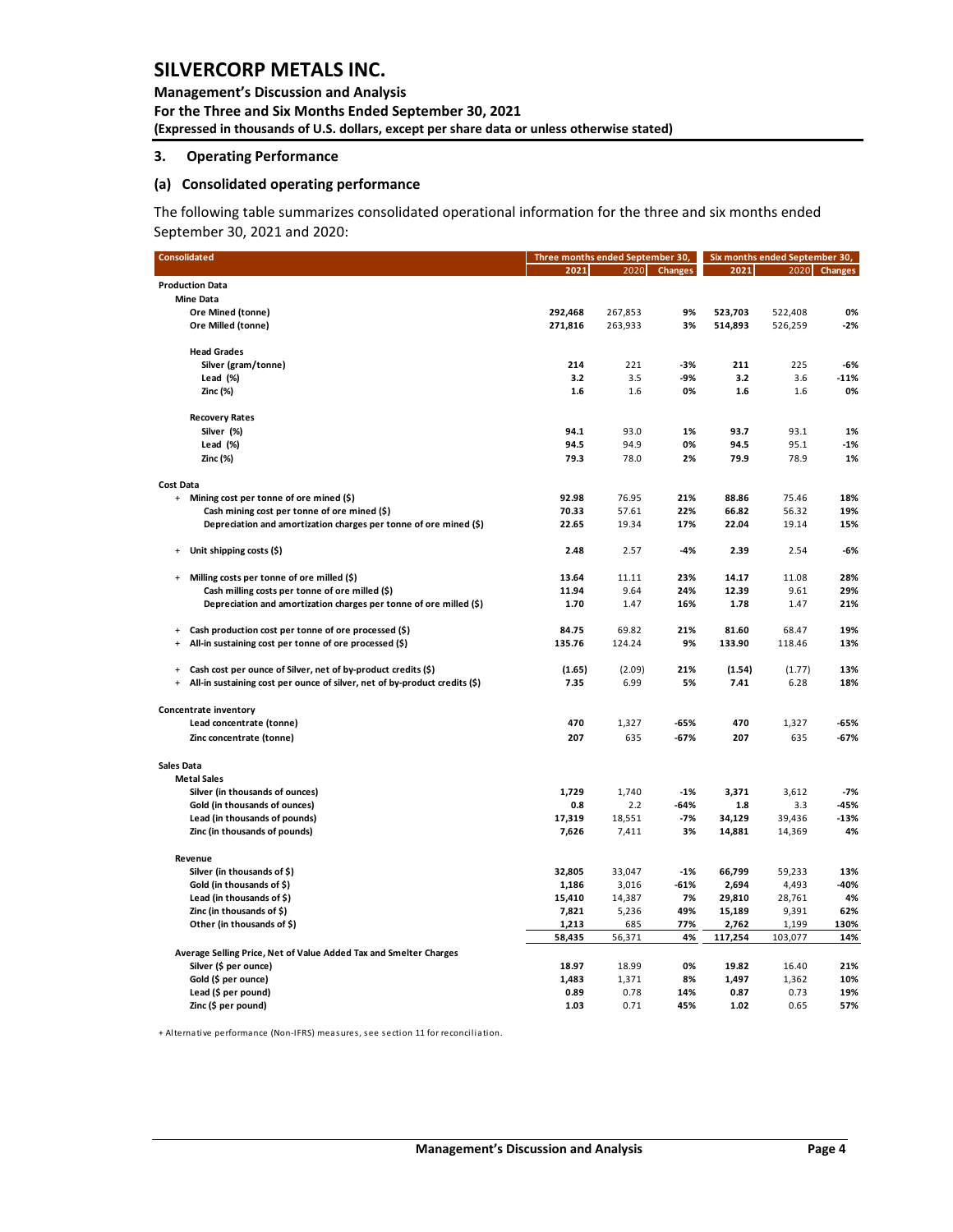**Management's Discussion and Analysis For the Three and Six Months Ended September 30, 2021 (Expressed in thousands of U.S. dollars, except per share data or unless otherwise stated)** 

### **(i) Mine and Mill Production**

For the three months ended September 30, 2021 ("Q2 Fiscal 2022"), the Company mined 292,468 tonnes of ore, up 9% or 24,615 tonnes, compared to 267,853 tonnes in the three months ended September 30, 2020 ("Q2 Fiscal 2021"). Ore milled in Q2 Fiscal 2022 was 271,816 tonnes, up 3% or 7,883 tonnes, compared to 263,933 tonnes in Q2 Fiscal 2021, but 20,832 tonnes lower than mined as a result of transportation interruptions caused by lengthy heavy rains at the Ying Mining District in Q2 Fiscal 2022.

For the six months ended September 30, 2021, on a consolidated basis, the Company mined 523,703 tonnes of ore, a slight increase of 1,295 tonnes, compared to 522,408 tonnes mined in the same prior year period. Ore milled was 514,893 tonnes, a decrease of 2% or 11,366 tonnes, compared to 526,259 tonnes milled in the same prior year period.

## **(ii) Metal Sales**

In Q2 Fiscal 2022, the Company sold approximately 1.7 million ounces of silver, 800 ounces of gold, 17.3 million pounds of lead, and 7.6 million pounds of zinc, representing decreases of 1%, 64%, and 7% in silver, gold and lead sold, respectively, and an increase of 3% in zinc sold, compared to approximately 1.7 million ounces of silver, 2,200 ounces of gold, 18.6 million pounds of lead, and 7.4 million pounds of zinc sold in Q2 Fiscal 2021. Gold sold in Q2 Fiscal 2021 included 1,200 ounces from the BYP Mine.

For the six months ended September 30, 2021, the Company sold approximately 3.4 million ounces of silver, 1,800 ounces of gold, 34.1 million pounds of lead, and 14.9 million pounds of zinc, representing decreases of 7%, 45%, and 13% in silver, gold and lead sold, respectively, and an increase of 4% in zinc sold, compared to approximately 3.6 million ounces of silver, 3,300 ounces of gold, 39.4 million pounds of lead, and 14.4 million pounds of zinc sold in the same prior year period.

## **(iii) Per Tonne Costs[1](#page-5-0)**

In Q2 Fiscal 2022, the consolidated cash production costs per tonne of ore processed was \$84.75, up 21% compared to \$69.82 in Q2 Fiscal 2021. The increase was mainly due to i) an average 8% appreciation of the Chinese yuan against US dollar, resulting in higher costs presented in the US dollar; ii) an overall of 14.5% increase in mining contractors' fee rate at the Ying Mining District as previously reported in the Company's news release on May 20, 2021; iii) an average 7% increase in employees' pay rates; and iv) the contribution rate paid for the employees' social welfare funds in China returned to the normal rate from a reduced rate granted by the Chinese government in Fiscal 2021 due to Covid-19.

The consolidated cash mining cost was \$70.33 per tonne, up 22%, compared to \$57.61 in Q2 Fiscal 2021. The consolidated cash milling cost was \$11.94 per tonne, up 24%, compared to \$9.64 in Q2 Fiscal 2021.

In Q2 Fiscal 2022, the consolidated all-in sustaining production cost per tonne of ore processed was \$135.76, up 9%, compared to \$124.24 in Q2 Fiscal 2021, but within the Company's current annual cost guidance. The increase was mainly due to the increase in cash production costs offset by a decrease of \$2.0 million in sustaining capital expenditures, mainly resulting from less tunneling development.

For the six months ended September 30, 2021, the consolidated cash mining costs was \$66.82 per tonne, compared to \$56.32 in the same prior year period. The consolidated cash milling cost was \$12.39 per tonne, compared to \$9.61 per tonne in the same prior year period.

Correspondingly, the consolidated cash production costs per tonne of ore processed for the six months ended September 30, 2021 was \$81.60, up 19% compared to \$68.47 in the same prior year period. The all-in sustaining production cost per tonne of ore processed was \$133.90, up 13% compared to \$118.46 in the same prior year period, but within the Company's current annual cost guidance.

**Management's Discussion and Analysis Community Page 5** 

<span id="page-5-0"></span>*<sup>1</sup> Alternative Performance (Non-IFRS) measure. Please refer to section 11 for reconciliation.*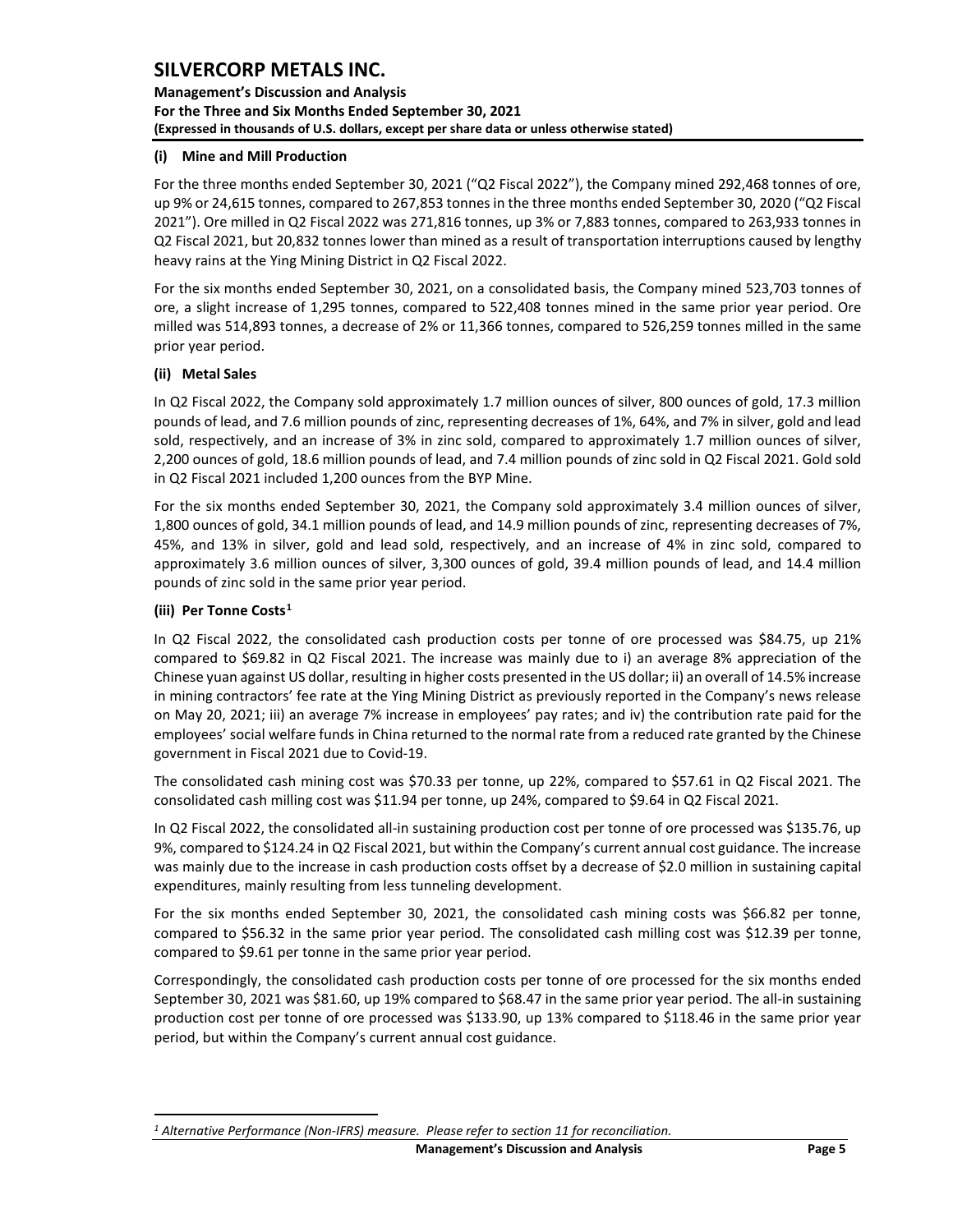**Management's Discussion and Analysis For the Three and Six Months Ended September 30, 2021 (Expressed in thousands of U.S. dollars, except per share data or unless otherwise stated)** 

### **(iv) Costs per Ounce of Silver, Net of By-Product Credits**<sup>1</sup>

In Q2 Fiscal 2022, the consolidated cash cost per ounce of silver, net of by-product credits, was negative \$1.65, compared to negative \$2.09 in the prior year quarter. The increase was mainly due to the increase in per tonne cash production costs, offset by an increase of \$1.42 in by-product credits per ounce of silver. Sales from lead and zinc in Q2 Fiscal 2022 amounted to \$23.2 million, up \$3.6 million, compared to \$19.6 million in Q2 Fiscal 2021.

The consolidated all-in sustaining cost per ounce of silver, net of by-product credits, was \$7.35, compared to \$6.99 in Q2 Fiscal 2021. The increase was mainly due to the increase in cash cost per ounce of silver, net of byproduct credits, offset by a decrease of \$2.0 million in sustaining capital expenditures, mainly resulting from less tunneling development.

For the six months ended September 30, 2021, the consolidated cash cost per ounce of silver, net of by-product credits, was negative \$1.54, compared to negative \$1.77 in the same prior year period. The consolidated all-in sustaining costs per ounce of silver, net of by-product credits was \$7.41 compared to \$6.28 in the same prior year period.

## **(v) Exploration and Development**

In Q2 Fiscal 2022, on a consolidated basis, a total of 124,544 metres or \$6.2 million worth of diamond drilling were completed (Q2 Fiscal 2021 – 71,274 metres or \$2.5 million), of which approximately 91,970 metres or \$2.4 million worth of underground drilling were expensed as part of mining costs (Q2 Fiscal 2021 – 71,274 metres or \$2.5 million) and approximately 32,574 metres or \$3.8 million worth of drilling were capitalized (Q2 Fiscal 2021 – nil). In addition, approximately 9,953 metres or \$3.4 million worth of preparation tunnelling were completed and expensed as part of mining costs (Q2 Fiscal 2021 – 7,693 metres or \$1.9 million), and approximately 20,501 metres or \$8.3 million worth of tunnels, raises, ramps and declines were completed and capitalized (Q2 Fiscal 2021 – 25,678 metres or \$8.5 million).

For the six months ended September 30, 2021, on a consolidated basis, approximately 232,457 metres or \$10.8 million worth of diamond drilling (same prior year period – 107,971 metres or \$4.5 million), of which approximately 142,636 metres or \$3.7 million worth of underground drilling were expensed as part of mining costs (same prior year period – 107,971 metres or \$4.5 million) and approximately 89,821 metres or \$7.1 million worth of drilling were capitalized (same prior year period – nil). In addition, approximately 16,908 metres or \$6.2 million worth of preparation tunnelling were completed and expensed as part of mining costs (same prior year period – 17,358 metres or \$3.6 million), and approximately 37,764 metres or \$15.0 million worth of tunnels, raises, ramps and declines were completed and capitalized (same prior year period – 52,053 metres or \$17.5 million).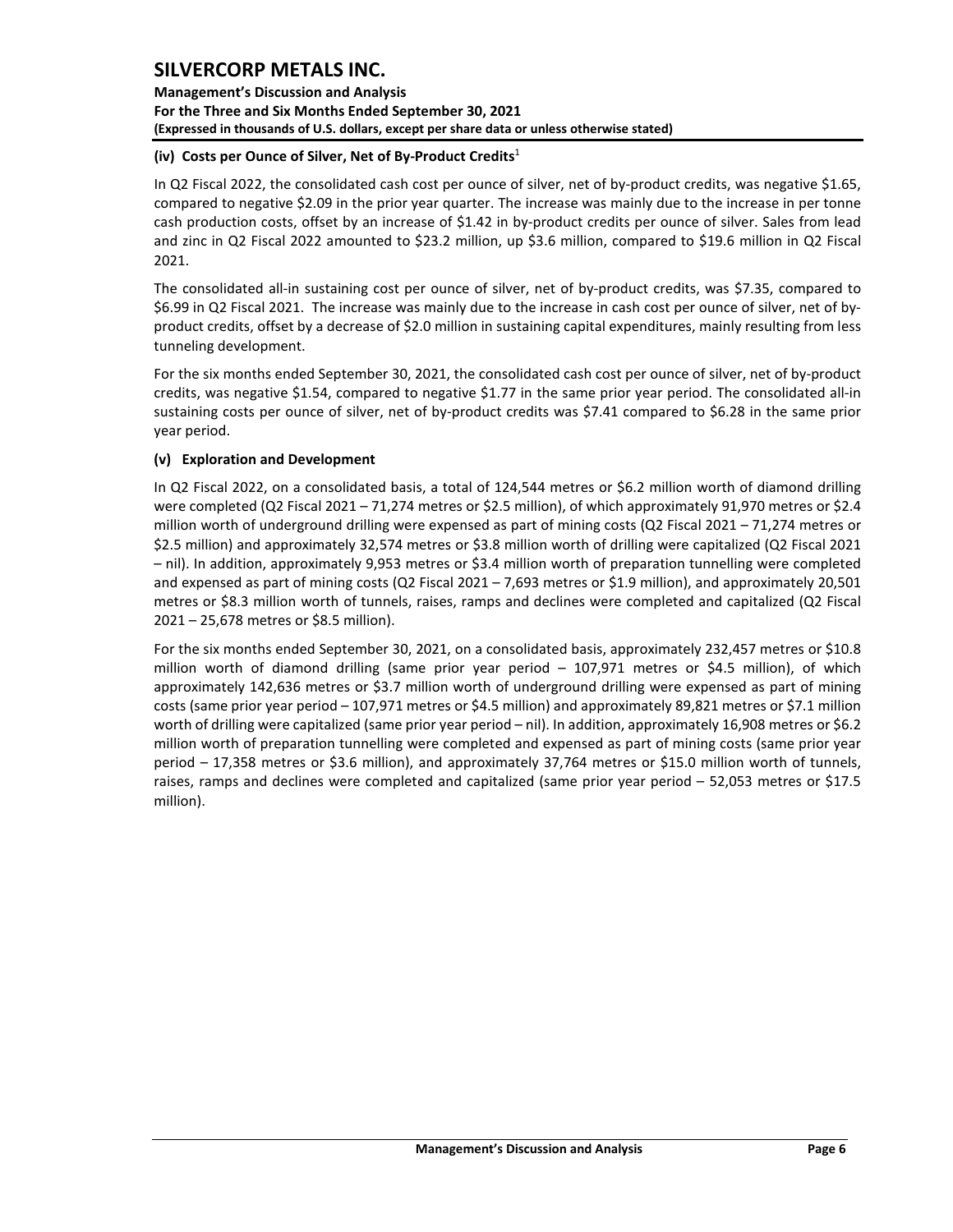### **Management's Discussion and Analysis For the Three and Six Months Ended September 30, 2021 (Expressed in thousands of U.S. dollars, except per share data or unless otherwise stated)**

#### **(b) Individual Mine Performance**

### *(i) Ying Mining District*

The following table summarizes the operational information at the Ying Mining District for the three and six months ended September 30, 2021 and 2020. The Ying Mining District is the Company's primary source of production, and consists of four mining licenses, including the SGX, HPG, TLP-LME-LMW, and DCG mines.

| <b>Ying Mining District</b>                                                              | Three months ended September 30, |         | Six months ended September 30, |         |         |              |
|------------------------------------------------------------------------------------------|----------------------------------|---------|--------------------------------|---------|---------|--------------|
|                                                                                          | 2021                             | 2020    | <b>Changes</b>                 | 2021    |         | 2020 Changes |
|                                                                                          |                                  |         |                                |         |         |              |
| <b>Production Data</b>                                                                   |                                  |         |                                |         |         |              |
| <b>Mine Data</b>                                                                         |                                  |         |                                |         |         |              |
| Ore Mined (tonne)                                                                        | 206,933                          | 181,020 | 14%                            | 349,840 | 355,196 | $-2%$        |
| Ore Milled (tonne)                                                                       | 182,173                          | 179,083 | 2%                             | 337,580 | 356,772 | -5%          |
| <b>Head Grades</b>                                                                       |                                  |         |                                |         |         |              |
| Silver (gram/tonne)                                                                      | 283                              | 288     | $-2%$                          | 281     | 290     | -3%          |
| Lead (%)                                                                                 | 4.0                              | 4.4     | -9%                            | 4.1     | 4.5     | -9%          |
| Zinc (%)                                                                                 | 0.7                              | 0.7     | 0%                             | 0.8     | 0.8     | 0%           |
| <b>Recovery Rates</b>                                                                    |                                  |         |                                |         |         |              |
| Silver (%)                                                                               | 95.4                             | 94.4    | 1%                             | 95.1    | 94.6    | 1%           |
| Lead (%)                                                                                 | 95.5                             | 96.1    | $-1%$                          | 95.6    | 96.1    | $-1%$        |
| Zinc (%)                                                                                 | 56.0                             | 57.9    | -3%                            | 57.8    | 60.9    | -5%          |
| <b>Cost Data</b>                                                                         |                                  |         |                                |         |         |              |
| $+$<br>Mining cost per tonne of ore mined (\$)                                           | 110.60                           | 92.30   | 20%                            | 108.22  | 90.16   | 20%          |
| Cash mining cost per tonne of ore mined (\$)                                             | 82.31                            | 67.77   | 21%                            | 80.24   | 65.98   | 22%          |
| Depreciation and amortization charges per tonne of ore mined (\$)                        | 28.29                            | 24.53   | 15%                            | 27.98   | 24.18   | 16%          |
| Unit shipping costs $(5)$<br>$\begin{array}{c} + \end{array}$                            | 3.58                             | 3.79    | -6%                            | 3.59    | 3.72    | -3%          |
| Milling costs per tonne of ore milled (\$)<br>$\ddot{}$                                  | 12.57                            | 10.09   | 25%                            | 13.27   | 10.07   | 32%          |
| Cash milling cost per tonne of ore milled (\$)                                           | 10.70                            | 8.50    | 26%                            | 11.27   | 8.48    | 33%          |
| Depreciation and amortization charges per tonne of ore milled (\$)                       | 1.87                             | 1.59    | 18%                            | 2.00    | 1.59    | 26%          |
|                                                                                          |                                  |         |                                |         |         |              |
| Cash production cost per tonne of ore processed (\$)<br>$\begin{array}{c} + \end{array}$ | 96.59                            | 80.06   | 21%                            | 95.10   | 78.18   | 22%          |
| All-in sustaining cost per tonne of ore processed (\$)<br>$\ddot{}$                      | 141.26                           | 132.36  | 7%                             | 140.27  | 124.74  | 12%          |
| Cash cost per ounce of Silver, net of by-product credits (\$)<br>$\ddot{}$               | 0.71                             | (0.14)  | $-607%$                        | 0.75    | (0.52)  | 244%         |
| All-in sustaining cost per ounce of Silver, net of by-product credits (\$)<br>$\ddot{}$  | 6.88                             | 6.63    | 4%                             | 6.71    | 5.34    | 26%          |
| Concentrate inventory                                                                    |                                  |         |                                |         |         |              |
| Lead concentrate (tonne)                                                                 | 344                              | 1,206   | $-71%$                         | 344     | 1,206   | $-71%$       |
| Zinc concentrate (tonne)                                                                 | 164                              | 378     | $-57%$                         | 164     | 378     | $-57%$       |
| <b>Sales Data</b>                                                                        |                                  |         |                                |         |         |              |
| <b>Metal Sales</b>                                                                       |                                  |         |                                |         |         |              |
| Silver (in thousands of ounces)                                                          | 1,553                            | 1,556   | 0%                             | 3,000   | 3,228   | $-7%$        |
| Gold (in thousands of ounces)                                                            | 0.8                              | $1.0$   | $-20%$                         | 1.8     | 2.1     | $-14%$       |
| Lead (in thousands of pounds)                                                            | 14,436                           | 15,585  | $-7%$                          | 28,611  | 33,364  | $-14%$       |
| Zinc (in thousands of pounds)                                                            | 1,617                            | 1,384   | 17%                            | 3,138   | 3,421   | $-8%$        |
| Revenue                                                                                  |                                  |         |                                |         |         |              |
| Silver (in thousands of \$)                                                              | 30,306                           | 30,506  | -1%                            | 61,230  | 54,613  | 12%          |
| Gold (in thousands of \$)                                                                | 1,186                            | 1,492   | $-21%$                         | 2,694   | 2,969   | -9%          |
| Lead (in thousands of \$)                                                                | 12,859                           | 12,148  | 6%                             | 25,046  | 24,494  | 2%           |
| Zinc (in thousands of \$)                                                                | 1,731                            | 1,071   | 62%                            | 3,345   | 2,442   | 37%          |
| Other (in thousands of \$)                                                               | 1,020                            | 454     | 125%                           | 2,205   | 839     | 163%         |
|                                                                                          | 47,102                           | 45,671  | 3%                             | 94,520  | 85,357  | 11%          |
| Average Selling Price, Net of Value Added Tax and Smelter Charges                        |                                  |         |                                |         |         |              |
| Silver (\$ per ounce)                                                                    | 19.51                            | 19.61   | $-1%$                          | 20.41   | 16.92   | 21%          |
| Gold (\$ per ounce)                                                                      | 1,483                            | 1,492   | $-1%$                          | 1,497   | 1,414   | 6%           |
| Lead (\$ per pound)                                                                      | 0.89                             | 0.78    | 14%                            | 0.88    | 0.73    | 21%          |
| Zinc (\$ per pound)                                                                      | 1.07                             | 0.77    | 39%                            | 1.07    | 0.71    | 51%          |

+ Alternative Performance (Non-IFRS) measures, see section 11 for reconciliation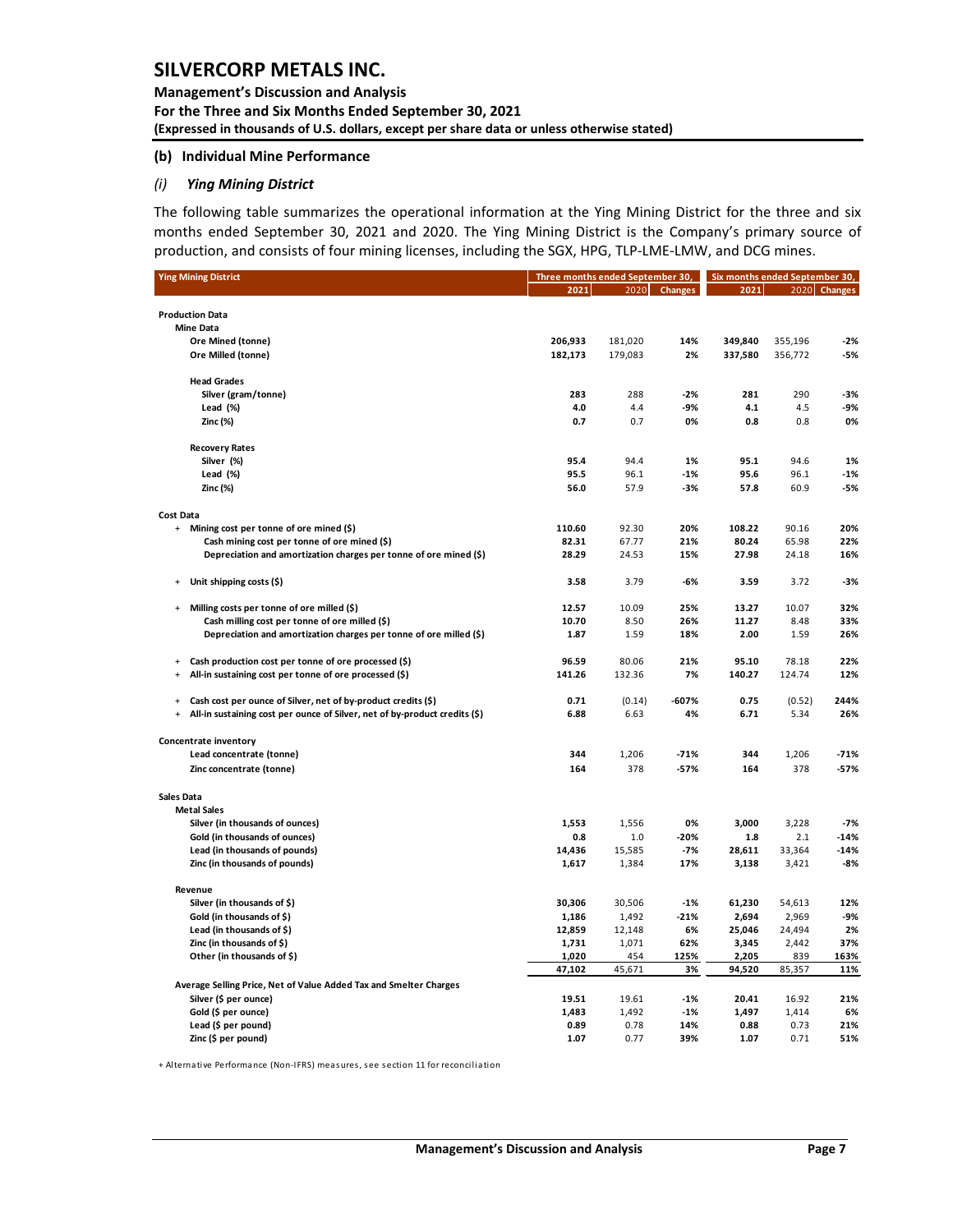**Management's Discussion and Analysis For the Three and Six Months Ended September 30, 2021 (Expressed in thousands of U.S. dollars, except per share data or unless otherwise stated)** 

## **i) Q2 Fiscal 2022 vs. Q2 Fiscal 2021**

In Q2 Fiscal 2022, a total of 206,933 tonnes of ore were mined, up 14% compared to 181,020 tonnes mined in Q2 Fiscal 2021. Ore milled were 182,173 tonnes, up 2% compared to 179,083 tonnes in Q2 Fiscal 2021, but 24,760 tonnes lower than mined as a result of transportation interruptions caused by lengthy heavy rains in Q2 Fiscal 2022.

Average head grades of ore processed were 283 g/t for silver, 4.0% for lead, and 0.7% for zinc compared to 288 g/t for silver, 4.4% for lead, and 0.7% for zinc in Q2 Fiscal 2021.

Metals sold were approximately 1.6 million ounces of silver, 800 ounces of gold, 14.4 million pounds of lead, and 1.6 million pounds of zinc, compared to 1.6 million ounces of silver, 1,000 ounces of gold, 15.6 million pounds of lead, and 1.4 million pounds of zinc in Q2 Fiscal 2021.

In Q2 Fiscal 2022, the cash production cost per tonne of ore processed was \$96.59, up 21% compared to \$80.06 in Q2 Fiscal 2021. The increase was mainly due to the same factors as the consolidated per tonne costs as discussed above, including i) an average 8% appreciation of the Chinese yuan against the US dollar, resulting in higher costs presented in the US dollar; ii) an overall of 14.5% increase in mining contractors' fee rate; and iii) an average 8% increase in employees' pay rate and the contribution rate to employees' social welfare funds in China returned to the normal rate from a reduced rate granted in Fiscal 2021 due to Covid-19.

The per tonne cash mining cost and milling cost were \$82.31 and \$10.70, up 21% and 26% respectively, compared to \$67.77 and \$8.50 in Q2 Fiscal 2021.

The all-in sustaining cost per tonne of ore processed was \$141.26, up 7% compared to \$132.36 in Q2 Fiscal 2021. The increase was mainly due to the increase in cash production cost per tonne of ore processed offset by a decrease of \$1.7 million in sustaining capital expenditures, mainly resulting from less tunnelling development.

In Q2 Fiscal 2022, the cash cost per ounce of silver and all-in sustaining cost per ounce of silver, net of by-product credits, were \$0.71 and \$6.88, respectively, compared to negative \$0.14 and \$6.63 in Q2 Fiscal 2021. The increase was mainly due to the increase in per tonne production costs, offset by the decrease in sustaining capital expenditures as discussed above.

In Q2 Fiscal 2022, a total of 102,905 metres or \$5.0 million worth of diamond drilling were completed (Q2 Fiscal 2021 – 59,540 metres or \$2.0 million), of which approximately 72,844 metres or \$2.2 million worth of underground drilling were expensed as part of mining costs (Q2 Fiscal 2021 – 59,540 metres or \$2.0 million) and approximately 30,061 metres or \$2.8 million worth of drilling were capitalized (Q2 Fiscal 2021 – nil). In addition, approximately 7,528 metres or \$2.9 million worth of preparation tunnelling were completed and expensed as part of mining costs (Q2 Fiscal 2021 – 5,316 metres or \$1.6 million), and approximately 16,676 metres or \$7.1 million worth of horizontal tunnels, raises, ramps, and declines were completed and capitalized (Q2 Fiscal 2021 – 21,278 metres or \$7.5 million).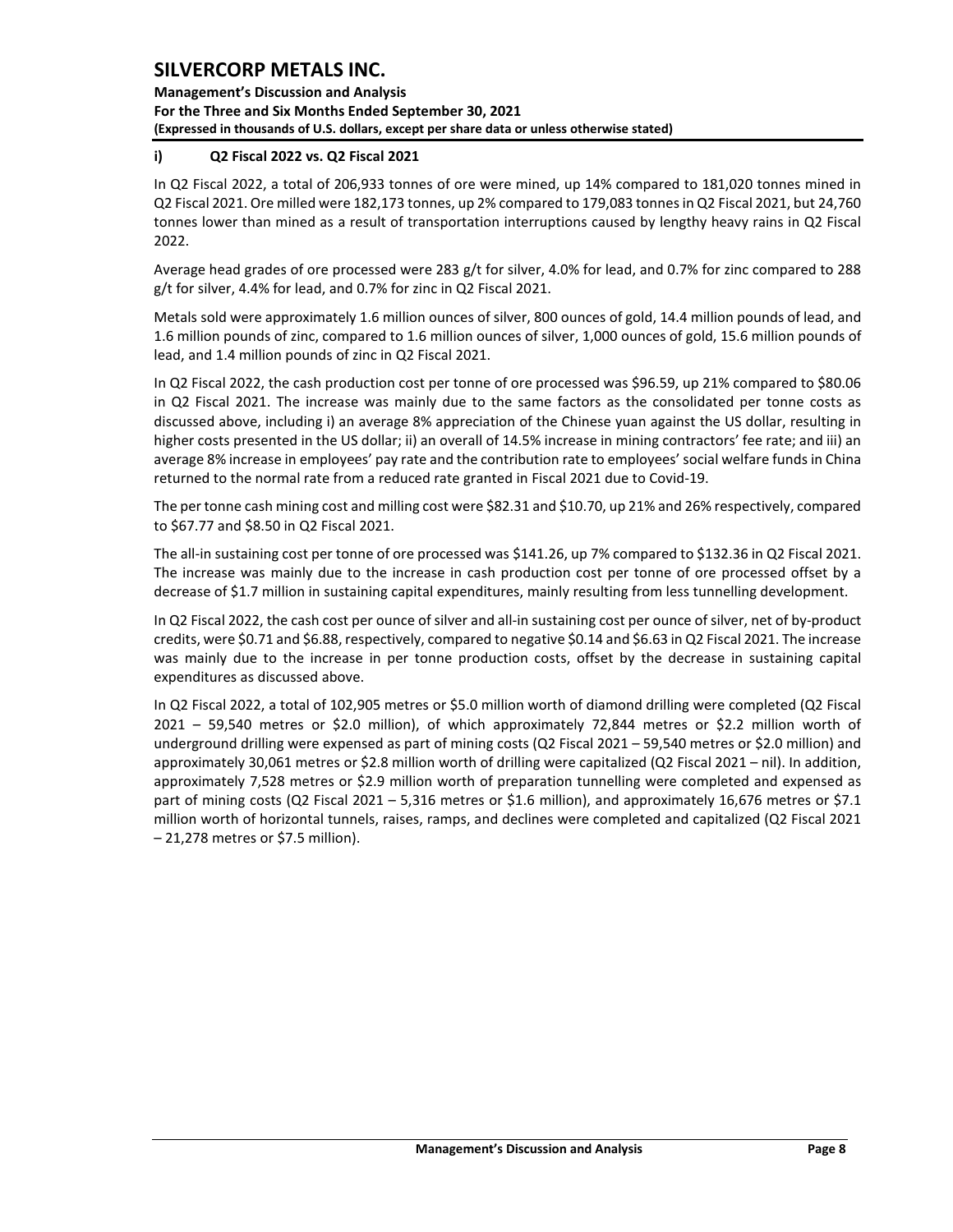**Management's Discussion and Analysis For the Three and Six Months Ended September 30, 2021 (Expressed in thousands of U.S. dollars, except per share data or unless otherwise stated)** 

### **ii) Six months ended September 30, 2021 vs. six months ended September 30, 2020**

For the six months ended September 30, 2021, a total of 349,840 tonnes of ore were mined at the Ying Mining District, down 2% or 5,356 tonnes compared to 355,196 tonnes in the same prior year period. Ore milled was 337,580 tonnes, compared to 356,772 tonnes in the same prior year period. The decrease was mainly due to the heavy rains at the Ying Mining District discussed above. Average head grades of ore processed were 281g/t for silver, 4.1% for lead, and 0.8% for zinc compared to 290 g/t for silver, 4.5% for lead, and 0.8% for zinc, in the same prior year period.

For the six months ended September 30, 2021, the Ying Mining District sold approximately 3.0 million ounces of silver, 1,800 ounces of gold, 28.6 million pounds of lead, and 3.1 million pounds of zinc, compared to 3.2 million ounces of silver, 2,100 ounces of gold, 33.4 million pounds of lead, and 3.4 million pounds of zinc in the same prior year period.

For the six months ended September 30, 2021, the cash production costs per tonne of ore processed was \$95.10, up 22% compared to \$78.18 in the same prior year period. The per tonne cash mining cost and milling cost were \$80.24 and \$11.27, up 22% and 33% respectively, compared to \$65.98 and \$8.48 in the same prior year period.

The all-in sustaining cash production cost per tonne of ore processed was \$140.27, up 12%, compared to \$124.47 in the same prior year period, but within the Company's current annual cost guidance.

For the six months ended September 30, 2021, the cash cost per ounce of silver and all-in sustaining cost per ounce of silver, net of by-product credits, at the Ying Mining District, were \$0.75 and \$6.71 respectively, compared to negative \$0.52 and \$5.34 in the same prior year period.

For the six months ended September 30, 2021, approximately 192,094 metres or \$8.4 million worth of diamond drilling (same prior year period – 88,025 metres or \$3.4 million), of which approximately 104,786 metres or \$2.3 million worth of underground drilling were expensed as part of mining costs (same prior year period – 88,025 metres or \$3.4 million) and approximately 87,308 metres or \$6.1 million worth of drilling were capitalized (same prior year period – nil). In addition, approximately 14,029 metres or \$5.4 million worth of preparation tunnelling was completed and expensed as part of mining costs (same prior year period – 11,523 metres or \$2.8 million), and approximately 29,649 metres or \$12.7 million worth of tunnels, raises, ramps and declines were completed and capitalized (same prior year period – 44,386 metres or \$15.3 million).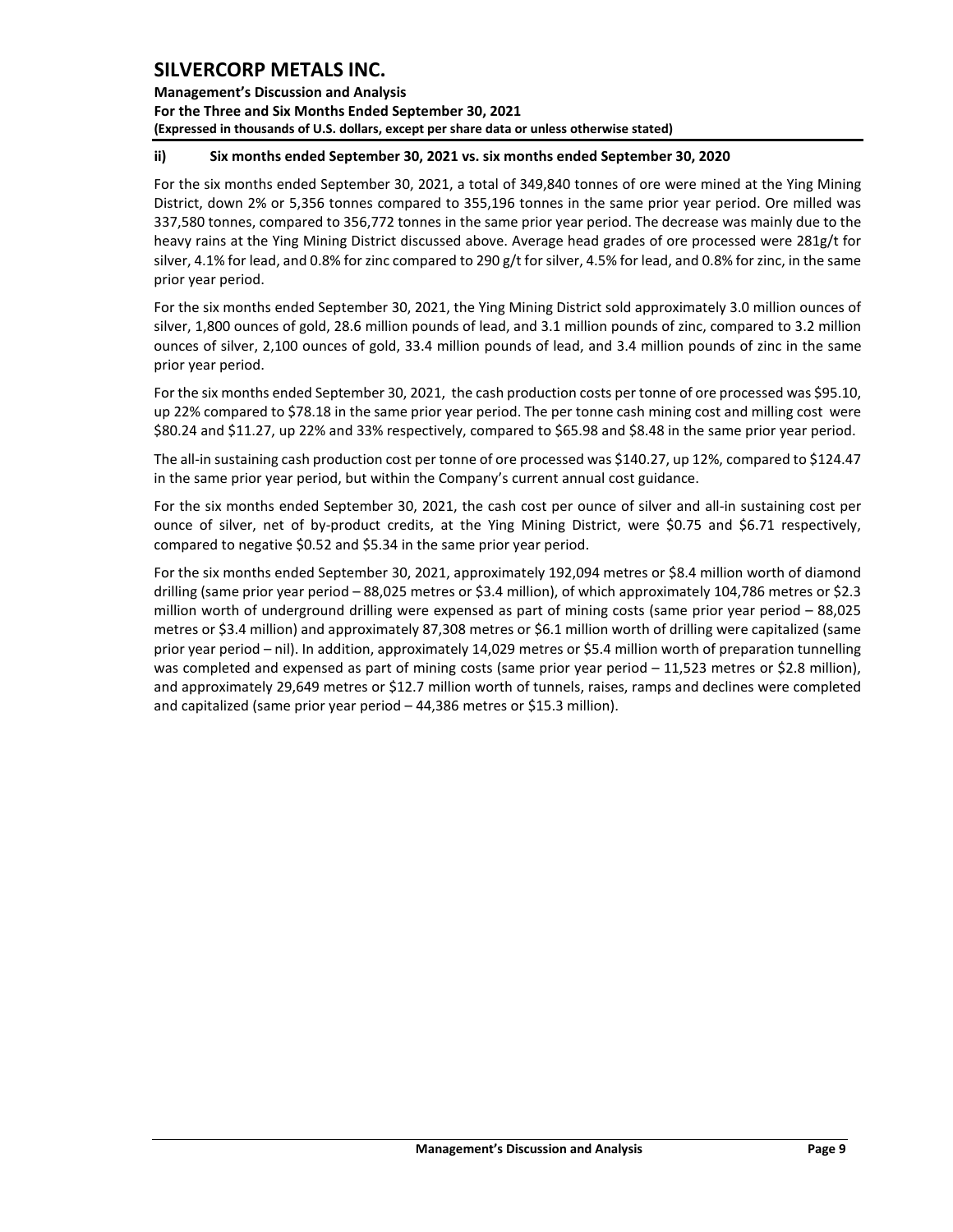### **Management's Discussion and Analysis For the Three and Six Months Ended September 30, 2021 (Expressed in thousands of U.S. dollars, except per share data or unless otherwise stated)**

## *(ii) GC Mine*

The following table summarizes the operational information at the GC Mine for the three and six months ended September 30, 2021 and 2020:

| <b>GC Mine</b>                                                                          |         | Three months ended September 30, | Six months ended September 30, |         |         |                |
|-----------------------------------------------------------------------------------------|---------|----------------------------------|--------------------------------|---------|---------|----------------|
|                                                                                         | 2021    | 2020                             | <b>Changes</b>                 | 2021    | 2020    | <b>Changes</b> |
|                                                                                         |         |                                  |                                |         |         |                |
| <b>Production Data</b>                                                                  |         |                                  |                                |         |         |                |
| <b>Mine Data</b>                                                                        |         |                                  |                                |         |         |                |
| Ore Mined (tonne)                                                                       | 85,535  | 86,833                           | $-1%$                          | 173,863 | 167,212 | 4%             |
| Ore Milled (tonne)                                                                      | 89,643  | 84,850                           | 6%                             | 177,313 | 169,487 | 5%             |
| <b>Head Grades</b>                                                                      |         |                                  |                                |         |         |                |
| Silver (gram/tonne)                                                                     | 73      | 81                               | $-10%$                         | 77      | 87      | $-11%$         |
| Lead $(\%)$                                                                             | 1.7     | 1.8                              | -6%                            | 1.6     | 1.8     | $-11%$         |
| Zinc (%)                                                                                | 3.3     | 3.4                              | -3%                            | 3.3     | 3.4     | $-3%$          |
| <b>Recovery Rates</b>                                                                   |         |                                  |                                |         |         |                |
| Silver (%) *                                                                            | 84.4    | 82.5                             | 2%                             | 84.2    | 82.7    | 2%             |
| Lead (%)                                                                                | 89.5    | 89.2                             | 0%                             | 89.4    | 89.5    | 0%             |
| Zinc (%)                                                                                | 89.6    | 87.3                             | 3%                             | 89.5    | 87.3    | 3%             |
| <b>Cost Data</b>                                                                        |         |                                  |                                |         |         |                |
| Mining cost per tonne of ore mined (\$)<br>$+$                                          | 50.33   | 44.93                            | 12%                            | 49.89   | 44.24   | 13%            |
| Cash mining cost per tonne of ore mined (\$)                                            | 41.34   | 36.43                            | 13%                            | 39.81   | 35.80   | 11%            |
| Depreciation and amortization charges per tonne of ore mined (\$)                       | 8.99    | 8.50                             | 6%                             | 10.08   | 8.44    | 19%            |
| Milling cost per tonne of ore milled (\$)<br>$\ddot{}$                                  | 15.83   | 13.27                            | 19%                            | 15.88   | 13.21   | 20%            |
| Cash milling cost per tonne of ore milled (\$)                                          | 14.47   | 12.04                            | 20%                            | 14.52   | 12.00   | 21%            |
| Depreciation and amortization charges per tonne of ore milled (\$)                      | 1.36    | 1.23                             | 11%                            | 1.36    | 1.21    | 12%            |
| Cash production cost per tonne of ore processed (\$)<br>$\ddot{}$                       | 55.81   | 48.47                            | 15%                            | 54.33   | 47.80   | 14%            |
| All-in sustaining cost per tonne of ore processed (\$)<br>$\ddot{}$                     | 73.76   | 69.07                            | 7%                             | 72.69   | 67.49   | 8%             |
| Cash cost per ounce of Silver, net of by-product credits (\$)<br>$\ddot{}$              | (22.51) | (12.70)                          | -77%                           | (20.12) | (9.52)  | $-111%$        |
| All-in sustaining cost per ounce of Silver, net of by-product credits (\$)<br>$\ddot{}$ | (11.61) | (1.78)                           | 552%                           | (9.70)  | 0.40    | $-2525%$       |
| Concentrate inventory                                                                   |         |                                  |                                |         |         |                |
| Lead concentrate (tonne)                                                                | 126     | 121                              | 4%                             | 126     | 84      | 50%            |
| Zinc concentrate (tonne)                                                                | 43      | 257                              | $-83%$                         | 43      | 792     | $-95%$         |
| <b>Sales Data</b>                                                                       |         |                                  |                                |         |         |                |
| <b>Metal Sales</b>                                                                      |         |                                  |                                |         |         |                |
| Silver (in thousands of ounces)                                                         | 176     | 184                              | $-4%$                          | 371     | 384     | $-3%$          |
| Lead (in thousands of pounds)                                                           | 2,883   | 2,966                            | $-3%$                          | 5,518   | 6,072   | -9%            |
| Zinc (in thousands of pounds)                                                           | 6,009   | 6,027                            | 0%                             | 11,743  | 10,948  | 7%             |
| Revenue                                                                                 |         |                                  |                                |         |         |                |
| Silver (in thousands of \$)                                                             | 2,499   | 2,541                            | $-2%$                          | 5,569   | 4,620   | 21%            |
| Lead (in thousands of \$)                                                               | 2,551   | 2,239                            | 14%                            | 4,764   | 4,267   | 12%            |
| Zinc (in thousands of \$)                                                               | 6,090   | 4,165                            | 46%                            | 11,844  | 6,949   | 70%            |
| Other (in thousands of \$)                                                              | 193     | 231                              | -16%                           | 557     | 360     | 55%            |
|                                                                                         | 11,333  | 9,176                            | 24%                            | 22,734  | 16,196  | 40%            |
| Average Selling Price, Net of Value Added Tax and Smelter Charges                       |         |                                  |                                |         |         |                |
| Silver (\$ per ounce) **                                                                | 14.20   | 13.81                            | 3%                             | 15.01   | 12.03   | 25%            |
| Lead (\$ per pound)                                                                     | 0.88    | 0.75                             | 17%                            | 0.86    | 0.70    | 23%            |
| Zinc (\$ per pound)                                                                     | 1.01    | 0.69                             | 46%                            | 1.01    | 0.63    | 60%            |

\* Silver recovery includes silver recovered in lead concentrate and silver recovered in zinc concentrate.

\*\* Silver in zinc concentrate is subjected to higher smelter and refining charges which lowers the net silver selling price.

+ Alternative Performance (Non-IFRS) measures, see section 11 for reconciliation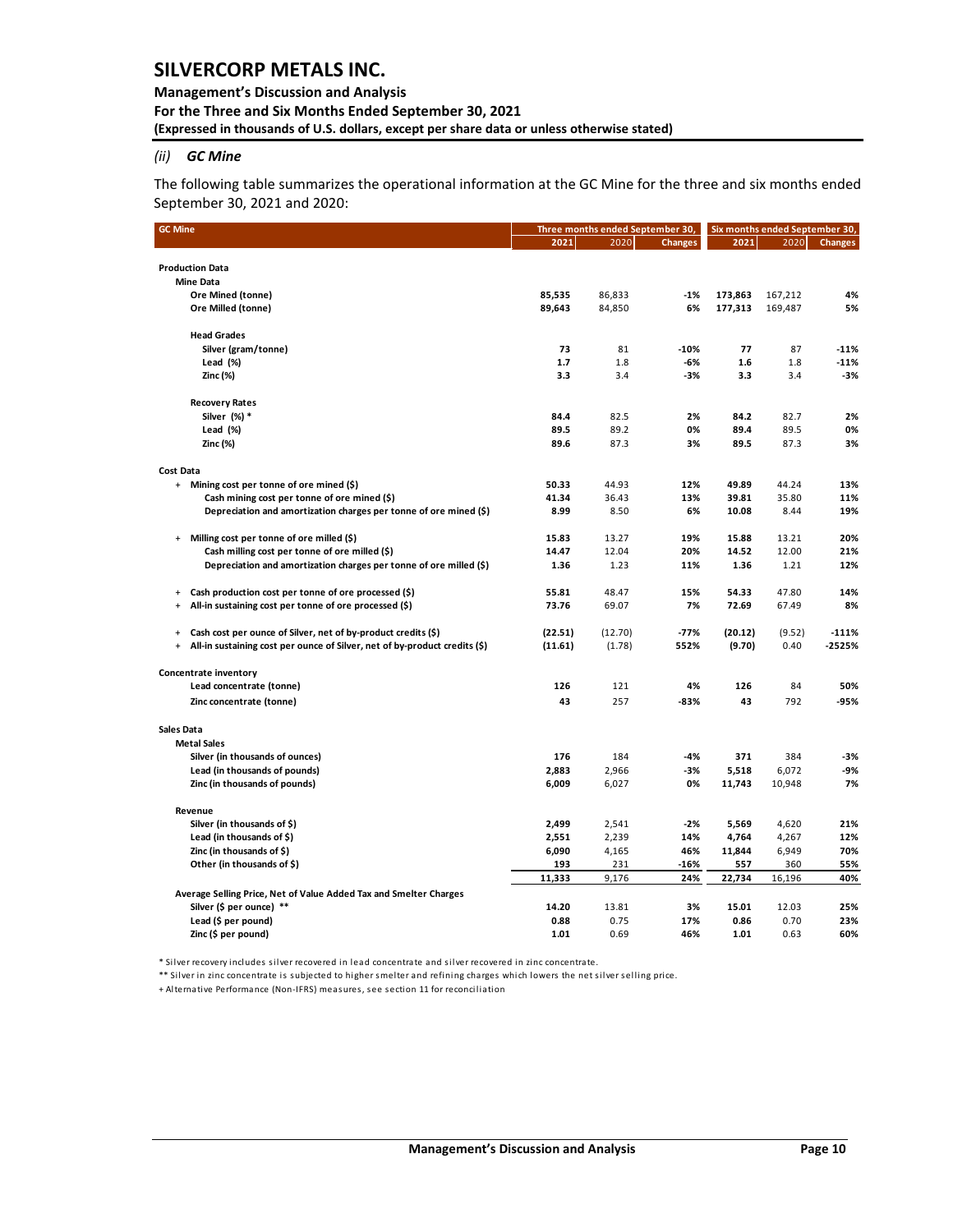**Management's Discussion and Analysis For the Three and Six Months Ended September 30, 2021 (Expressed in thousands of U.S. dollars, except per share data or unless otherwise stated)** 

## **i) Q2 Fiscal 2022 vs. Q2 Fiscal 2021**

In Q2 Fiscal 2022, a total of 85,535 tonnes of ore were mined and 89,643 tonnes were milled at the GC Mine, compared to 86,833 tonnes mined and 84,850 tonnes milled in Q2 Fiscal 2021.

Average head grades of ore milled were 73 g/t for silver, 1.7% for lead, and 3.3% for zinc compared to 81 g/t for silver, 1.8% for lead, and 3.4% for zinc in Q2 Fiscal 2021.

Metals sold were approximately 176 thousand ounces of silver, 2.9 million pounds of lead, and 6.0 million pounds of zinc, compared to 184 thousand ounces of silver, 3.0 million pounds of lead, and 6.0 million pounds of zinc in Q2 Fiscal 2021.

The cash mining cost at the GC Mine was \$41.34 per tonne, up 13% compared to \$36.43 per tonne in Q2 Fiscal 2021, the increase was mainly due to the appreciation of Chinese yuan against US dollar and more drilling and tunnelling costs were expensed as mining preparation costs. The cash milling cost was \$14.47 per tonne, compared to \$12.04 in Q2 Fiscal 2021. The cash production cost per tonne was \$55.81, up 15%, compared to \$48.47 in Q2 Fiscal 2021. The all-in sustaining production cost per tonne of ore processed was \$73.76, up 7%, compared to \$69.07 in Q2 Fiscal 2021. Excluding the impact arising from the appreciation of Chinese yuan against US dollar, the all-in sustaining production cost per tonne at the GC Mine in Q2 Fiscal 2022 was comparable to the cost in Q2 Fiscal 2021.

The cash cost per ounce of silver and all-in sustaining cost per ounce of silver, net of by-product credits, at the GC Mine, in Q2 Fiscal 2022, were negative \$22.51 and negative \$11.61, respectively, compared to negative \$12.70 and negative \$1.78 in Q2 Fiscal 2021. The improvement was mainly due to an increase of \$14.12 in by-product credits per ounce of silver, offset by the increase in per tonne cash production cost and per tonne all-in sustaining production cost as discussed above. Revenue from lead and zinc was \$8.6 million, up \$2.2 million, compared to \$6.4 million in Q2 Fiscal 2021.

In Q2 Fiscal 2022, approximately 19,126 metres or \$0.7 million worth of underground diamond drilling (Q2 Fiscal 2021 – 11,734 metres or \$0.5 million) and 2,425 metres or \$0.4 million of tunnelling (Q2 Fiscal 2021 – 2,377 metres or \$0.3 million) were completed and expensed as mining preparation costs at the GC Mine. In addition, approximately 3,825 metres or \$1.2 million of horizontal tunnels, raises, and declines were completed and capitalized (Q2 Fiscal 2021 – 4,400 metres or \$1.0 million).

## **ii) Six months ended September 30, 2021 vs. six months ended September 30, 2020**

For the six months ended September 30, 2021, a total of 173,863 tonnes of ore were mined and 177,313 tonnes were milled at the GC Mine, an increase of 4% and 5%, respectively, compared to 167,212 tonnes mined and 169,487 tonnes milled in the same prior year period. Average head grades of ore milled were 77 g/t for silver, 1.6% for lead, and 3.3% for zinc compared to 87 g/t for silver, 1.8% for lead, and 3.4% for zinc, in the same prior year period.

During the same time period, the GC Mine sold approximately 371 thousand ounces of silver, 5.5 million pounds of lead, and 11.7 million pounds of zinc, compared to 384 thousand ounces of silver, 6.1 million pounds of lead, and 10.9 million pounds of zinc in the same prior year period.

For the six months ended September 30, 2021, the cash mining cost at the GC Mine was \$39.81 per tonne, an increase of 11% compared to \$35.80 per tonne in the same prior year period. The cash milling cost was \$14.52 per tonne, compared to \$12.00 in the same prior year period. Correspondingly, the cash production cost per tonne of ore processed at the GC Mine was \$54.33, an increase of 14% compared to \$47.80 in the same prior year period. Excluding the impact arising from the appreciation of Chinese yuan against US dollar, the all-in sustaining production cost per tonne at the GC Mine was comparable to the cost in the same prior year period.

For the six months ended September 30, 2021, the cash cost per ounce of silver and all-in sustaining cost per ounce of silver, net of by-product credits, at the GC Mine were negative \$20.12 and negative \$9.70 respectively, compared to negative \$9.52 and \$0.40 in the same prior year period. The decrease was mainly due to an increase of \$5.6 million in by-product sales.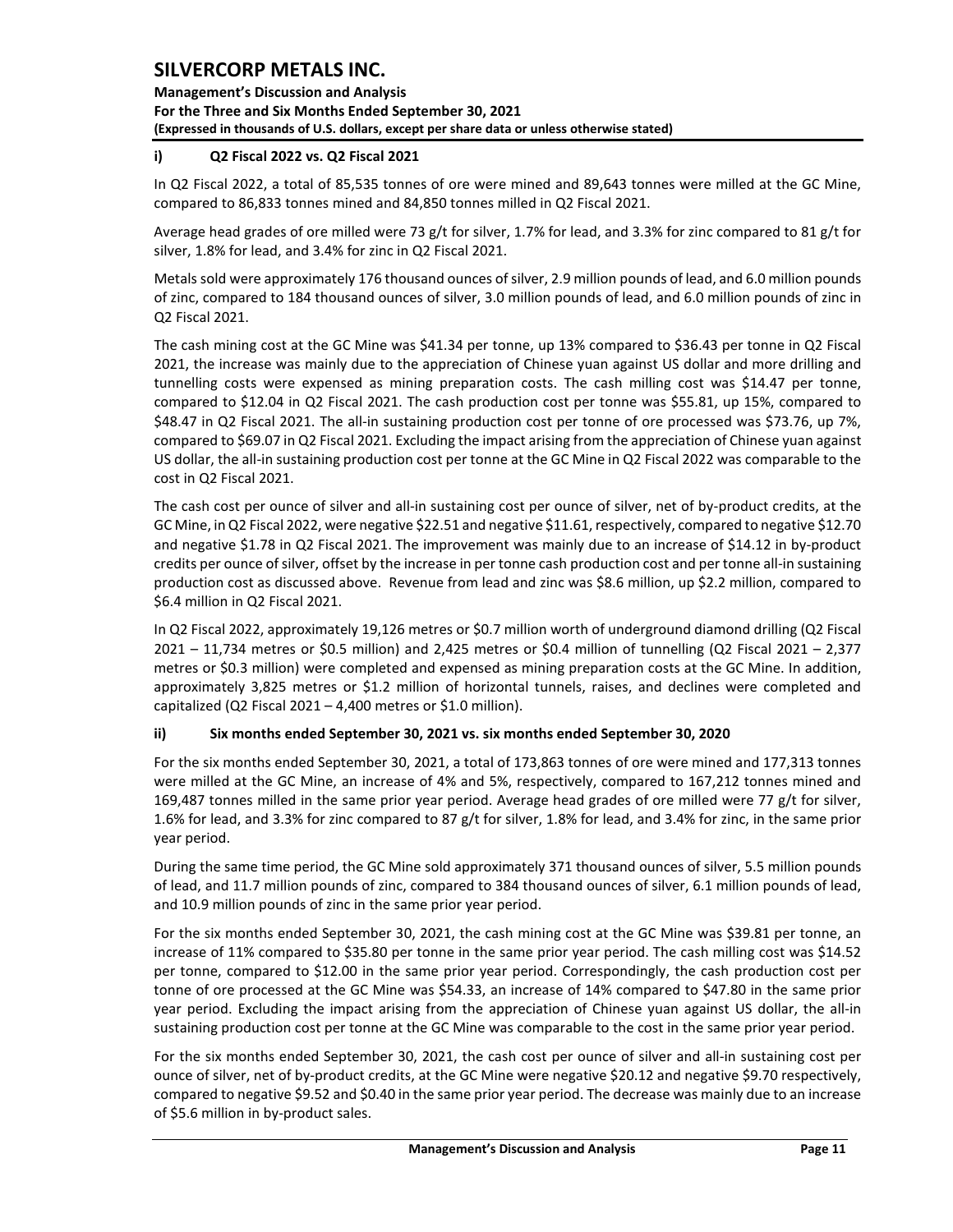## **Management's Discussion and Analysis For the Three and Six Months Ended September 30, 2021 (Expressed in thousands of U.S. dollars, except per share data or unless otherwise stated)**

For the six months ended September 30, 2021, approximately 37,850 metres or \$1.4 million worth of underground diamond drilling (same prior year period – 19,946 metres or \$1.1 million) and 2,879 metres or \$0.8 million of tunnelling (same prior year period – 5,835 metres or \$0.8 million) were completed and expensed as mining preparation costs at the GC Mine. In addition, approximately 8,115 metres or \$2.3 million of horizontal tunnels, raise, and declines (same prior year period – 7,667 metres or \$2.2 million) were completed and capitalized.

### *(iii) BYP Mine*

The BYP Mine was placed on care and maintenance in August 2014 due to required capital upgrades to sustain its ongoing production and the market environment. The Company is carrying out activities to apply for a new mining license, but the process has taken longer than expected. No guarantee can be given that the new mining license for the BYP Mine will be issued, or if it is issued, that it will be issued under reasonable operational and/or financial terms, or in a timely manner, or that the Company will be in a position to comply with all conditions that are imposed.

## *(iv) La Yesca Project*

The Company, through its subsidiary New Infini Silver Inc. ("New Infini") initiated the Phase I 10,000-metre drilling program at La Yesca in Q2 Fiscal 2022 with four active drill rigs. As at September 30, 2021, New Infini had completed a total of 2,513-metres over 9 drill holes and a total of \$1.1 million expenditures were capitalized.

## *(v) Zhonghe Silver Project*

The Company, through its subsidiary, Henan Found, won an auction to acquire the Zhonghe Silver Project in December 2020, but the execution of the Transfer Contract for the Zhonghe Silver Project is pending the national security clearance by the relevant Chinese authorities. No guarantee can be given that the national security clearance will be issued, or if it is issued, that it will be issued under reasonable operational and/or financial terms, or in a timely manner, or that the Company will be in a position to comply with all conditions that are imposed.

The Zhonghe Silver Project is located in Dongshong Township of Luoning County, Luoyang City, Henan Province, China, approximately 50 kilometres ("km") (75 km by road) northeast of the Ying Mining District. The Zhonghe Silver Project covers an area of 4.96 km<sup>2</sup>, being approximately 1.1 km wide (east-west) by 4.9 km long (north south).

### *(vi) Kuanping Silver-Lead-Zinc-Gold Project*

In October 2021, the Company, through a 100% owned subsidiary of Henan Found, won an online open auction to acquire a 100% interest in the Kuanping silver-lead-zinc-gold project (the "Kuanping Project") for approximately \$11.4 million (RMB ¥73.5 million) (the "Share Consideration") plus the assumption of approximately \$2.1 million (RMB ¥13.3 million) debt (the "Debt"). The acquisition was through the acquisition of a 100% interest in the shares of Shanxian Xinbaoyuan Mining Co. Ltd. ("Xinbaoyuan"), an affiliate of a Henan Provincial government-controlled company located in Sanmenxia City, Henan Province. The only asset held by Xinbaoyuan is the Kuanping Project. As the Henan Found's subsidiary is a Chinese domestic company, the acquisition was not subject to the national security clearance.

The Kuanping Project is located in Shanzhou District, Sanmenxia City, Henan Province, China, approximately 33 km north of the Ying Mining District. The Kuanping Project covers an area of 12.39 km², being approximately 3 km wide (east-west) and 5 km long (north-south).

The execution of the share transfer agreement was completed and the Company paid the Share Consideration and the Debt in October, 2021. The Company expects that the registration of the share transfer will be completed in November 2021.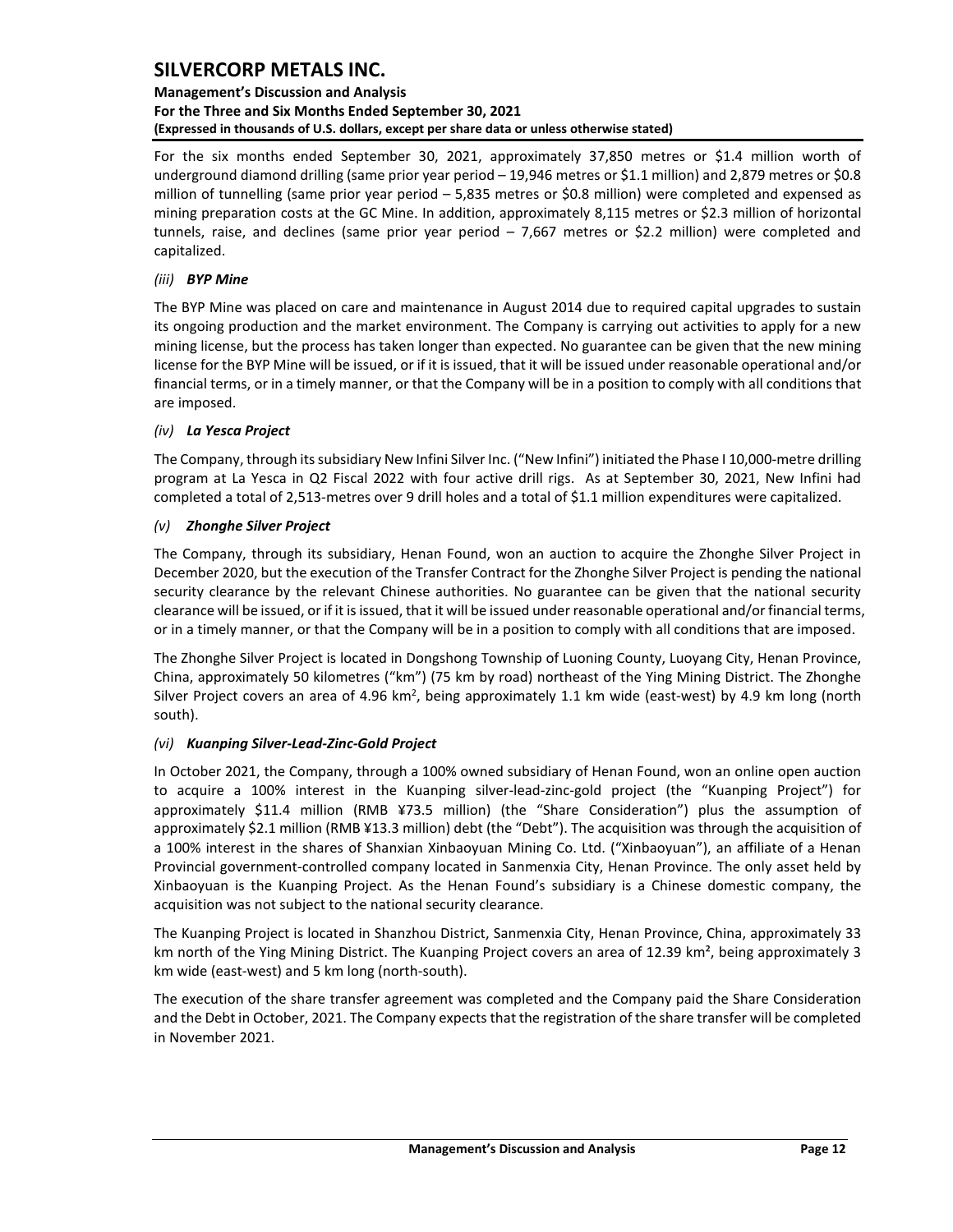### **Management's Discussion and Analysis For the Three and Six Months Ended September 30, 2021 (Expressed in thousands of U.S. dollars, except per share data or unless otherwise stated)**

### <span id="page-13-0"></span>4. **Annual Operating Outlook**

All references to Fiscal 2022 Guidance in this MD&A refer to the "Fiscal 2022 Operating Outlook" section in the Company's Fiscal 2021 Annual MD&A dated May 20, 2021 ("Fiscal 2022 Guidance") filed under the Company's SEDAR profile a[t www.sedar.com.](http://www.sedar.com/)

### (i) Production and Production Costs

The following table summarizes the production and production costs achieved in the first six month of Fiscal 2022 compared to the respective Fiscal 2022 Guidance:

|                                       |                     |               | <b>Head grades</b> |             |               | <b>Metal production</b> |               | <b>Production costs</b> |             |
|---------------------------------------|---------------------|---------------|--------------------|-------------|---------------|-------------------------|---------------|-------------------------|-------------|
|                                       | Ore processed       | <b>Silver</b> | Lead               | <b>Zinc</b> | <b>Silver</b> | Lead                    | <b>Zinc</b>   | Cash cost               | <b>AISC</b> |
|                                       | (tonnes)            | (g/t)         | (%)                | (%)         | (Koz)         | (Klbs)                  | (Klbs)        | (5/t)                   | (5/t)       |
| <b>YTD Fiscal 2022 Actual Results</b> |                     |               |                    |             |               |                         |               |                         |             |
| Ying Mining District                  | 337,580             | 281           | 4.1                | 0.8         | 2,800         | 27,949                  | 3,103         | 95.10                   | 140.27      |
| GC Mine                               | 177,313             | 77            | 1.6                | 3.3         | 369           | 5,542                   | 11,578        | 54.33                   | 72.69       |
| Consolidated                          | 514,893             | 211           | 3.2                | 1.6         | 3,169         | 33,491                  | 14,681        | 81.60                   | 133.90      |
|                                       |                     |               |                    |             |               |                         |               |                         |             |
| <b>Fiscal 2022 Guidance</b>           |                     |               |                    |             |               |                         |               |                         |             |
| Ying Mining District                  | 670.000 - 700.000   | 284           | 4.2                | 0.9         | 5.700-5.900   | 57.200-59.800           | 7.800-8.100   | 87.1-91.7               | 134.2-141.2 |
| GC Mine                               | 290.000 - 310.000   | 86            | 1.5                | 3.6         | 600-700       | 8.500-9.100             | 19.100-20.400 | 55.7-59.6               | 81.3-85.6   |
| Consolidated                          | 960,000 - 1,010,000 | 223           | 3.3                | 1.7         | 6,300-6,600   | 65,700-68,900           | 26,900-28,500 | 77.7-82.6               | 130.7-141.7 |
|                                       |                     |               |                    |             |               |                         |               |                         |             |
| % of Fiscal 2022 Guidance*            |                     |               |                    |             |               |                         |               |                         |             |

Ying Mining District 49% 99% 98% 89% 48% 48% 39% 106% 102% GC Mine 59% 90% 107% 92% 57% 63% 59% 94% 87%

| Consolidated                                                                  | 52% | 95% | 97% | 94% | 49% | 50% | 53% | 102% | 98% |
|-------------------------------------------------------------------------------|-----|-----|-----|-----|-----|-----|-----|------|-----|
| * Percentage caculated based on mid-point of the related Fiscal 2022 Guidance |     |     |     |     |     |     |     |      |     |

ed some production and head grades of ores. Despite the impact,

the Company expects to maintain a similar mining production rate as in Q2 Fiscal 2021 and increase the milling tonnage at the Ying Mining District in the third quarter of Fiscal 2022.

### (ii) Development and Capital Expenditures

The following table summarizes the development work and capitalized expenditures in the first six months of Fiscal 2022 compared to the respective Fiscal 2022 Guidance.

|                                       |                         |                            | <b>Exploration and</b> |    |                 | <b>Capitalized Exploration</b> |    |                   |    | Equipment &  |              |              |
|---------------------------------------|-------------------------|----------------------------|------------------------|----|-----------------|--------------------------------|----|-------------------|----|--------------|--------------|--------------|
|                                       | <b>Ramp Development</b> | <b>Development Tunnels</b> |                        |    | <b>Drilling</b> |                                |    | <b>Facilities</b> |    |              | <b>Total</b> |              |
|                                       | (Metres)                | (\$ Thousand)              | (Metres)               |    | (\$Thousand)    | (Metres) S Thousand)           |    |                   |    | (\$Thousand) |              | (\$Thousand) |
| <b>YTD Fiscal 2022 Actual Results</b> |                         |                            |                        |    |                 |                                |    |                   |    |              |              |              |
| Ying Mining District                  | 3,320                   | Ś<br>2,186                 | 26,329                 | Ŝ. | 10,531          | 87,308                         | Ś. | 6,060             | Ś  | 2,910        | Ŝ.           | 21,687       |
| <b>GC Mine</b>                        | 668                     | 673                        | 7,447                  |    | 1,658           |                                |    |                   |    | 52           |              | 2,383        |
| Corporate and other                   |                         |                            |                        |    | ٠               | 2,513                          |    | 1,076             |    | 177          |              | 1,253        |
| Consolidated                          | 3,988                   | 2,859<br>S                 | 33,776                 | Ŝ  | 12,189          | 89,821                         | s  | 7,136             | \$ | 3,139        | S            | 25,323       |
|                                       |                         |                            |                        |    |                 |                                |    |                   |    |              |              |              |
| <b>Fiscal 2022 Guidance</b>           |                         |                            |                        |    |                 |                                |    |                   |    |              |              |              |
| Ying Mining District                  | 6,100                   | Ś<br>5,200                 | 52,200                 | -Ś | 18,800          | 50,000                         | Ś  | 3,500             | Ś. | 6,300        | Ŝ            | 33,800       |
| GC Mine                               | 500                     | 400                        | 10.300                 |    | 3,000           | ۰                              |    |                   |    | 1,000        |              | 4,400        |
| Consolidated                          | 6,600                   | \$<br>5,600                | 62,500                 | Ŝ. | 21,800          | 50,000                         | Ś  | 3,500             | Ś  | 7,300        | S            | 38,200       |
|                                       |                         |                            |                        |    |                 |                                |    |                   |    |              |              |              |
| % of Fiscal 2022 Guidance             |                         |                            |                        |    |                 |                                |    |                   |    |              |              |              |
| <b>Ying Mining District</b>           | 54%                     | 42%                        | 50%                    |    | 56%             | 175%                           |    | 173%              |    | 46%          |              | 64%          |
| <b>GC Mine</b>                        | 134%                    | 168%                       | 72%                    |    | 55%             | ۰                              |    | ٠                 |    | 5%           |              | 54%          |
| Consolidated                          | 60%                     | 51%                        | 54%                    |    | 56%             | 180%                           |    | 204%              |    | 43%          |              | 66%          |

The Company continues to carry out extensive drilling programs to define additional resources and to test gold mineralization at the Ying Mining District.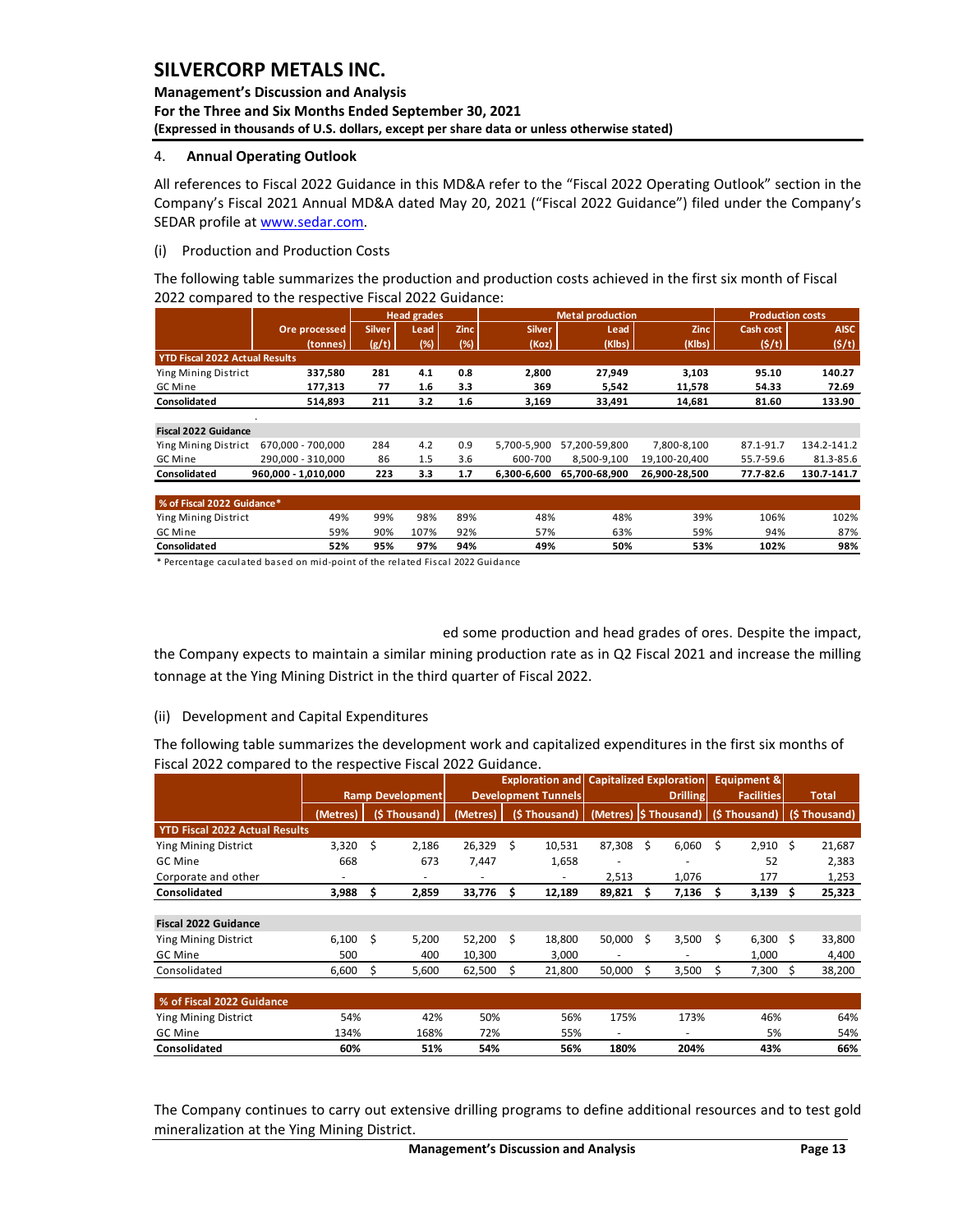**Management's Discussion and Analysis For the Three and Six Months Ended September 30, 2021 (Expressed in thousands of U.S. dollars, except per share data or unless otherwise stated)** 

The drilling program at the La Yesca Project commenced in Q2 Fiscal 2021 and will continue for the remaining of the year. The expenditures at the La Yesca Project was not included in the Fiscal 2022 Guidance.

### <span id="page-14-0"></span>**5. Investment in Associates**

### **(a) New Pacific Metals Corp. ("NUAG")**

New Pacific Metals Corp. ("NUAG") is a Canadian public company listed on the Toronto Stock Exchange (symbol: NUAG) and NYSE American (symbol: NEWP). NUAG is a related party of the Company by way of two common directors and one common officer, and the Company accounts for its investment in NUAG using the equity method as it is able to exercise significant influence over the financial and operating policies of NUAG.

In November 2020, NUAG completed a spin-out by way of a plan of arrangement (the "Arrangement") of its then wholly-owned subsidiary, Whitehorse Gold Corp. ("WHG"), which owns 100% Skukum Gold Project (formerly "Tagish Lake Gold Project") located in Yukon, Canada, and distributed all of the WHG common shares to its shareholders on a pro rata basis.

As at September 30, 2021, the Company owned 43,917,216 common shares of NUAG (March 31, 2021 – 43,917,216), representing an ownership interest of 28.3% (March 31, 2021 – 28.6%). The summary of the investment in NUAG common shares and its market value as at the respective balance sheet dates are as follows:

|                                     |            |      |         | Value of NUAG's     |  |
|-------------------------------------|------------|------|---------|---------------------|--|
|                                     | Number of  |      |         | common shares per   |  |
|                                     | shares     |      | Amount  | quoted market price |  |
| Balance April 1, 2020               | 42,596,506 | - \$ | 44,555  | Ŝ.<br>148,624       |  |
| Participation in public offering    | 1,320,710  |      | 5,805   |                     |  |
| WHG Spin-out                        |            |      | (1,793) |                     |  |
| Share of net loss                   |            |      | (1,672) |                     |  |
| Share of other comprehensive loss   |            |      | (2,324) |                     |  |
| Foreign exchange impact             |            |      | 5,828   |                     |  |
| Balance March 31, 2021              | 43,917,216 | - \$ | 50,399  | 181,257<br>S        |  |
| Share of net loss                   |            |      | (587)   |                     |  |
| Share of other comprehensive income |            |      | 3,182   |                     |  |
| Foreign exchange impact             |            |      | (717)   |                     |  |
| Balance September 30, 2021          | 43,917,216 | \$.  | 52,277  | 145,115             |  |

Whitehorse Gold Corp. ("WHG") is a Canadian public company listed on the TSX Venture Exchange (symbol: WHG). WHG is a related of the Company by way of one common director, and the Company accounts for its investment in WHG using the equity method as it is able to exercise significant influence over the financial and operating policies of WHG.

On May 14, 2021, the Company participated in a brokered private placement of WHG and purchased 4,000,000 units at a cost of \$5.0 million. Each unit consisted of one WHG common share and one common share purchase warrant with exercise price of CAD\$2 which expires on May 14, 2026.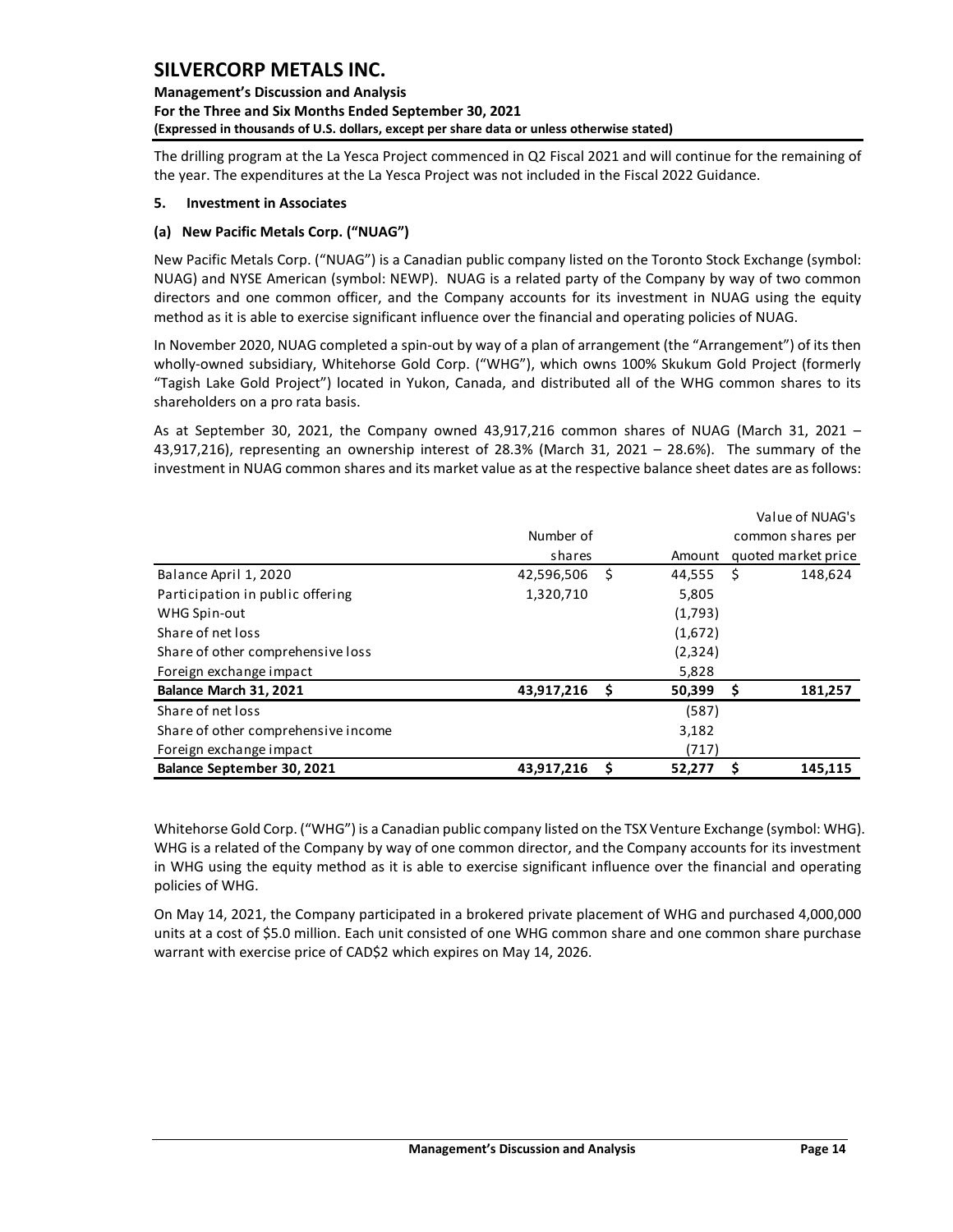# **Management's Discussion and Analysis For the Three and Six Months Ended September 30, 2021**

**(Expressed in thousands of U.S. dollars, except per share data or unless otherwise stated)** 

As at September 30, 2021, the Company owned 15,514,285 common shares of WHG (March 31, 2021 – 11,514,285), representing an ownership interest of 29.5% (March 31, 2021 – 27.0%). The summary of the investment in WHG common shares and its market value as at the respective balance sheet dates are as follows:

|                                    |                 |        | Value of WHG's      |
|------------------------------------|-----------------|--------|---------------------|
|                                    | Number of       |        | common shares per   |
|                                    | shares          | Amount | quoted market price |
| Balance April 1, 2020              |                 |        |                     |
| Distributed under WHG spin-out     | 5,740,285       | 1,793  |                     |
| Participation in private placement | 5,774,000       | 1,326  |                     |
| Share of net loss                  |                 | (174)  |                     |
| Foreign exchange impact            |                 | 113    |                     |
| Balance March 31, 2021             | 11,514,285<br>S | 3,058  | 15,108              |
| Participation in private placement | 4,000,000       | 4,960  |                     |
| Share of net loss                  |                 | (278)  |                     |
| Foreign exchange impact            |                 | (284)  |                     |
| Balance September 30, 2021         | 15,514,285<br>S | 7,456  | 9,376               |

## <span id="page-15-0"></span>**(a) Selected Annual and Quarterly Information**

The following tables set out selected quarterly results for the past ten quarters as well as selected annual results for the past two years. The dominant factors affecting results presented below are the volatility of the realized selling metal prices and the timing of sales.

| Fiscal 2022                                         |    |              | <b>Quarter Ended</b>     |              |              | <b>Six Months Ended</b> |
|-----------------------------------------------------|----|--------------|--------------------------|--------------|--------------|-------------------------|
| (In thousands of USD, other than per share amounts) |    | Jun 30, 2021 | Sep 30, 2021             | Dec 31, 2021 | Mar 31, 2022 | Sep 30, 2021            |
| Revenue                                             | \$ | 58,819       | \$<br>58,435             |              |              | \$<br>117,254           |
| Cost of mine operations                             | Ś  | 33,315       | \$<br>34,823             |              |              | 68,138                  |
| Income from mine operations                         |    | 25,504       | 23,612                   |              |              | 49,116                  |
| Corporate general and administrative expenses       |    | 3,838        | 3,749                    |              |              | 7,587                   |
| Foreign exchange loss (gain)                        |    | 450          | (2,063)                  |              |              | (1,613)                 |
| Share of loss in associates                         |    | 396          | 469                      |              |              | 865                     |
| Loss on investments                                 |    | 722          | 4,142                    |              |              | 4,864                   |
| Other items                                         |    | 314          | 460                      |              |              | 774                     |
| Income from operations                              |    | 19,784       | 16,855                   |              |              | 36,639                  |
| Finance items                                       |    | (1, 265)     | (1, 258)                 |              |              | (2,523)                 |
| Income tax expenses (recovery)                      |    | 4,817        | 5,355                    |              |              | 10,172                  |
| Net income                                          |    | 16,232       | 12,758                   |              |              | 28,990                  |
| Net income attributable to equity holders of the    |    |              |                          |              |              |                         |
| Company                                             |    | 12,212       | 9,393                    |              |              | 21,605                  |
| Basic earnings per share                            |    | 0.07         | 0.05                     |              |              | 0.12                    |
| Diluted earnings per share                          |    | 0.07         | 0.05                     |              |              | 0.12                    |
| Cash dividend declared                              |    | 2,202        | $\overline{\phantom{a}}$ |              |              | 2,202                   |
| Cash dividend declared per share                    |    | 0.0125       |                          |              |              | 0.013                   |
| <b>Other financial information</b>                  |    |              |                          |              |              |                         |
| Total assets                                        |    |              |                          |              |              | 700,772                 |
| <b>Total liabilities</b>                            |    |              |                          |              |              | 100,561                 |
| Total attributable shareholders' equity             |    |              |                          |              |              | 497,753                 |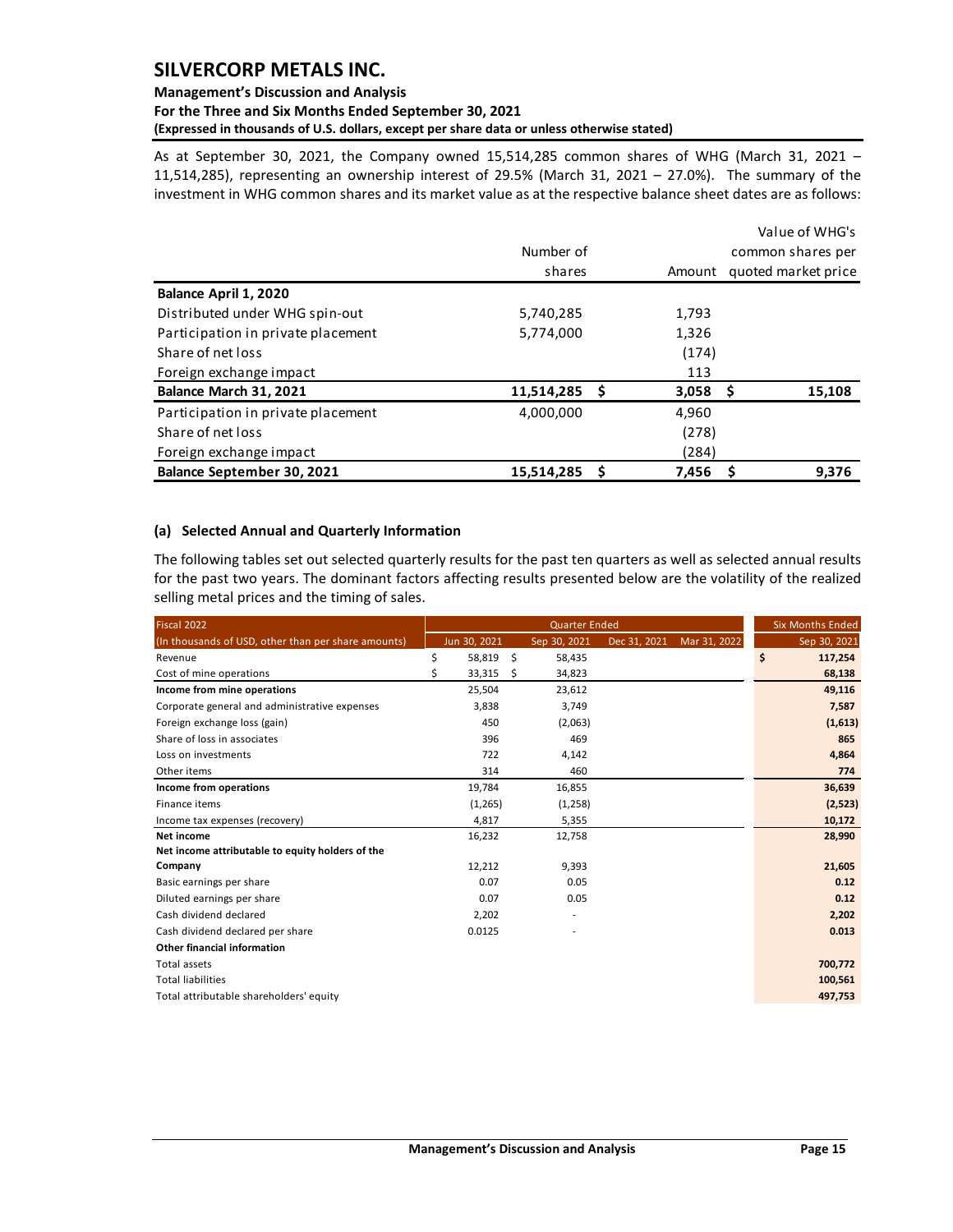### **Management's Discussion and Analysis**

**For the Three and Six Months Ended September 30, 2021**

**(Expressed in thousands of U.S. dollars, except per share data or unless otherwise stated)** 

| Fiscal 2021                                         |                 | <b>Quarter Ended</b> |    |                           |    |              | Year Ended    |
|-----------------------------------------------------|-----------------|----------------------|----|---------------------------|----|--------------|---------------|
| (In thousands of USD, other than per share amounts) | Jun 30, 2020    | Sep 30, 2020         |    | Dec 31, 2020 Mar 31, 2021 |    |              | Mar 31, 2021  |
| Revenue                                             | \$<br>46,705 \$ | 56,372               | \$ | 53,296                    | \$ | 35,732       | \$<br>192,105 |
| Cost of mine operations                             | \$<br>27,420    | \$<br>29,700         | Ŝ. | 28,495                    |    | 22,328       | 107,943       |
| Income from mine operations                         | 19,285          | 26.672               |    | 24,801                    |    | 13.404       | 84,162        |
| Corporate general and administrative expenses       | 2,687           | 2,784                |    | 3,525                     |    | 3,369        | 12,365        |
| Foreign exchange loss                               | 2,670           | 1,349                |    | 2,954                     |    | 773          | 7,746         |
| Share of loss in associates                         | 161             | 319                  |    | 550                       |    | 816          | 1,846         |
| Loss (gain) on equity investments                   | (5,466)         | (2,771)              |    | (600)                     |    | 1,105        | (7, 732)      |
| Other items                                         | (3,841)         | 214                  |    | (258)                     |    | 2,098        | (1,787)       |
| Income from operations                              | 23,074          | 24,777               |    | 18,630                    |    | 5,243        | 71,724        |
| Finance items                                       | (800)           | (657)                |    | 295                       |    | (617)        | (1,779)       |
| Income tax expenses (recovery)                      | 5,382           | 5,877                |    | 6,046                     |    | (4, 311)     | 12,994        |
| Net income                                          | 18,492          | 19,557               |    | 12,289                    |    | 10,171       | 60,509        |
| Net income attributable to equity holders of the    |                 |                      |    |                           |    |              |               |
| Company                                             | 15,491          | 15,472               |    | 8,392                     |    | 7,021        | 46,376        |
| Basic earnings per share                            | 0.09            | 0.09                 |    | 0.05                      |    | 0.04         | 0.27          |
| Diluted earnings per share                          | 0.09            | 0.09                 |    | 0.05                      |    | 0.04         | 0.26          |
| Cash dividend declared                              | 2,178           |                      |    | 2,190                     |    |              | 4,368         |
| Cash dividend declared per share                    | 0.0125          |                      |    | 0.0125                    |    |              | 0.025         |
| Other financial information                         |                 |                      |    |                           |    |              |               |
| Total assets                                        |                 |                      |    |                           |    |              | 652,642       |
| <b>Total liabilities</b>                            |                 |                      |    |                           |    |              | 86,914        |
| Total attributable shareholders' equity             |                 |                      |    |                           |    |              | 467,574       |
|                                                     |                 |                      |    |                           |    |              |               |
| Fiscal 2020                                         |                 | <b>Quarter Ended</b> |    |                           |    |              | Year Ended    |
| (In thousands of USD, other than per share amounts) | Jun 30, 2019    | Sep 30, 2019         |    | Dec 31, 2019              |    | Mar 31, 2020 | Mar 31, 2020  |
| Revenue                                             | \$<br>45,576 \$ | 49.886               | Ŝ. | 44,508                    | Ŝ. | 18,859       | \$<br>158,829 |
| Cost of mine operations                             | 27,843          | 27,219               |    | 28,738                    |    | 15,655       | 99,455        |

| Cost of mine operations                           | 27,843   | 27,219                   | 28,738         | 15,655                   | 99,455   |
|---------------------------------------------------|----------|--------------------------|----------------|--------------------------|----------|
| Income from mine operations                       | 17,733   | 22,667                   | 15,770         | 3,204                    | 59,374   |
| Corporate general and administrative              | 2,353    | 2,583                    | 2,568          | 2,590                    | 10,094   |
| Foreign exchange loss (gain)                      | 854      | (797)                    | 1,277          | (5, 437)                 | (4, 103) |
| Share of loss in associates                       | 281      | 244                      | 322            | 429                      | 1,276    |
| Dilution gain on investment in associate          | (723)    | ٠                        |                | $\overline{\phantom{a}}$ | (723)    |
| Gain on disposal of mineral rights and properties | (1, 477) | $\overline{\phantom{a}}$ | $\overline{a}$ | $\overline{\phantom{a}}$ | (1, 477) |
| Gain on equity investments                        |          |                          |                | $\overline{a}$           |          |
| Other items                                       | 386      | 519                      | 160            | 1,080                    | 2,145    |
| Income from operations                            | 16,059   | 20,118                   | 11,443         | 4,542                    | 52,162   |
| Finance items                                     | (754)    | (682)                    | (988)          | 474                      | (1,950)  |
| Income tax expenses (recovery)                    | (488)    | 5,139                    | 3,715          | 543                      | 8,909    |
| Net income                                        | 17,301   | 15,661                   | 8,716          | 3,525                    | 45,203   |
| Net income attributable to equity holders of the  |          |                          |                |                          |          |
| Company                                           | 12,607   | 12,221                   | 6,283          | 3,163                    | 34,274   |
| Basic earnings per share                          | 0.07     | 0.07                     | 0.04           | 0.02                     | 0.20     |
| Diluted earnings per share                        | 0.07     | 0.07                     | 0.04           | 0.02                     | 0.20     |
| Cash dividend declared                            | 2,125    | $\overline{\phantom{a}}$ | 2,162          | $\overline{\phantom{a}}$ | 4,287    |
| Cash dividend declared per share                  | 0.0125   |                          | 0.0125         | ٠                        | 0.025    |
| <b>Other financial information</b>                |          |                          |                |                          |          |
| Total assets                                      |          |                          |                |                          | 512,760  |
| <b>Total liabilities</b>                          |          |                          |                |                          | 73,788   |
| Total attributable shareholders' equity           |          |                          |                |                          | 368,682  |

**Net income attributable to equity shareholders of the Company** in Q2 Fiscal 2022 was \$9.4 million or \$0.05 per share, compared to \$15.5 million or \$0.09 per share in Q2 Fiscal 2021.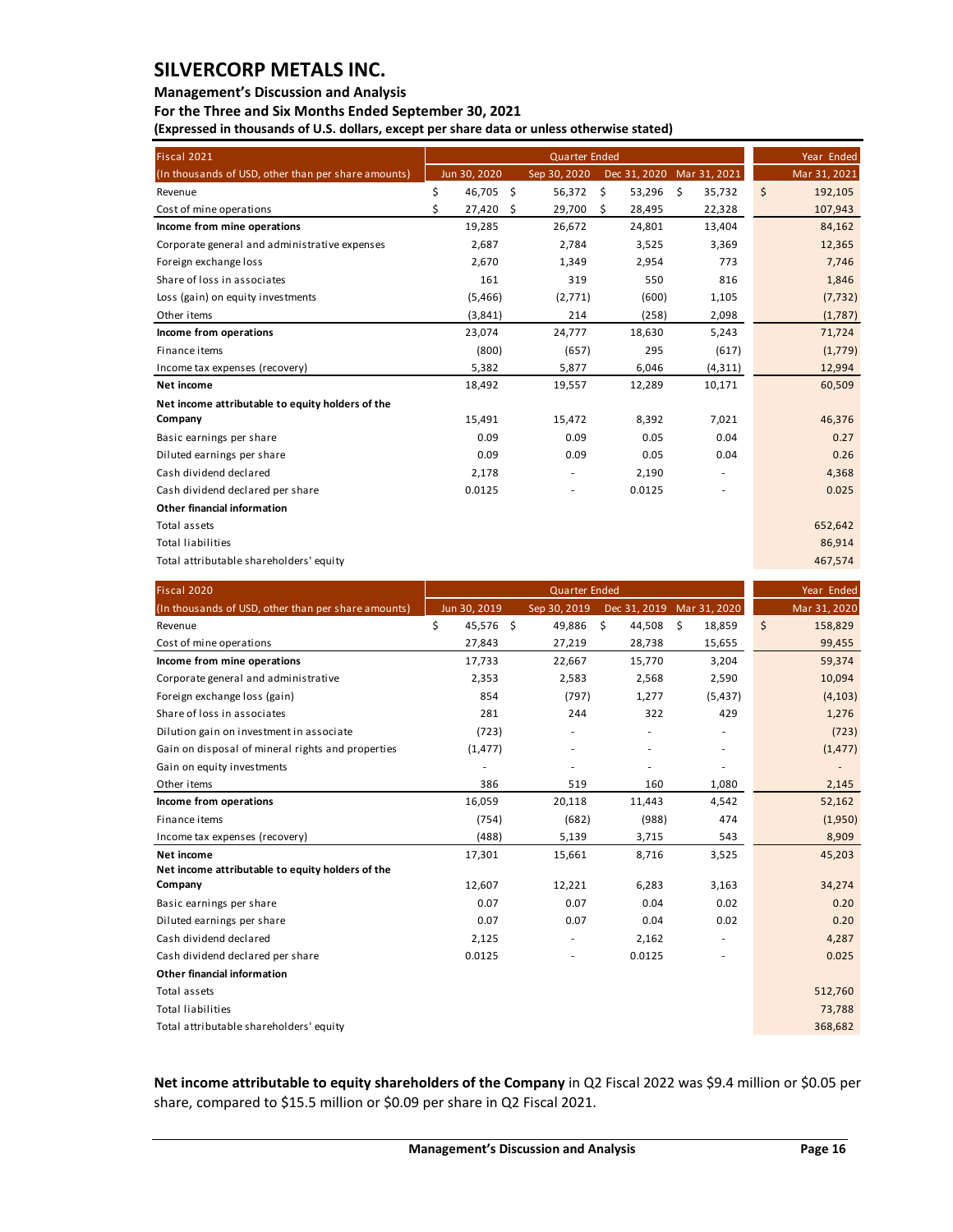**Management's Discussion and Analysis For the Three and Six Months Ended September 30, 2021 (Expressed in thousands of U.S. dollars, except per share data or unless otherwise stated)** 

Compared to Q2 Fiscal 2021, the Company's consolidated financial results in the current quarter were mainly impacted by i) an increase of 8%, 14%, and 45%, respectively, in the realized selling prices for gold, lead and zinc; offset by ii) a decrease of 1%, 64%, and 7%, respectively, in silver, gold, and lead sold; iii) an increase of 21% in per tonne cash production cost, and iv) a loss of \$4.1 million on investments reported in profit.

Net income contributable to the shareholders of the Company for the six months ended September 30, 2021 was \$21.6 million, or \$0.12 per share, compared to \$31.0 million or \$0.18 per share in the same prior year period.

**Revenue** in Q2 Fiscal 2022 was \$58.4 million, up 4% or \$2.0 million compared to \$56.4 million in Q2 Fiscal 2021. The increase was mainly due to an increase of \$4.7 million arising from the increase in the gold, lead and zinc net realized selling metal prices; offset by a decrease of \$3.3 million arising from the decrease in the quantities of silver, gold, and lead sold. Revenues from silver, gold, and base metals were \$32.8 million, \$1.2 million, and \$24.4 million, respectively, compared to \$33.0 million, \$3.0 million, and \$20.3 million in Q2 Fiscal 2021. Revenue from the Ying Mining District was \$47.1 million, up 3%, compared to \$45.7 million in Q2 Fiscal 2021. Revenue from the GC Mine was \$11.3 million, up 24%, compared to \$9.2 million in Q2 Fiscal 2021. Revenue from the BYP Mine was \$nil, compared to \$1.5 million in Q2 Fiscal 2021 as the Company sold all remaining gold concentrate inventories produced by the mine before it was placed on care and maintenance in 2014 in prior year quarter.

For the six months ended September 30, 2021, revenue was \$117.3 million, up 14% or \$14.2 million, compared to \$103.1 million in the same prior year period. Silver, gold and base metals sales represented \$66.8 million, \$2.7 million, and \$47.8 million, respectively, compared to silver, gold and base metals sales of \$59.2 million, \$4.5 million and \$39.4 million, respectively, in the same prior year period.

Fluctuation in sales revenue is mainly dependent on metal sales and realized metal prices. The net realized selling price is calculated using the Shanghai Metal Exchange ("SME") price, less smelter charges, recovery, and value added tax ("VAT"). The metal prices quoted on SME, excluding gold, include VAT. The following table is a comparison among the Company's net realized selling prices, prices quoted on SME, and prices quoted on London Metal Exchange ("LME"):

|                             | Silver (in US\$/ounce) |             |  | Gold (in US\$/ounce) |  |          |  |            | Lead (in US\$/pound) |         | Zinc (in US\$/pound) |  |         |  |         |
|-----------------------------|------------------------|-------------|--|----------------------|--|----------|--|------------|----------------------|---------|----------------------|--|---------|--|---------|
|                             |                        | 02 2022     |  | Q2 2021              |  | Q2 2022  |  | Q2 2021    |                      | 02 2022 | Q2 2021              |  | Q2 2022 |  | 02 2021 |
| Net realized selling prices |                        | 18.97       |  | 18.99 <sub>5</sub>   |  | 1,483    |  | 1,371      | - S                  | 0.89    | $0.78$ \$            |  | 1.03    |  | 0.71    |
| <b>SME</b>                  |                        | 24.60       |  | $24.53$ \$           |  | 1,796 \$ |  | $1,853$ \$ |                      | 1.07    | 1.03                 |  | 1.58    |  | 1.26    |
| <b>LME</b>                  |                        | $24.37 \pm$ |  | $24.15$ \$           |  | 1.789    |  | $1,910$ \$ |                      | 1.04    | $0.85$ \$            |  | 1.36    |  | 1.06    |

|                                 | Q2 Fiscal 2022 | Q2 Fiscal 2021 | Change |
|---------------------------------|----------------|----------------|--------|
| Production costs                | 22.771 S       | 19,688         | 16%    |
| Depreciation and amortization   | 6,878          | 5,592          | 23%    |
| Mineral resource taxes          | 1,703          | 1,433          | 19%    |
| Government fees and other taxes | 710            | 648            | 10%    |
| General and administrative      | 2.761          | 2,339          | 18%    |
|                                 | 34,823         | 29,700         | 17%    |

The increases in the mineral resource taxes and government fees and other taxes were mainly due to higher revenue achieved in Q2 Fiscal 2022. Government fees and other taxes are comprised of environmental protection fees, surtaxes on VAT, land usage levies, stamp duties and other miscellaneous levies, duties and taxes imposed by the state and local Chinese governments.

General and administrative expenses for the mine operations in Q2 Fiscal 2022 were \$2.8 million, up 18% compared to \$2.3 million in Q2 Fiscal 2021. The increase was mainly due to an average 7% increase in employees'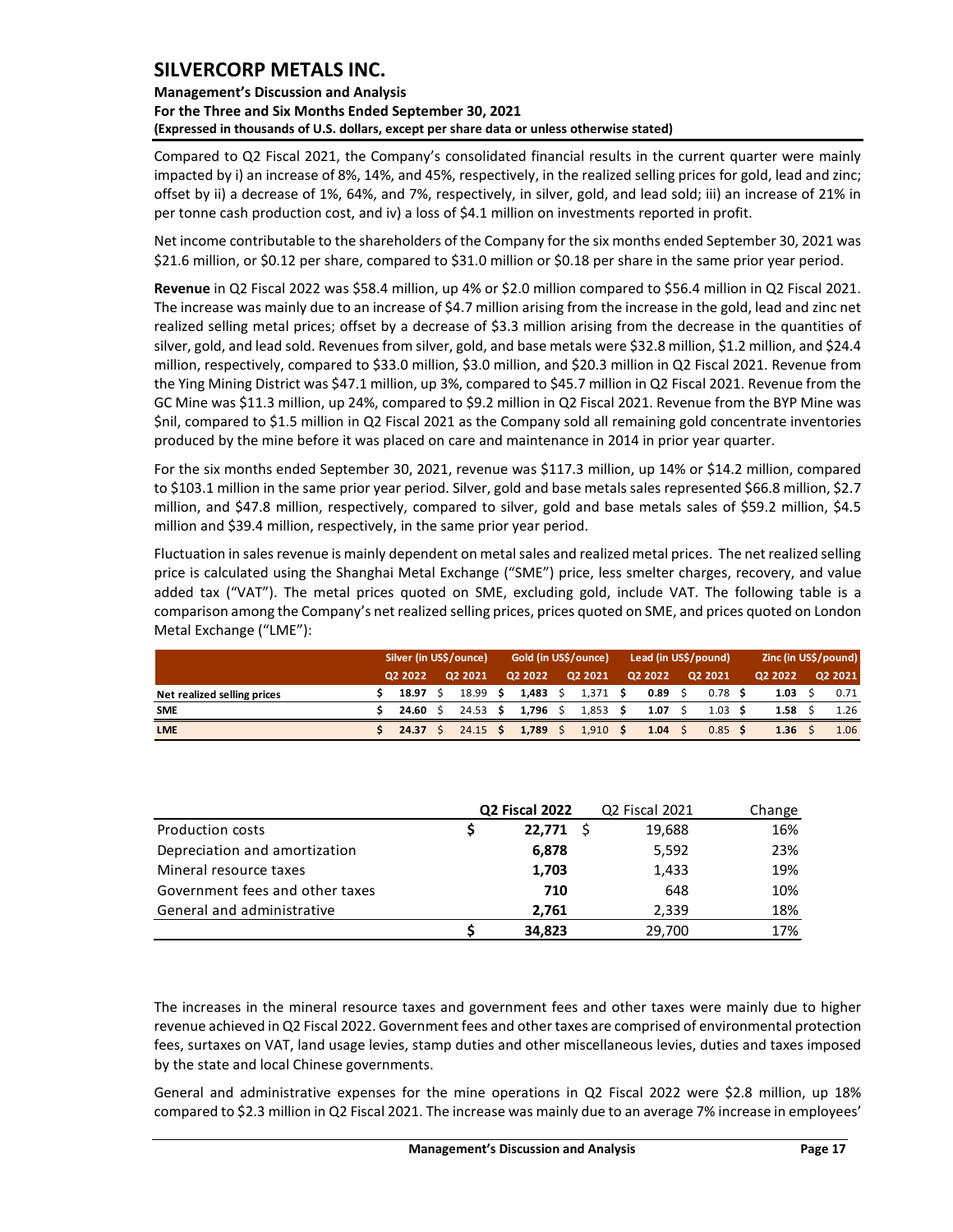### **Management's Discussion and Analysis For the Three and Six Months Ended September 30, 2021 (Expressed in thousands of U.S. dollars, except per share data or unless otherwise stated)**

pay rates and the contribution to the employees' social welfare funds in China returned to the normal rate from a reduced contribution rate granted by the Chinese government in Fiscal 2021 due to Covid-19. Items included in general and administrative expenses in Q2 Fiscal 2022 are summarized as follows:

|                                    | Q2 Fiscal 2022 | Q2 Fiscal 2021 | Change |
|------------------------------------|----------------|----------------|--------|
| Amortization and depreciation      | $343 \quad S$  | 305            | 12%    |
| Office and administrative expenses | 707            | 740            | -4%    |
| <b>Professional Fees</b>           | 113            | 114            | -1%    |
| Salaries and benefits              | 1.598          | 1.180          | 35%    |
|                                    | 2.761          | 2,339          | 18%    |

For six months ended September 30, 2021, cost of mine operations was \$68.1 million, compared to \$57.1 million in the same prior year period. The increase was mainly due to the same factors as discussed in the quarterly results above. Items included in the cost of mine operations for the six moths ended September 30, 2021 are summarized as follows:

|                                 | Six months ended September 30, |        |        |  |  |  |  |  |  |
|---------------------------------|--------------------------------|--------|--------|--|--|--|--|--|--|
|                                 | 2021                           | 2020   | Change |  |  |  |  |  |  |
| <b>Production costs</b>         | 45.256                         | 37,435 | 21%    |  |  |  |  |  |  |
| Depreciation and amortization   | 13,092                         | 11,332 | 16%    |  |  |  |  |  |  |
| Mineral resource taxes          | 3,116                          | 2,769  | 13%    |  |  |  |  |  |  |
| Government fees and other taxes | 1,401                          | 1,188  | 18%    |  |  |  |  |  |  |
| General and administrative      | 5,273                          | 4,396  | 20%    |  |  |  |  |  |  |
|                                 | 68.138                         | 57,120 | 19%    |  |  |  |  |  |  |

Items included in general and administrative expenses for the mine operations for the six months ended September 30, 2021 are summarized as follows:

|                                    | Six months ended September 30, |       |        |  |  |  |  |  |
|------------------------------------|--------------------------------|-------|--------|--|--|--|--|--|
|                                    | 2021                           | 2020  | Change |  |  |  |  |  |
| Amortization and depreciation      | 678                            | 593   | 14%    |  |  |  |  |  |
| Office and administrative expenses | 1,392                          | 1,331 | 5%     |  |  |  |  |  |
| <b>Professional Fees</b>           | 219                            | 227   | -4%    |  |  |  |  |  |
| Salaries and benefits              | 2.984                          | 2.245 | 33%    |  |  |  |  |  |
|                                    | 5,273                          | 4.396 | 20%    |  |  |  |  |  |

**Income from mine operations** in Q2 Fiscal 2022 was \$23.6 million, down 11% compared to \$26.7 million in prior year quarter. Income from mine operations at the Ying Mining District was \$19.3 million, down 16% compared to \$23.1 million in Q2 Fiscal 2021. Income from mine operations at the GC Mine was \$4.5 million, up 55% compared to \$2.9 million in Q2 Fiscal 2021.

Income from mine operations for the six months ended September 30, 2021 was \$49.1 million, up 7% compared to \$46.0 million in the same prior year period. Income from mine operations at the Ying Mining District was \$40.5 million, compared to \$40.7 million in the same prior year period, while GC Mine was \$8.8 million, up 87% compared to \$4.7 million in the same prior year period.

**Corporate general and administrative expenses** in Q2 Fiscal 2022 were \$3.7 million, up \$0.9 million, compared to \$2.8 million in Q2 Fiscal 2021. Items included in corporate general and administrative expenses are summarized as follows: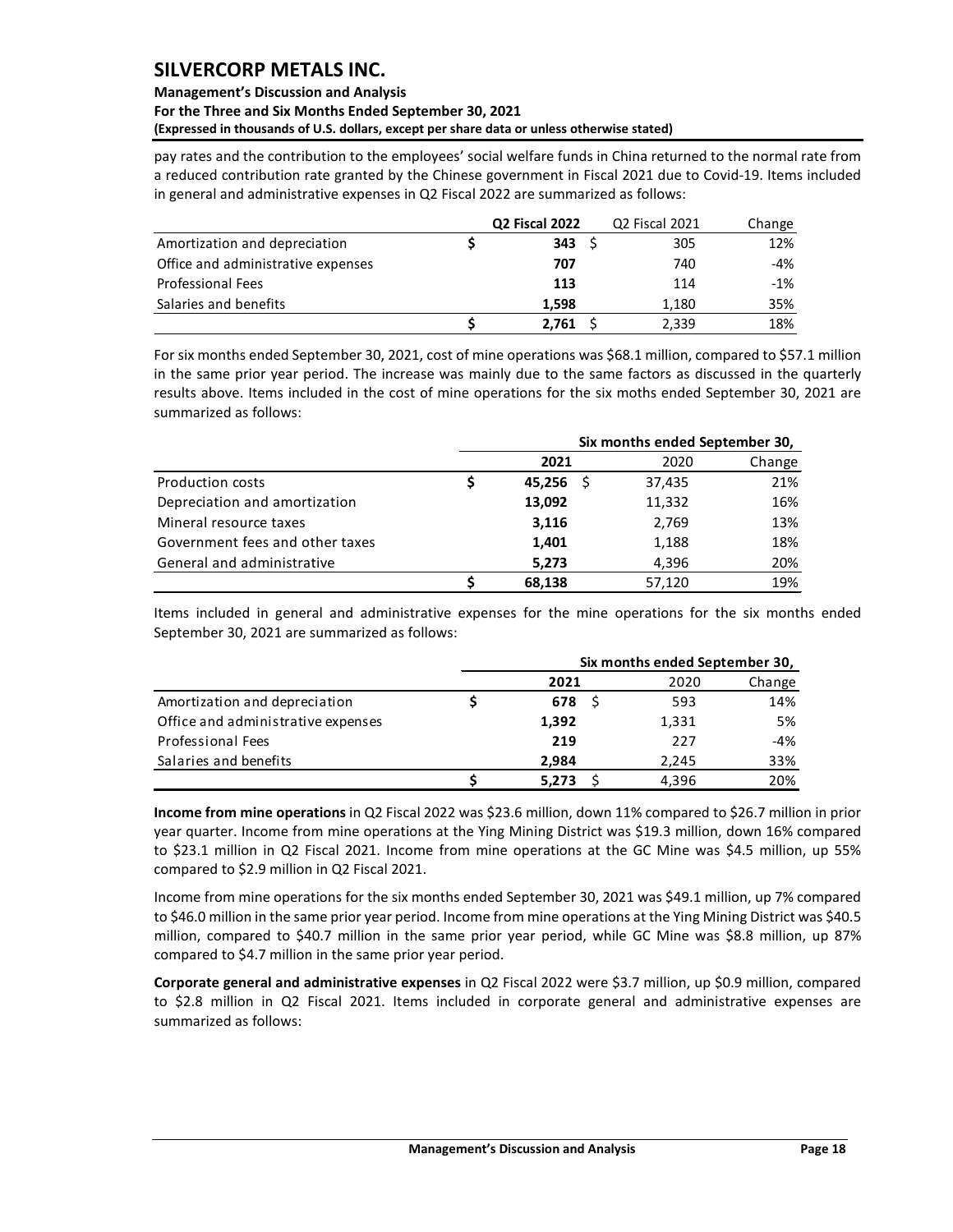## **Management's Discussion and Analysis**

**For the Three and Six Months Ended September 30, 2021**

**(Expressed in thousands of U.S. dollars, except per share data or unless otherwise stated)** 

|                                    | Q2 Fiscal 2022 | Q2 Fiscal 2021 | Change |
|------------------------------------|----------------|----------------|--------|
| Amortization and depreciation      | 144S           | 132            | 9%     |
| Office and administrative expenses | 379            | 492            | $-23%$ |
| <b>Professional Fees</b>           | 192            | 45             | 327%   |
| Salaries and benefits              | 1,366          | 1,099          | 24%    |
| Share-based compensation           | 1,668          | 1,016          | 64%    |
|                                    | 3.749          | 2.784          | 35%    |

The increase in salaries and benefits was mainly due to i) an increase 5% in corporate employees' pay rates, ii) contribution to the welfare funds in China returning to the normal rate from a reduced rate granted in China in Fiscal 2021 due to Covid-19; and iii) the increase in manpower to prepare and manage the additional properties acquired recently. The increase in non-cash share-based compensation reflectsthe amortization of the additional share awards granted in the previous quarter.

Corporate general and administrative expenses for the six months ended September 30, 2021 were \$7.6 million, compared to \$5.5 million in the same prior year period. Items included in corporate general and administrative expenses are summarized as follows:

|                                    | Six months ended September 30, |       |        |  |  |  |  |  |  |
|------------------------------------|--------------------------------|-------|--------|--|--|--|--|--|--|
|                                    | 2021                           | 2020  | Change |  |  |  |  |  |  |
| Amortization and depreciation      | 290                            | 252   | 15%    |  |  |  |  |  |  |
| Office and administrative expenses | 947                            | 1,028 | -8%    |  |  |  |  |  |  |
| Professional Fees                  | 337                            | 363   | $-7%$  |  |  |  |  |  |  |
| Salaries and benefits              | 2,354                          | 2,132 | 10%    |  |  |  |  |  |  |
| Share-based compensation           | 3,659                          | 1,696 | 116%   |  |  |  |  |  |  |
|                                    | 7.587                          | 5.471 | 39%    |  |  |  |  |  |  |

**Property evaluation and business development expenses** in Q2 Fiscal 2022 were \$0.2 million, compared to \$0.1 million in Q2 Fiscal 2021.

Property evaluation and business development expenses for the six months ended September 30, 2021 were \$0.6 million, compared to a recovery of \$3.7 million in the same prior year period. In the same prior year period, a break fee of \$6.5 million, net of expenses of \$2.5 million, was included as a recovery of property evaluation and business development expenses.

**Foreign exchange gain** in Q2 Fiscal 2022 was \$2.1 million compared to a loss of \$1.3 million in Q2 Fiscal 2021. The foreign exchange gain or loss is mainly driven by the exchange rate between the US dollar and the Canadian dollar.

Foreign exchange gain for the six months ended September 30, 2021 was \$1.6 million compared to a loss of \$4.0 million in the same prior year period.

**Share of loss in associates** in Q2 Fiscal 2022 was \$0.5 million, compared to \$0.3 million in Q2 Fiscal 2021. Share of loss in an associate represents the Company's equity pickup in NUAG and WHG.

Share of loss in associates for the six months ended September 30, 2021 was \$0.9 million, compared to \$0.5 million in the same prior year period.

**Loss on investments** in Q2 Fiscal 2022 was \$4.1 million, compared to a gain of \$2.8 million in Q2 Fiscal 2021. The loss includes a loss of \$3.3 million from the investment in mark-to-market equity instruments and an impairment charge of \$0.8 million against one debt instrument.

Loss in investments for the six months ended September 30, 2021 was \$4.9 million, compared to a gain of \$8.2 million in the same prior year period.

**Finance income** in Q2 Fiscal 2022 was \$1.3 million compared to \$0.7 million in Q2 Fiscal 2021. The Company invests in short-term investments which include term deposits, money market instruments, and bonds.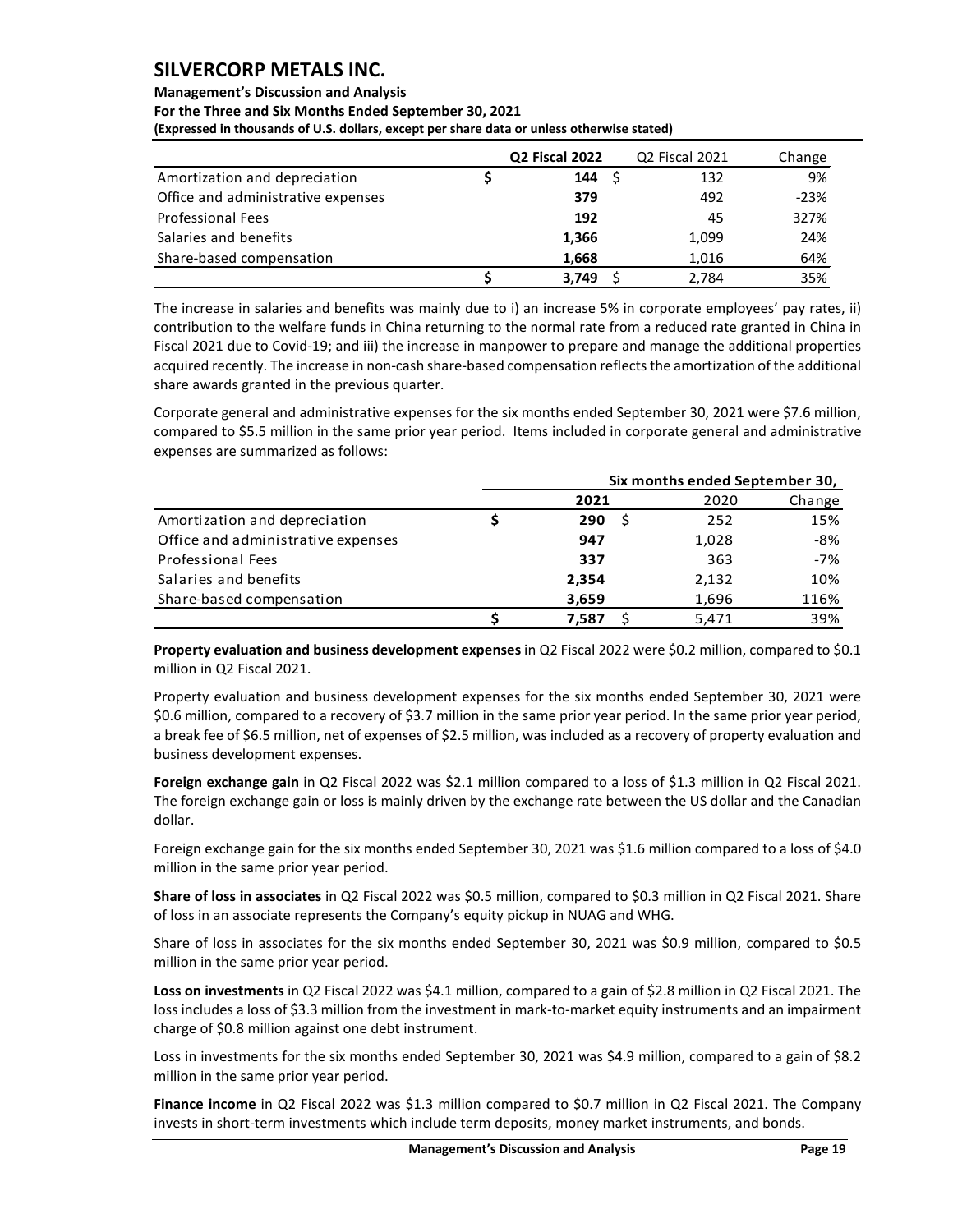### **Management's Discussion and Analysis For the Three and Six Months Ended September 30, 2021 (Expressed in thousands of U.S. dollars, except per share data or unless otherwise stated)**

Finance income for the six months ended September 30, 2021 was \$2.7 million compared to \$1.7 million in the same prior year period.

**Income tax expenses** in Q2 Fiscal 2022 were \$5.4 million, down \$0.5 million compared to \$5.9 million in Q2 Fiscal 2021. The income tax expenses recorded in Q2 Fiscal 2022 included a current income tax expenses of \$3.2 million (Q2 Fiscal 2021 - \$5.2 million) and a deferred income tax expenses of \$2.2 million (Q2 Fiscal 2021 - \$0.7 million).

Income tax expenses for the six months ended September 30, 2021 were \$10.2 million, down \$1.1 million compared to \$11.3 million in the same prior year period. The income tax expenses recorded for the six months ended September 30, 2021 included a current income tax expenses of \$7.1 million (same prior year period - \$9.7 million) and a deferred income tax expenses of \$3.0 million (same prior year period - \$1.5 million).

### <span id="page-20-0"></span>**7. Liquidity and Capital Resources**

| As at                     | September 30, 2021 |         | March 31, 2021 | <b>Changes</b> |
|---------------------------|--------------------|---------|----------------|----------------|
| Cash and cash equivalents |                    | 141.929 | 118,735        | 23.194         |
| Short-term investments    |                    | 79.121  | 80.357         | (1,236)        |
|                           |                    | 221.050 | 199.092        | 21.958         |
| Working capital           |                    | 193,306 | 184,014        | 9.292          |

|                                                              |           |           |                |           | Three months ended September 30, Six months ended September 30, |           |              |  |                |  |
|--------------------------------------------------------------|-----------|-----------|----------------|-----------|-----------------------------------------------------------------|-----------|--------------|--|----------------|--|
|                                                              | 2021      | 2020      | <b>Changes</b> |           | 2021                                                            |           | 2020         |  | <b>Changes</b> |  |
| Cash flow                                                    |           |           |                |           |                                                                 |           |              |  |                |  |
| Cash provided by operating activities                        | 30.854    | \$29,601  |                | 1.253     | s                                                               | 67,306    | 59.743<br>S. |  | 7,563          |  |
| Cash provided (used) in investing activities                 | (58, 824) | (31, 958) |                | (26, 866) |                                                                 | (38, 340) | (32, 923)    |  | (5, 417)       |  |
| Cash used in financing activities                            | 263       | 1.716     |                | (1, 453)  |                                                                 | (5,237)   | (1,578)      |  | (3,659)        |  |
| Increase (decrease) in cash and cash equivalents             | (27, 707) | (641)     |                | (27,066)  |                                                                 | 23,729    | 25,242       |  | (1,513)        |  |
| Effect of exchange rate changes on cash and cash equivalents | (1,822)   | 1,937     |                | (3,759)   |                                                                 | (535)     | 4.301        |  | (4,836)        |  |
| Cash and cash equivalents, beginning of the period           | 171,458   | 94,024    |                | 77,434    |                                                                 | 118.735   | 65,777       |  | 52,958         |  |
| Cash and cash equivalents, end of the period                 | 141.929   | \$95,320  |                | 46,609    |                                                                 | \$141,929 | 95,320       |  | 46,609         |  |

**Cash, cash equivalents and short-term investments** as at September 30, 2021 were \$221.1 million, up 11% or \$22.0 million, compared to \$199.1 million as at March 31, 2021.

**Working capital** as at September 30, 2021 was \$193.3 million, up 5% or \$9.3 million, compared to \$184.0 million as at March 31, 2021.

**Cash flow provided by operating activities** in Q2 Fiscal 2022 was \$30.9 million, up 4% or \$1.3 million, compared to \$29.6 million in Q2 Fiscal 2021. The increase was due to:

- \$31.7 million cash flow from operating activities before changes in non-cash operating working capital, up 17% or \$4.6 million, compared to \$27.1 million in Q2 Fiscal 2021; and offset by
- \$0.8 million cash outflow from an increase in non-cash working capital, compared to \$2.5 million inflow from a reduction in non-cash working capital in Q2 Fiscal 2021.

For the six months ended September 30, 2021, cash flow provided by operating activities was \$67.3 million, compared to \$59.7 million in the same prior year period. Before changes in non-cash operating working capital, cash flow provided by operating activities for the six months ended September 30, 2021 was \$59.0 million, compared to \$50.0 million in the same prior year period.

**Cash flow used in investing activities** in Q2 Fiscal 2022 was \$58.8 million, compared to \$31.9 million cash used in Q2 Fiscal 2021, and comprised mostly of:

- \$10.7 million spent on mineral exploration and development expenditures (Q2 Fiscal 2021 \$8.9 million);
- \$3.1 million paid as a refundable deposit for the participation in the Kuanping Project auction (Q2 Fiscal 2021 - \$nil)
- \$3.4 million spent to acquire plant and equipment (Q2 Fiscal 2021 \$2.2 million);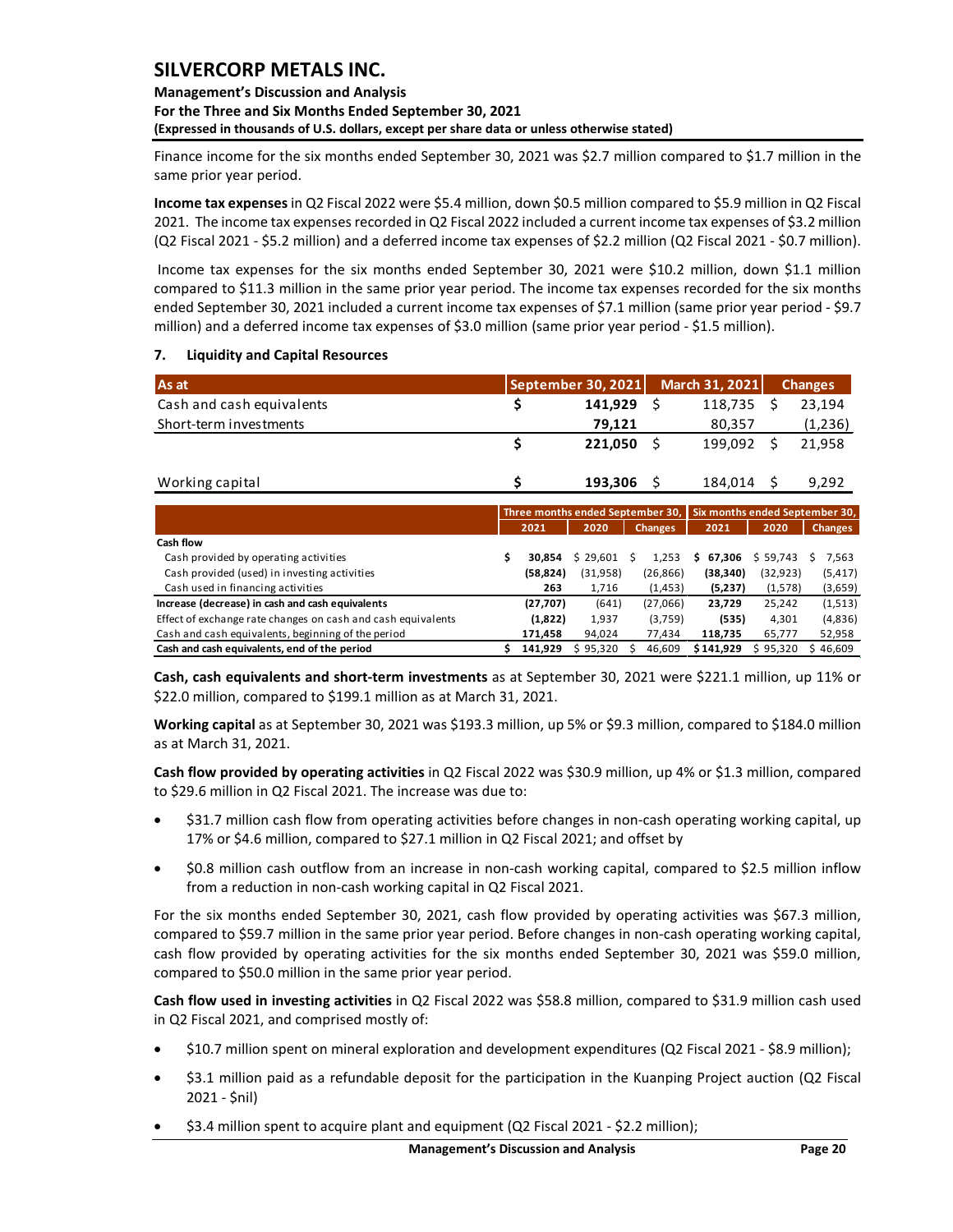**Management's Discussion and Analysis For the Three and Six Months Ended September 30, 2021 (Expressed in thousands of U.S. dollars, except per share data or unless otherwise stated)** 

- \$4.3 million spent on the acquisition of other investments (Q2 Fiscal 2021 \$5.9 million); and
- \$37.5 million spent on net purchase of short-term investments (Q2 Fiscal 2021 \$16.3 million); offset by
- \$0.2 million proceeds from disposal of other investments (Q2 Fiscal 2021 \$1.2 million).

For the six months ended September 30, 2021, cash flow used in investing activities was \$38.3 million (same prior year period – \$32.9 million) and comprised mostly of:

- \$20.8 million spent on mineral exploration and development expenditures (same prior year period \$16.7 million);
- \$3.1 million paid as refundable deposit for the participation in the Kuanping Project auction (same prior year period - \$nil)
- \$4.6 million spent to acquire plant and equipment (same prior year period \$3.0 million);
- \$6.9 million spent on the acquisition of other investments (same prior year period \$11.4 million); and
- \$5.0 million spent on investment in associates (same prior year period \$5.8 million); offset by
- \$1.0 million proceeds from disposal of other investments (same prior year period \$17.8 million); and
- \$1.0 million proceeds from the net redemptions of short-term investments (same prior year period \$15.5 million spent on net purchase).

**Cash flow provided by financing activities** in Q2 Fiscal 2022 was \$0.3 million, compared to \$1.7 million in Q2 Fiscal 2021, and comprised mostly of:

- \$0.4 million cash received arising from exercise of stock options (Q2 Fiscal 2021 \$1.8 million); offset by
- \$0.2 million lease payment (Q2 Fiscal 2021 \$0.1 million).

For the six months ended September 30, 2021, cash flow used in financing activities was \$5.2 million (same prior year period - \$1.6 million) and comprised mostly of:

- \$0.3 million lease payment (same prior year period \$0.3 million);
- \$3.9 million in distributions to non-controlling shareholders (same prior year period \$3.2 million);
- \$2.2 million cash dividends paid (same prior year period \$2.2 million); offset by
- \$nil repayment received from the non-controlling shareholder of Henan Found (same prior year period \$1.4 million); and
- \$1.2 million cash received arising from exercise of stock options (same prior year period \$2.7 million).

### **Available sources of funding**

The Company does not have unlimited resources and its future capital requirements will depend on many factors, including, among others, cash flow from operations. To the extent that its existing resources and the funds generated by future income are insufficient to fund the Company's operations, the Company may need to raise additional funds through public or private debt or equity financing. If additional funds are raised through the issuance of equity securities, the percentage ownership of current shareholders will be reduced, and such equity securities may have rights, preferences or privileges senior to those of the holders of the Company's common shares. No assurance can be given that additional financing will be available or that, if available, can be obtained on terms favourable to the Company and its shareholders. If adequate funds are not available, the Company may be required to delay, limit or eliminate some or all of its proposed operations. The Company believes it has sufficient capital to meet its cash needs for the next 12 months, including the cost of compliance with continuing reporting requirements.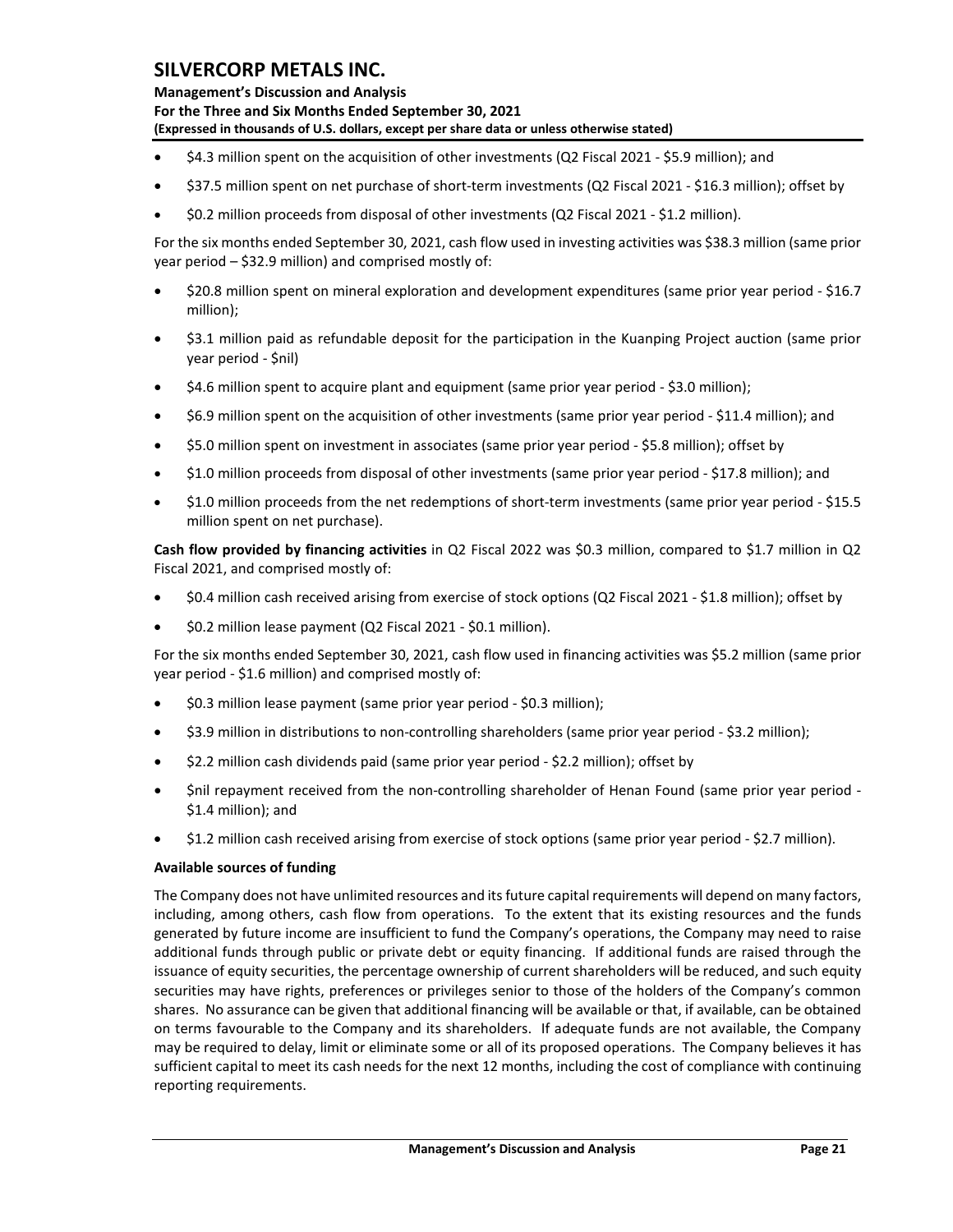**Management's Discussion and Analysis For the Three and Six Months Ended September 30, 2021 (Expressed in thousands of U.S. dollars, except per share data or unless otherwise stated)** 

### <span id="page-22-0"></span>**8. Financial Instruments and Related Risks**

The Company manages its exposure to financial risks, including liquidity risk, foreign exchange risk, interest rate risk, credit risk and equity price risk in accordance with its risk management framework. The Company's Board of Directors has overall responsibility for the establishment and oversight of the Company's risk management framework and reviews the Company's policies on an ongoing basis.

(a) *Fair value*

The Company classifies its fair value measurements within a fair value hierarchy, which reflects the significance of the inputs used in making the measurements as defined in IFRS 13, Fair Value Measurement ("IFRS 13").

Level 1 – Unadjusted quoted prices at the measurement date for identical assets or liabilities in active markets.

Level 2 – Observable inputs other than quoted prices included in Level 1, such as quoted prices for similar assets and liabilities in active markets; quoted prices for identical or similar assets and liabilities in markets that are not active; or other inputs that are observable or can be corroborated by observable market data.

Level 3 – Unobservable inputs which are supported by little or no market activity.

The following tables set forth the Company's financial assets and liabilities that are measured at fair value level on a recurring basis within the fair value hierarchy as at September 30, 2021 and March 31, 2021 that are not otherwise disclosed. As required by IFRS 13, the assets and liabilities are classified in their entirety based on the lowest level of input that is significant to the fair value measurement.

|                                                   | Fair value as at September 30, 2021 |              |  |                |      |                          |         |  |  |  |  |  |  |
|---------------------------------------------------|-------------------------------------|--------------|--|----------------|------|--------------------------|---------|--|--|--|--|--|--|
| <b>Recurring measurements</b>                     |                                     | Level 1      |  | Level 2        |      | Level 3                  | Total   |  |  |  |  |  |  |
| <b>Financial assets</b>                           |                                     |              |  |                |      |                          |         |  |  |  |  |  |  |
| Cash and cash equivalents                         |                                     | $141,929$ \$ |  |                | $-S$ | $\sim 100$<br>-S         | 141.929 |  |  |  |  |  |  |
| Short-term investments - money market instruments |                                     | 58,956       |  | $\blacksquare$ |      | $\blacksquare$           | 58.956  |  |  |  |  |  |  |
| Investments in public companies                   |                                     | 12,284       |  | $\blacksquare$ |      | $\overline{\phantom{0}}$ | 12,284  |  |  |  |  |  |  |
| Investments in private companies                  |                                     |              |  |                |      | 6.027                    | 6,027   |  |  |  |  |  |  |

|                                                   | Fair value as at March 31, 2021 |                          |  |                          |      |                          |         |  |  |  |
|---------------------------------------------------|---------------------------------|--------------------------|--|--------------------------|------|--------------------------|---------|--|--|--|
| <b>Recurring measurements</b>                     |                                 | Level 1                  |  | Level 2                  |      | Level 3                  | Total   |  |  |  |
| <b>Financial assets</b>                           |                                 |                          |  |                          |      |                          |         |  |  |  |
| Cash and cash equivalents                         |                                 | 118,735 \$               |  |                          | $-5$ | $\sim$                   | 118,735 |  |  |  |
| Short-term investments - money market instruments |                                 | 64,545                   |  | $\overline{\phantom{0}}$ |      | $\overline{\phantom{a}}$ | 64,545  |  |  |  |
| Investments in public companies                   |                                 | 13,444                   |  |                          |      | $\overline{\phantom{a}}$ | 13,444  |  |  |  |
| Investments in private companies                  |                                 | $\overline{\phantom{0}}$ |  | $\overline{\phantom{0}}$ |      | 2.289                    | 2,289   |  |  |  |

Fair value of the other financial instruments excluded from the table above approximates their carrying amount as at September 30, 2021 and March 31, 2021, due to the short-term nature of these instruments.

There were no transfers into or out of Level 3 during the three and six months ended September 30, 2021 and 2020.

(b) *Liquidity risk*

Liquidity risk is the risk that the Company will not be able to meet its short-term business requirements. The Company has in place a planning and budgeting process to help determine the funds required to support the Company's normal operating requirements on an ongoing basis and its expansion plans.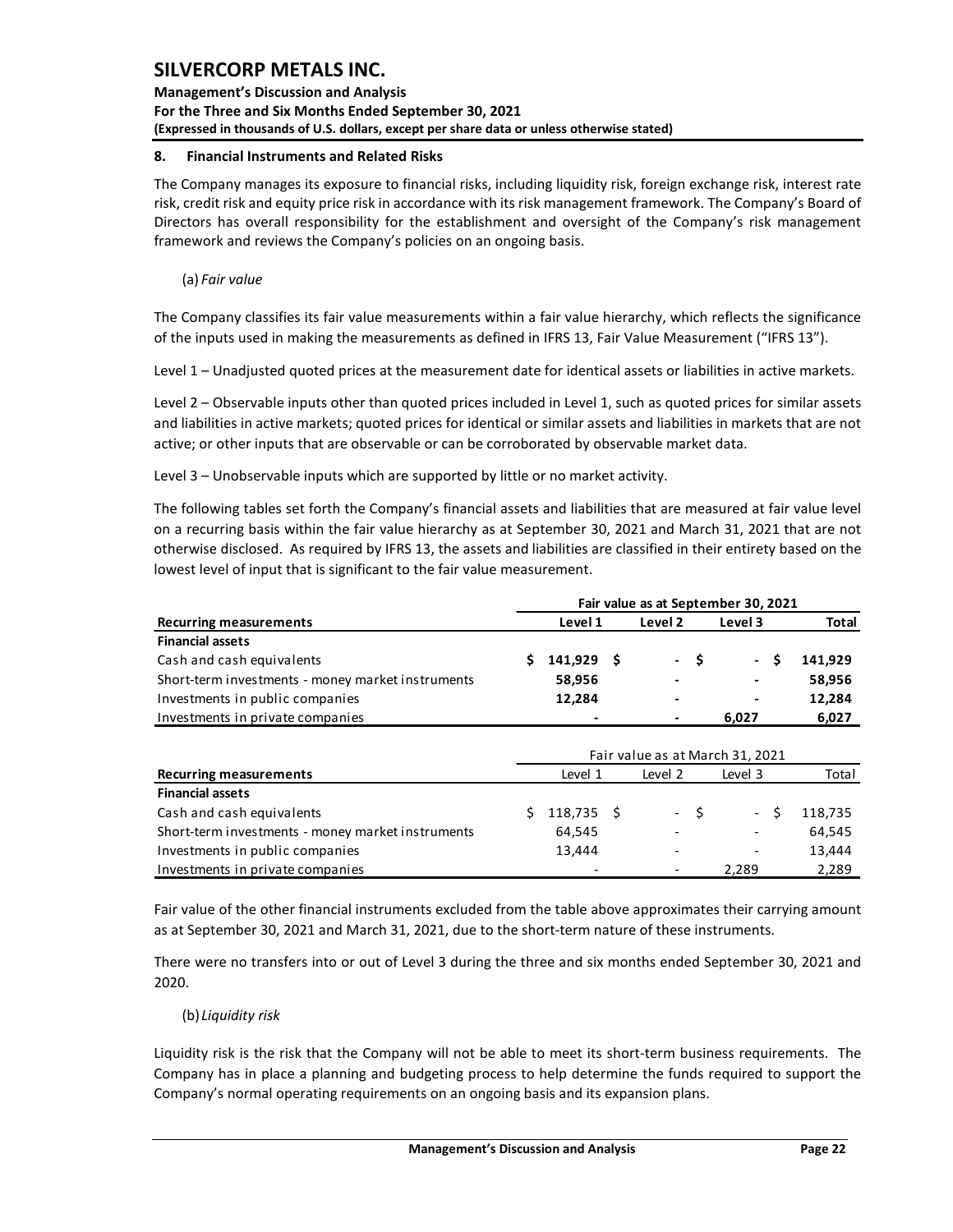## **Management's Discussion and Analysis For the Three and Six Months Ended September 30, 2021**

**(Expressed in thousands of U.S. dollars, except per share data or unless otherwise stated)** 

In the normal course of business, the Company enters into contracts that give rise to commitments for future minimum payments. The following summarizes the remaining contractual maturities of the Company's financial liabilities.

|                                          | September 30, 2021 |           | March 31, 2021           |       |        |  |        |
|------------------------------------------|--------------------|-----------|--------------------------|-------|--------|--|--------|
|                                          | Within a year      | 2-5 vears | Total                    | Total |        |  |        |
| Accounts payable and accrued liabilities | 38.060             |           | $\overline{\phantom{a}}$ |       | 38.060 |  | 30,298 |
| Lease obligation                         | 657                |           | 759                      |       | 1.416  |  | 1,741  |
|                                          | 38.717             |           | 759                      |       | 39.476 |  | 32,039 |

## (c) *Foreign exchange risk*

The Company reports its financial statements in US dollars. The functional currency of the head office, Canadian subsidiaries and all intermediate holding companies is CAD and the functional currency of all Chinese subsidiaries is RMB. The functional currency of New Infini and its subsidiaries is USD. The Company is exposed to foreign exchange risk when the Company undertakes transactions and holds assets and liabilities in currencies other than its functional currencies.

The Company currently does not engage in foreign exchange currency hedging. The Company's exposure to currency risk affect net income is summarized as follows:

|                                                   | September 30, 2021 | March 31, 2021 |
|---------------------------------------------------|--------------------|----------------|
| Financial assets denominated in U.S. Dollars      | 71.930             | 58.610         |
|                                                   |                    |                |
| Financial liabilities denominated in U.S. Dollars | 376                |                |

As at September 30, 2021, with other variables unchanged, a 10% strengthening (weakening) of the CAD against the USD would have decreased (increased) net income by approximately \$7.2 million.

## (d)*Interest rate risk*

The Company is exposed to interest rate risk on its cash equivalents and short-term investments. As at September 30, 2021, all of its interest-bearing cash equivalents and short-term investments earn interest at market rates that are fixed to maturity or at variable interest rates with terms of less than one year. The Company monitors its exposure to changes in interest rates on cash equivalents and short-term investments. Due to the short-term nature of these financial instruments, fluctuations in interest rates would not have a significant impact on the Company's net income.

(e) *Credit risk*

Credit risk is the risk that one party to a financial instrument will fail to discharge an obligation and cause the other party to incur a financial loss. The Company is exposed to credit risk primarily associated to accounts receivable, due from related parties, cash and cash equivalents, and short-term investments. The carrying amount of assets included on the balance sheet represents the maximum credit exposure.

The Company undertakes credit evaluations on counterparties as necessary, requests deposits from customers prior to delivery, and has monitoring processes intended to mitigate credit risks. There were no material amounts in trade or other receivables which were past due on September 30, 2021 (at March 31, 2021 - \$nil).

For the period ended September 30, 2021, the Company observed unfavorable market movements of certain bond holding within its short-term investments. These bond holdings totaling \$15.0 million, were issued by some Chinese real estate developers and their subsidiaries. Although there is significant uncertainty regarding their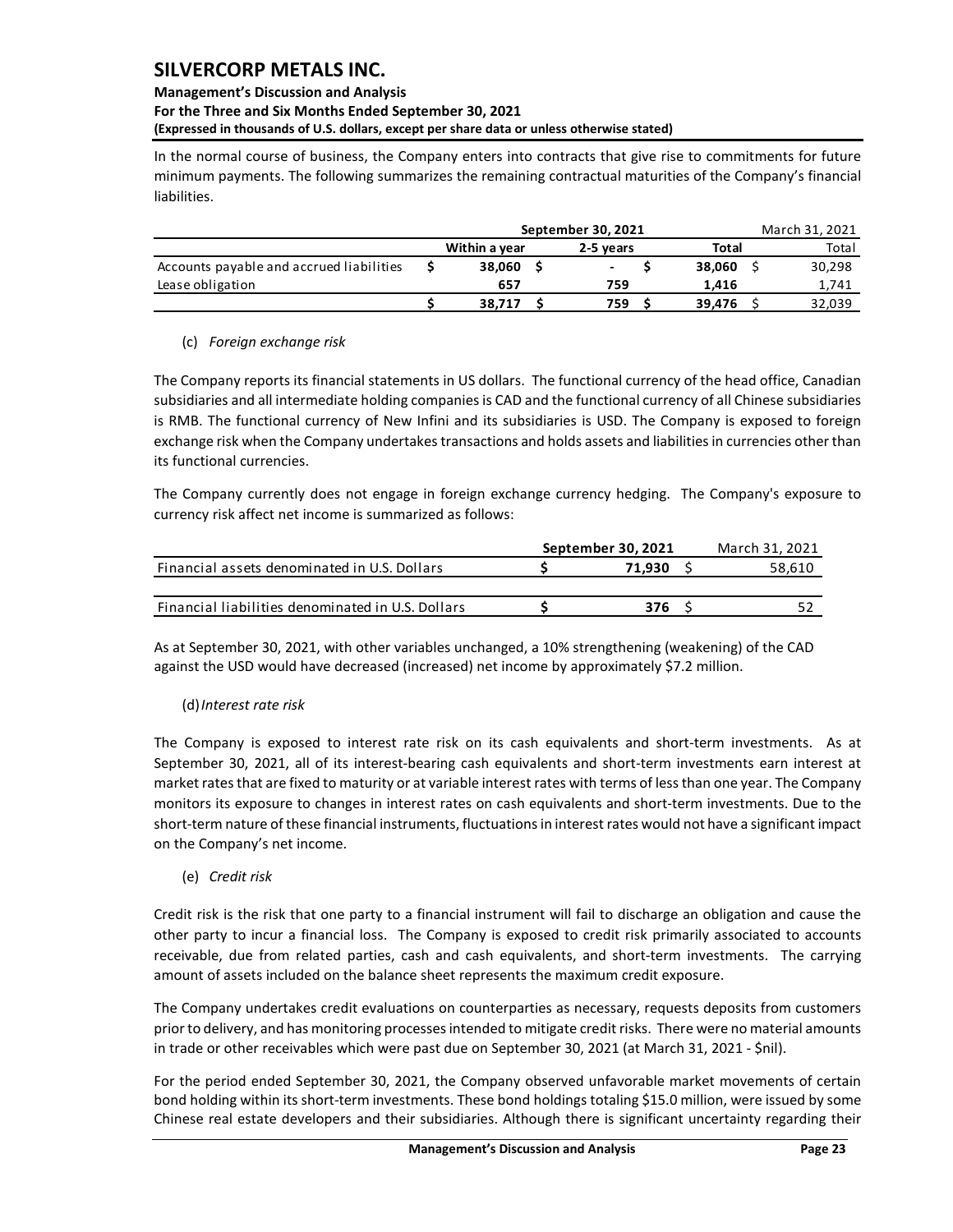## **Management's Discussion and Analysis For the Three and Six Months Ended September 30, 2021 (Expressed in thousands of U.S. dollars, except per share data or unless otherwise stated)**

collectability, for the bonds that are not in default and payment are current as at September 30, 2021, management determined that impairment was not required. Management exercised significant judgements in terms of the collectability of the interest and principal payments and evaluate these holdings as needed for potential impairment and to manage the credit risk exposure.

(f) *Equity price risk*

The Company holds certain marketable securities that will fluctuate in value as a result of trading on financial markets. As the Company's marketable securities holdings are mainly in mining companies, the value will also fluctuate based on commodity prices. Based upon the Company's portfolio as at September 30, 2021, a 10% increase (decrease) in the market price of the securities held, ignoring any foreign currency effects, would have resulted in an increase (decrease) to the net income and other comprehensive income of \$0.9 million and \$0.3 million, respectively.

## <span id="page-24-0"></span>**9. Off-Balance Sheet Arrangements**

The Company does not have any off-balance sheet arrangements.

## <span id="page-24-1"></span>**10. Transactions with Related Parties**

Related party transactions are made on terms agreed upon with the related parties. The balances with related parties are unsecured. Related party transactions not disclosed elsewhere in this MD&A are as follows:

(i) *Due from related parties*

| Due from related parties | September 30, 2021 March 31, 2021 |     |     |
|--------------------------|-----------------------------------|-----|-----|
| NUAG (a)                 |                                   | 58  | 59  |
| WHG (b)                  |                                   | 13  | 19  |
| Henan Non-ferrous (c)    |                                   | 797 | 769 |
|                          |                                   | 868 | 847 |

- (a) The Company recovers costs for services rendered to NUAG and expenses incurred on behalf of NUAG pursuant to a services and administrative costs reallocation agreement. During the three and six months ended September 30, 2021, the Company recovered \$0.2 million and \$0.3 million (three and six months ended September 30, 2020 - \$0.2 million and \$0.3 million), from NUAG for services rendered and expenses incurred on behalf of NUAG. The costs recovered from NUAG were recorded as a direct reduction of general and administrative expenses on the consolidated statements of income.
- (b) The Company recovers costs for services rendered to WHG and expenses incurred on behalf of WHG pursuant to a services and administrative costs reallocation agreement. During the three and six months ended September 30, 2021, the Company recovered \$0.05 million and \$0.1 million (three and six months ended September 30, 2020 - \$nil and \$nil), from WHG for services rendered and expenses incurred on behalf of WHG. The costs recovered from WHG were recorded as a direct reduction of general and administrative expenses on the consolidated statements of income.
- (c) In January 2021, Henan Found advanced a loan of \$0.7 million (RMB¥5.0 million) to Henan Non-ferrous. The loan bears an interest rate of 4.35% per annum.

The balances with related parties are unsecured.

### <span id="page-24-2"></span>**11. Alternative Performance (Non-IFRS) Measures**

The following alternative performance measures are used by the Company to manage and evaluate operating performance of the Company's mines and are widely reported in the silver mining industry as benchmarks for performance but are alternative performance (non-IFRS) measures that do not have standardized meaning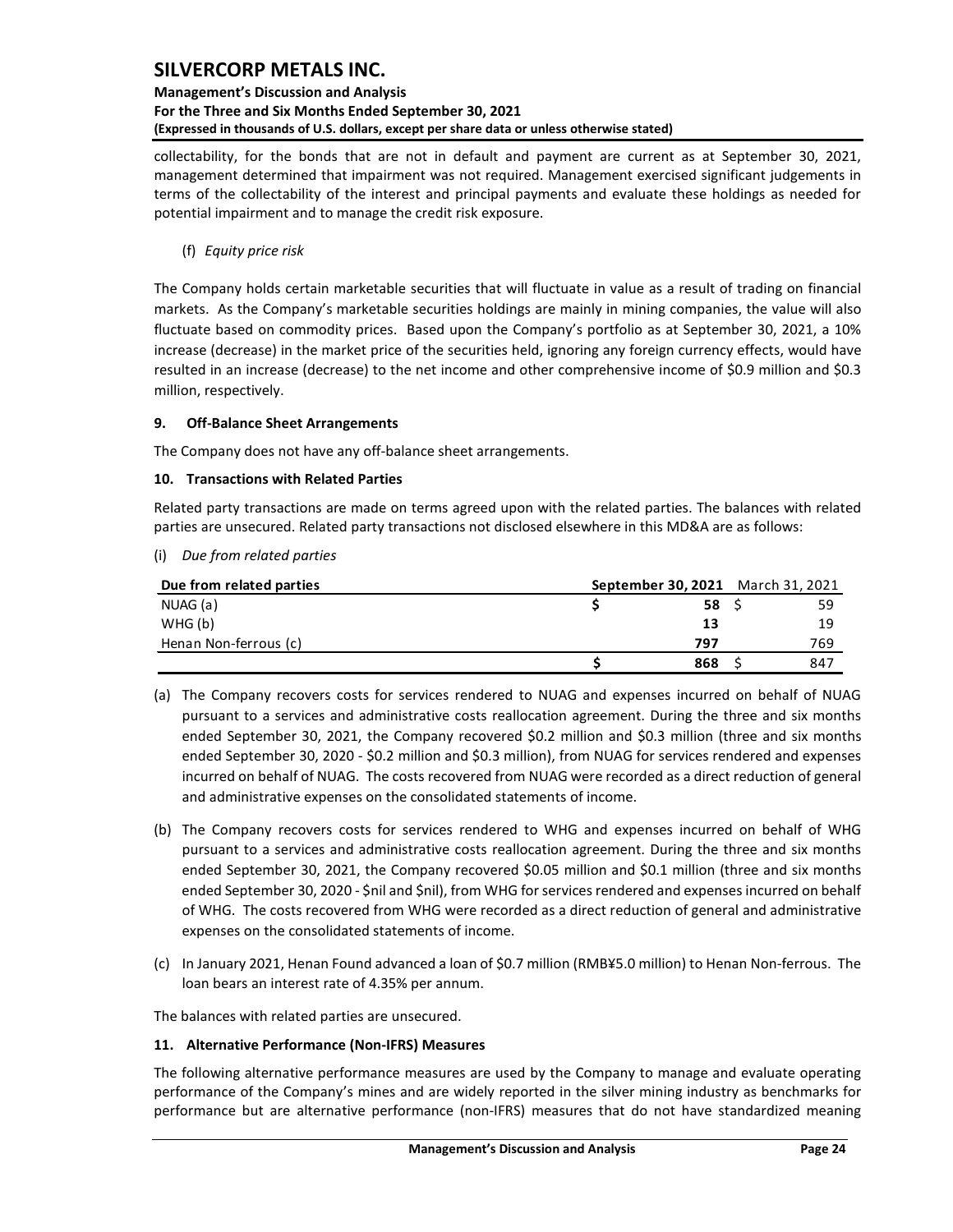## **Management's Discussion and Analysis For the Three and Six Months Ended September 30, 2021 (Expressed in thousands of U.S. dollars, except per share data or unless otherwise stated)**

prescribed by IFRS and therefore unlikely to be comparable to similar measures presented by other companies. Accordingly, it is intended to provide additional information and should not be considered in isolation or as a substitute for measures of performance prepared in accordance with IFRS. To facilitate a better understanding of these measures, the tables in this section provide the reconciliation of these measures to the financial statements for the three and six months ended September 30, 2021 and 2020:

## (a) Adjusted Earnings and Adjusted Earnings per Share

Adjusted earnings and adjusted earnings per share are non-IFRS measures and supplement information to the Company's consolidated financial statements. The Company believes that, in addition to the conventional measures prepared in accordance with IFRS, the Company and certain investors and analysts use this information to evaluate the Company's underlying core operating performance. The presentation of adjusted earnings and adjusted earnings per share is not meant to be a substitute of net income and net income per share presented in accordance with IFRS, but rather should be evaluated in conjunction with such IFRS measure.

The Company defines the adjusted earnings as net income adjusted to exclude certain non-cash and unusual items, and items that in the Company's judgment are subject to volatility as a result of factors which are unrelated to the Company's operation in the period, and/or relate to items that will settle in future period, including impairment adjustments and reversal, foreign exchange gain or loss, dilution gain or loss, share-based compensation, share of gain or loss of associates, gain or loss on investments, and other non-recurring items. Certain items that become applicable in a period may be adjusted for, with the Company retroactively presenting comparable periods with an adjustment for such items and, conversely, items no longer applicable may be removed from the calculation. The following table provides a detailed reconciliation of net income as reported in the Company's consolidated financial statements to adjusted earnings and adjusted earning per share.

|                                                                                    | Three months ended September 30, |     |             | Six months ended September 30, |              |              |             |  |  |
|------------------------------------------------------------------------------------|----------------------------------|-----|-------------|--------------------------------|--------------|--------------|-------------|--|--|
|                                                                                    | 2021                             |     | 2020        |                                | 2021         |              | 2020        |  |  |
| Net income as reported for the period                                              | \$<br>$12,758$ \$                |     | 19,557      | Ŝ                              | 28,990 \$    |              | 38,049      |  |  |
| Adjustments, net of tax                                                            |                                  |     |             |                                |              |              |             |  |  |
| Share-based compensation included in general and administrative                    | 1,668                            |     | $1,016$ \$  |                                | 3,659 \$     |              | 1,696       |  |  |
| One time break fee recovery included in property evaluation and                    |                                  |     |             |                                |              |              |             |  |  |
| business development                                                               |                                  |     |             |                                |              |              | (3,970)     |  |  |
| Foreign exchange loss (gain)                                                       | (2,063)                          |     | 1,349       |                                | (1,613)      |              | 4,019       |  |  |
| Share of loss in associates                                                        | 469                              |     | 319         |                                | 865          |              | 480         |  |  |
| Loss (gain) on investments                                                         | 4,142                            |     | (2,771)     |                                | 4,864        |              | (8, 237)    |  |  |
| Adjusted earnings for the period                                                   | $16,974$ \$                      |     | 19,470      | S                              | $36,765$ \$  |              | 32,037      |  |  |
| Non-controlling interest as reported                                               | 3,365                            |     | 4,085       |                                | 7,385        |              | 7,086       |  |  |
| Adjusted earnings attributable to equity holders                                   | 13,609                           |     | 15,385      | s                              | 29,380       | <sub>S</sub> | 24,951      |  |  |
| Adjusted earnings per share attributable to the equity shareholders of the Company |                                  |     |             |                                |              |              |             |  |  |
| Basic adjusted earning per share                                                   | 0.08                             | -Ś  | 0.09        | Ŝ                              | $0.17 \pm 5$ |              | 0.14        |  |  |
| Diluted adjusted earning per share                                                 | 0.08                             | - 5 | 0.09        | S                              | $0.16$ \$    |              | 0.14        |  |  |
| Basic weighted average shares outstanding                                          | 176,285,864                      |     | 174,688,227 |                                | 176,120,380  |              | 174,344,733 |  |  |
| Diluted weighted average shares outstanding                                        | 178,496,716                      |     | 177,112,569 |                                | 178,411,042  |              | 176,697,376 |  |  |

### (b) Working Capital

Working capital is an alternative performance (non-IFRS) measure calculated as current asset less current liabilities. Working capital dose not have any standardized meaning prescribed by IFRS and is therefore unlikely to be comparable to similar measures presented by other companies. The Company and certain investors use this information to evaluate whether the Company is able to meet its current obligations using its current assets.

### (c) Costs per Ounce of Silver

Cash cost and all-in sustaining cost ("AISC") per ounce of silver, net of by-product credits, are non-IFRS measures. The Company produces by-product metals incidentally to our silver mining activities. We have adopted the practice of calculating a performance measure with the net cost of producing an ounce of silver, our primary payable metal, after deducting revenues gained from incidental by-product production. This performance measure has been commonly used in the mining industry for many years and was developed as a relatively simple way of comparing the net production costs of the primary metal for a specific period against the prevailing market price of such metal.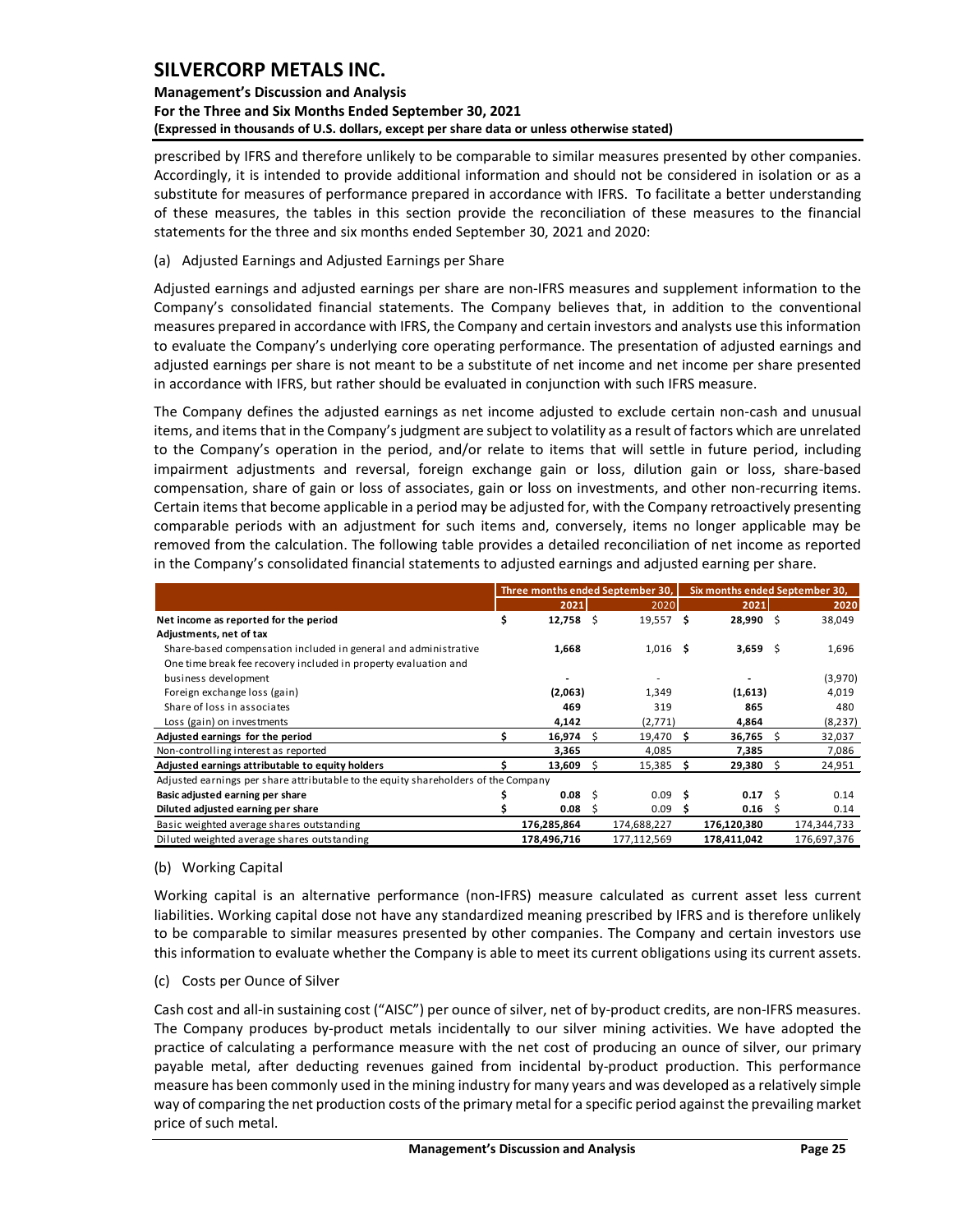### **Management's Discussion and Analysis For the Three and Six Months Ended September 30, 2021 (Expressed in thousands of U.S. dollars, except per share data or unless otherwise stated)**

Cash cost is calculated by deducting revenue from the sales of all metals other than silver and is calculated per ounce of silver sold.

AISC is an extension of the "cash cost" metric and provides a comprehensive measure of the Company's operating performance and ability to generate cash flows. AISC has been calculated based on World Gold Council ("WGC") guidance released in 2013 and undated in 2018. The WGC is not a regulatory organization and does not have the authority to develop accounting standards for disclosure requirements.

AISC is based on the Company's cash costs, net of by-product sales, and further includes corporate general and administrative expense, government fees and other taxes, reclamation cost accretion, lease liability payments, and sustaining capital expenditures. Sustaining capital expenditures are those costs incurred to sustain and maintain existing assets at current productive capacity and constant planned levels of production output. Excluded are non-sustaining capital expenditures, which result in a material increase in the life of assets, materially increase resources or reserves, productive capacity, or future earning potential, or significant improvement in recovery or grade, or which do not relate to the current production activities. The Company believes that this measure represents the total sustainable costs of producing silver from current operations and provides additional information about the Company's operational performance and ability to generate cash flows.

The following table provides a reconciliation of cash cost and AISC per ounce of silver, net of by-product credits:

|                                                               |              |                    | Three months ended September 30, 2021 |                          |    |                          |     |                        |      |                    |              |              | Three months ended September 30, 2020 |               |                          |    |                        |
|---------------------------------------------------------------|--------------|--------------------|---------------------------------------|--------------------------|----|--------------------------|-----|------------------------|------|--------------------|--------------|--------------|---------------------------------------|---------------|--------------------------|----|------------------------|
| (Expressed in thousands of U.S. dollars, except ounce and     |              | <b>Ying Mining</b> |                                       |                          |    |                          |     |                        |      | <b>Ying Mining</b> |              |              |                                       |               |                          |    |                        |
| per ounce amount)                                             |              | <b>District</b>    | GC                                    | Other                    |    |                          |     | Corporate Consolidated |      | <b>District</b>    | <b>GC</b>    |              | Other                                 |               |                          |    | Corporate Consolidated |
| Production costs expensed as reported                         | A            | \$<br>17,898       | Ŝ.<br>$4,873$ \$                      |                          | Ś  |                          | \$. | 22,771                 | Ś    | 14,941             | 4,298        | $\mathsf{s}$ | 449                                   | <sup>\$</sup> |                          | Ś  | 19,688                 |
| <b>By-product sales</b>                                       |              |                    |                                       |                          |    |                          |     |                        |      |                    |              |              |                                       |               |                          |    |                        |
| Gold                                                          |              | (1, 186)           |                                       |                          |    |                          |     | (1, 186)               |      | (1, 492)           |              |              | (1,524)                               |               |                          |    | (3,016)                |
| Lead                                                          |              | (12, 859)          | (2, 551)                              |                          |    |                          |     | (15, 410)              |      | (12, 148)          | (2, 239)     |              |                                       |               |                          |    | (14, 387)              |
| Zinc                                                          |              | (1,731)            | (6,090)                               |                          |    |                          |     | (7, 821)               |      | (1,071)            | (4, 165)     |              |                                       |               |                          |    | (5, 236)               |
| Other                                                         |              | (1,020)            | (193)                                 |                          |    |                          |     | (1, 213)               |      | (454)              | (231)        |              |                                       |               |                          |    | (685)                  |
| Total by-product sales                                        | в            | (16, 796)          | (8,834)                               | $\overline{\phantom{a}}$ |    | $\overline{\phantom{a}}$ |     | (25, 630)              |      | (15, 165)          | (6, 635)     |              | (1, 524)                              |               | $\overline{\phantom{a}}$ |    | (23, 324)              |
| Total cash cost, net of by-product credits                    | $C = A - B$  | 1,102              | (3,961)                               | $\overline{\phantom{a}}$ |    | ٠                        |     | (2,859)                |      | (224)              | (2, 337)     |              | (1,075)                               |               | $\sim$                   |    | (3,636)                |
| Add: Mineral resources tax                                    |              | 1,394              | 309                                   | $\overline{\phantom{a}}$ |    | ٠                        |     | 1,703                  |      | 1,172              | 261          |              | $\overline{\phantom{a}}$              |               | $\overline{\phantom{a}}$ |    | 1,433                  |
| <b>General and administrative</b>                             |              | 2.020              | 601                                   | 140                      |    | 3.749                    |     | 6,510                  |      | 1,520              | 695          |              | 124                                   |               | 2.784                    |    | 5,123                  |
| Amortization included in general and administrative           |              | (140)              | (99)                                  | (104)                    |    | (144)                    |     | (487)                  |      | (122)              | (89)         |              | (94)                                  |               | (132)                    |    | (437)                  |
| Property evaluation and business development*                 |              |                    | $\overline{\phantom{a}}$              | 31                       |    | 213                      |     | 244                    |      | $\sim$             | ÷            |              | $\sim$                                |               | 126                      |    | 126                    |
| Government fees and other taxes                               |              | 577                | 130                                   | 3                        |    |                          |     | 710                    |      | 519                | 128          |              | $\mathbf{1}$                          |               |                          |    | 648                    |
| <b>Reclamation accretion</b>                                  |              | 52                 | 6                                     | 9                        |    |                          |     | 67                     |      | 56                 | 6            |              | 9                                     |               |                          |    | 71                     |
| Lease payment                                                 |              |                    |                                       |                          |    | 154                      |     | 154                    |      |                    |              |              |                                       |               | 139                      |    | 139                    |
| Sustaining capital expenditures                               |              | 5.672              | 971                                   |                          |    | 24                       |     | 6,667                  |      | 7,393              | 1,008        |              | 1                                     |               | 290                      |    | 8,692                  |
| All-in sustaining cost, net of by-product credits             | F            | 10,677             | (2,043)                               | 79                       |    | 3,996                    |     | 12,709                 |      | 10,314             | (328)        |              | (1,034)                               |               | 3,207                    |    | 12,159                 |
| Add: Non-sustaining capital expenditures                      |              | 6,528              | 260                                   | 1,390                    |    | $\sim$                   |     | 8,178                  |      | 2,244              | 116          |              | ÷                                     |               | $\overline{\phantom{a}}$ |    | 2,360                  |
| All-in cost, net of by-product credits                        | G            | 17.205             | (1,783)                               | 1.469                    |    | 3,996                    |     | 20,887                 |      | 12,558             | (212)        |              | (1.034)                               |               | 3,207                    |    | 14,519                 |
| Silver ounces sold ('000s)                                    | н            | 1.553              | 176                                   |                          |    |                          |     | 1,729                  |      | 1.556              | 184          |              |                                       |               |                          |    | 1,740                  |
| Cash cost per ounce of silver, net of by-product credits      | $(A+B)/H$ \$ |                    | $0.71 \quad $ (22.51) \quad $$        |                          | \$ |                          | \$. | (1.65)                 | - \$ | (0.14)             | $(12.70)$ \$ |              | ÷                                     | Ś             |                          | Ŝ. | (2.09)                 |
| All-in sustaining cost per ounce of silver, net of by-product |              |                    |                                       |                          |    |                          |     |                        |      |                    |              |              |                                       |               |                          |    |                        |
| credits                                                       | F/H          | Ŝ                  | $6.88 \quad $ (11.61) \quad $$        |                          | Ŝ  |                          | Ŝ   | 7.35                   |      | 6.63               | $(1.78)$ \$  |              |                                       |               |                          |    | 6.99                   |
| All-in cost per ounce of silver, net of by-product credits    | G/H          | \$.<br>11.08       | \$(10.13) \$                          |                          | Ś. |                          | \$. | 12.08                  | Š.   | 8.07               | $(1.15)$ \$  |              |                                       | Ś             |                          |    | 8.34                   |
|                                                               |              |                    |                                       |                          |    |                          |     |                        |      |                    |              |              |                                       |               |                          |    |                        |
| By-product credits per ounce of silver                        |              |                    |                                       |                          |    |                          |     |                        |      |                    |              |              |                                       |               |                          |    |                        |
| Gold                                                          |              | (0.76)             |                                       |                          |    |                          |     | (0.69)                 |      | (0.96)             |              |              |                                       |               |                          |    | (1.73)                 |
| Lead                                                          |              | (8.28)             | (14.49)                               |                          |    |                          |     | (8.91)                 |      | (7.81)             | (12.17)      |              |                                       |               |                          |    | (8.27)                 |
| Zinc                                                          |              | (1.11)             | (34.60)                               |                          |    |                          |     | (4.52)                 |      | (0.69)             | (22.64)      |              |                                       |               |                          |    | (3.01)                 |
| Other                                                         |              | (0.66)             | (1.10)                                |                          |    |                          |     | (0.70)                 |      | (0.29)             | (1.26)       |              |                                       |               |                          |    | (0.39)                 |
| Total by-product credits per ounce of silver                  |              | Ś.                 | $(10.81)$ \$ $(50.19)$ \$             |                          | ¢  |                          | Ś   | (14.82)                | Ŝ.   | $(9.75)$ \$        | (36.07)      | Ŝ.           |                                       | Ś             |                          | Ś  | (13.40)                |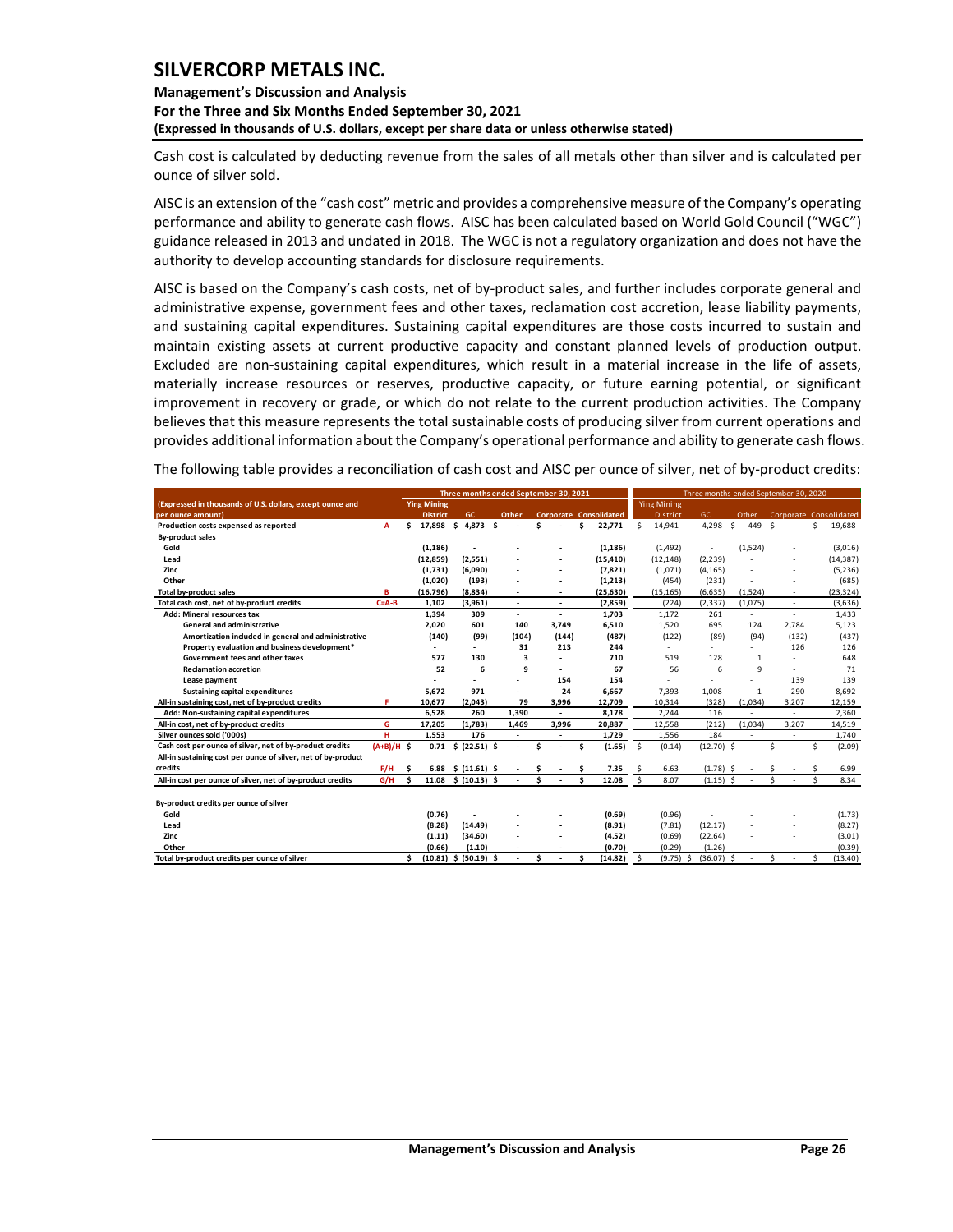### **Management's Discussion and Analysis**

**For the Three and Six Months Ended September 30, 2021**

**(Expressed in thousands of U.S. dollars, except per share data or unless otherwise stated)** 

|                                                                                |              | Six months ended September 30, 2021 |                                       |  |                           |     |                          |     |       |    |                                     | Six months ended September 30, 2020 |                                |                 |     |              |              |                          |              |                        |
|--------------------------------------------------------------------------------|--------------|-------------------------------------|---------------------------------------|--|---------------------------|-----|--------------------------|-----|-------|----|-------------------------------------|-------------------------------------|--------------------------------|-----------------|-----|--------------|--------------|--------------------------|--------------|------------------------|
| (Expressed in thousands of U.S. dollars, except ounce and<br>per ounce amount) |              |                                     | <b>Ying Mining</b><br><b>District</b> |  | GC.                       |     |                          |     |       |    | <b>Other Corporate Consolidated</b> |                                     | <b>Ying Mining</b><br>District | GC              |     | Other        |              |                          |              | Corporate Consolidated |
| Production costs expensed as reported                                          | A            | Ś.                                  |                                       |  | 35,554 \$ 9,702 \$        |     |                          | ¢   |       | \$ | 45,256                              | Ś.                                  | 29,065                         | 7,921           | Ś.  | 449          | <b>S</b>     |                          | Ś.           | 37,435                 |
| <b>By-product sales</b>                                                        |              |                                     |                                       |  |                           |     |                          |     |       |    |                                     |                                     |                                |                 |     |              |              |                          |              |                        |
| Gold                                                                           |              |                                     | (2,694)                               |  | $\overline{\phantom{a}}$  |     |                          |     |       |    | (2,694)                             |                                     | (2,969)                        |                 |     | (1,524)      |              |                          |              | (4, 493)               |
| Lead                                                                           |              |                                     | (25, 046)                             |  | (4, 764)                  |     |                          |     |       |    | (29, 810)                           |                                     | (24, 494)                      | (4, 267)        |     |              |              |                          |              | (28, 761)              |
| Zinc                                                                           |              |                                     | (3, 345)                              |  | (11, 844)                 |     |                          |     |       |    | (15, 189)                           |                                     | (2, 442)                       | (6,949)         |     |              |              |                          |              | (9, 391)               |
| Other                                                                          |              |                                     | (2, 205)                              |  | (557)                     |     |                          |     |       |    | (2,762)                             |                                     | (839)                          | (360)           |     |              |              |                          |              | (1, 199)               |
| Total by-product sales                                                         | B            |                                     | (33, 290)                             |  | (17, 165)                 |     | ÷                        |     | ٠     |    | (50, 455)                           |                                     | (30, 744)                      | (11, 576)       |     | (1,524)      |              | ٠                        |              | (43, 844)              |
| Total cash cost, net of by-product credits                                     | $C = A + B$  |                                     | 2,264                                 |  | (7, 463)                  |     | $\overline{\phantom{a}}$ |     | ٠     |    | (5, 199)                            |                                     | (1,679)                        | (3,655)         |     | (1,075)      |              |                          |              | (6,409)                |
| Add: Mineral resources tax                                                     |              |                                     | 2,506                                 |  | 610                       |     | $\overline{\phantom{a}}$ |     | ٠     |    | 3,116                               |                                     | 2,297                          | 472             |     | $\sim$       |              | $\overline{\phantom{a}}$ |              | 2,769                  |
| General and administrative                                                     |              |                                     | 3.747                                 |  | 1,256                     |     | 270                      |     | 7,587 |    | 12,860                              |                                     | 2,915                          | 1.244           |     | 237          |              | 5,471                    |              | 9,867                  |
| Amortization included in general and administrative                            |              |                                     | (280)                                 |  | (197)                     |     | (201)                    |     | (290) |    | (968)                               |                                     | (237)                          | (179)           |     | (177)        |              | (252)                    |              | (845)                  |
| Property evaluation and business development*                                  |              |                                     |                                       |  | $\overline{\phantom{a}}$  |     | 84                       |     | 550   |    | 634                                 |                                     |                                | $\sim$          |     | $\sim$       |              | 311                      |              | 311                    |
| Government fees and other taxes                                                |              |                                     | 1.125                                 |  | 272                       |     | 4                        |     | ٠     |    | 1.401                               |                                     | 978                            | 209             |     | $\mathbf{1}$ |              |                          |              | 1,188                  |
| <b>Reclamation accretion</b>                                                   |              |                                     | 105                                   |  | 13                        |     | 17                       |     | ٠     |    | 135                                 |                                     | 111                            | 12              |     | 17           |              | $\overline{\phantom{a}}$ |              | 140                    |
| Lease payment                                                                  |              |                                     |                                       |  |                           |     |                          |     | 311   |    | 311                                 |                                     |                                |                 |     |              |              | 271                      |              | 271                    |
| <b>Sustaining capital expenditures</b>                                         |              |                                     | 10,669                                |  | 1,912                     |     |                          |     | 94    |    | 12,675                              |                                     | 12,846                         | 2,051           |     | 1            |              | 479                      |              | 15,377                 |
| All-in sustaining cost, net of by-product credits                              | F            |                                     | 20,136                                |  | (3, 597)                  |     | 174                      |     | 8,252 |    | 24,965                              |                                     | 17,231                         | 154             |     | (996)        |              | 6,280                    |              | 22,669                 |
| Add: Non-sustaining capital expenditures                                       |              |                                     | 11,499                                |  | 432                       |     | 803                      |     | ٠     |    | 12,734                              |                                     | 3,855                          | 390             |     | 87           |              | $\overline{\phantom{a}}$ |              | 4,332                  |
| All-in cost, net of by-product credits                                         | G            |                                     | 31,635                                |  | (3, 165)                  |     | 977                      |     | 8,252 |    | 37,699                              |                                     | 21,086                         | 544             |     | (909)        |              | 6,280                    |              | 27,001                 |
| Silver ounces sold ('000s)                                                     | н            |                                     | 3,000                                 |  | 371                       |     | ٠                        |     |       |    | 3,371                               |                                     | 3,228                          | 384             |     | $\sim$       |              | ÷,                       |              | 3,612                  |
| Cash cost per ounce of silver, net of by-product credits                       | $(A+B)/H$ \$ |                                     | 0.75                                  |  | \$ (20.12)                | \$. |                          | ¢   |       | Ś  | (1.54)                              | $\mathsf{S}$                        | $(0.52)$ \$                    | (9.52)          | Š.  |              | $\mathsf{s}$ |                          | $\mathsf{s}$ | (1.77)                 |
| All-in sustaining cost per ounce of silver, net of by-product                  |              |                                     |                                       |  |                           |     |                          |     |       |    |                                     |                                     |                                |                 |     |              |              |                          |              |                        |
| credits                                                                        | F/H          | Ś                                   | $6.71 \quad $$                        |  | $(9.70)$ \$               |     |                          |     |       | Ŝ  | 7.41                                | \$.                                 | 5.34 <sup>5</sup>              | 0.40            | - S |              |              |                          |              | 6.28                   |
| All-in cost per ounce of silver, net of by-product credits                     | G/H          | \$.                                 | $10.55$ \$                            |  | $(8.53)$ \$               |     |                          | \$. |       | \$ | 11.18                               | \$.                                 | $6.53\frac{2}{3}$              | $1.42 \quad$ \$ |     |              | Š.           |                          | Ś.           | 7.48                   |
|                                                                                |              |                                     |                                       |  |                           |     |                          |     |       |    |                                     |                                     |                                |                 |     |              |              |                          |              |                        |
| By-product credits per ounce of silver                                         |              |                                     |                                       |  |                           |     |                          |     |       |    |                                     |                                     |                                |                 |     |              |              |                          |              |                        |
| Gold                                                                           |              |                                     | (0.90)                                |  |                           |     |                          |     |       |    | (0.80)                              |                                     | (0.92)                         |                 |     |              |              |                          |              | (1.24)                 |
| Lead                                                                           |              |                                     | (8.35)                                |  | (12.84)                   |     |                          |     |       |    | (8.84)                              |                                     | (7.59)                         | (11.11)         |     |              |              | ٠                        |              | (7.96)                 |
| Zinc                                                                           |              |                                     | (1.12)                                |  | (31.92)                   |     |                          |     |       |    | (4.51)                              |                                     | (0.76)                         | (18.10)         |     |              |              |                          |              | (2.60)                 |
| Other                                                                          |              |                                     | (0.74)                                |  | (1.50)                    |     |                          |     |       |    | (0.82)                              |                                     | (0.26)                         | (0.94)          |     |              |              |                          |              | (0.33)                 |
| Total by-product credits per ounce of silver                                   |              | \$.                                 |                                       |  | $(11.11)$ \$ $(46.26)$ \$ |     |                          | Ś   |       | \$ | (14.97)                             | Ŝ.                                  | $(9.52)$ \$                    | $(30.15)$ \$    |     |              | Ś            |                          | Ś            | (12.14)                |

\*Recovery of \$3,970, arising the break fee of \$6,497 (CAD\$9,000) receipt from Guyana Goldfields net of expenses of \$2,527, was excluded for the six months ended September 30, 2020.

#### (d) Costs per Tonne of Ore Processed

The Company uses cost per tonne of ore processed to manage and evaluate operating performance at each of its mines. Cost per tonne of ore processed is calculated based on total production costs on a sales basis, adjusted for changes in inventory, to arrive at total production costs that relate to ore production during the period. These total production costs are then further divided into mining cost, shipping cost, and milling cost. Cost per tonne of ore processed is the total of per tonne mining cost, per tonne shipping cost, and per tonne milling cost.

All-in sustaining production cost per tonne is an extension of the cash production cost per tonne and provides a comprehensive measure of the Company's operating performance and ability to generate cash flows. All-in sustaining production cost per tonne is based on the Company's cash production cost, and further includes corporate general and administrative expenses, government fees and other taxes, reclamation cost accretion, lease liability payments, and sustaining capital expenditures. The Company believes that this measure represents the total sustainable costs of processing ore from current operations and provides additional information about the Company's operational performance and ability to generate cash flows.

The following table provides a reconciliation of production cost and all-in sustaining production cost per tonne of ore processed: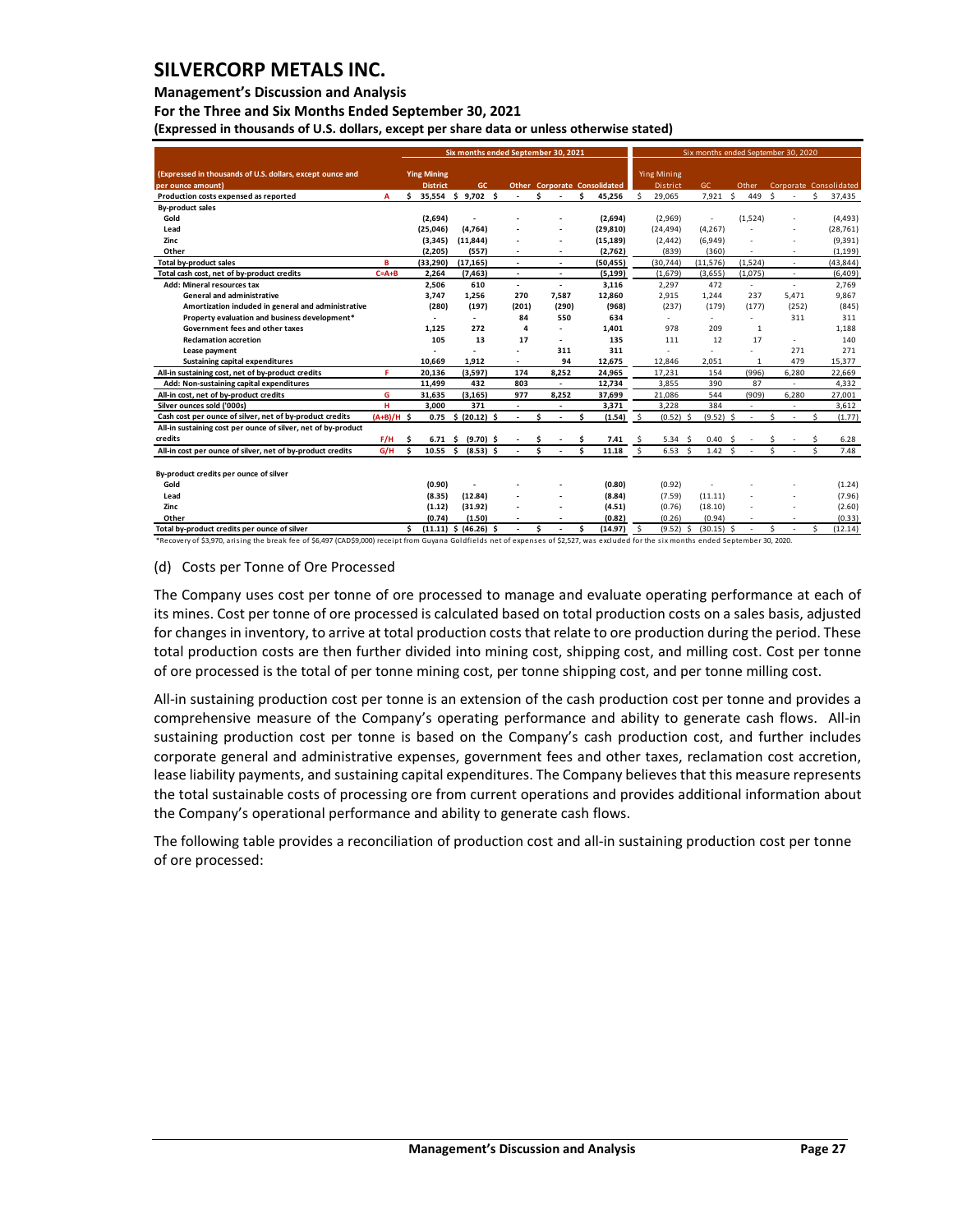### **Management's Discussion and Analysis**

**For the Three and Six Months Ended September 30, 2021**

**(Expressed in thousands of U.S. dollars, except per share data or unless otherwise stated)** 

|                                                                                                        |                                           |    |                    |    |                | Three months ended September 30, 2021 |         |                          |                                     |                    |                    | Three months ended September 30, 2020 |                     |                          |         |       |         |                              |
|--------------------------------------------------------------------------------------------------------|-------------------------------------------|----|--------------------|----|----------------|---------------------------------------|---------|--------------------------|-------------------------------------|--------------------|--------------------|---------------------------------------|---------------------|--------------------------|---------|-------|---------|------------------------------|
| (Expressed in thousands of U.S. dollars, except ounce                                                  |                                           |    | <b>Ying Mining</b> |    |                |                                       |         |                          |                                     |                    | <b>Ying Mining</b> |                                       |                     |                          |         |       |         |                              |
| and per ounce amount)                                                                                  |                                           |    | <b>District</b>    |    | GC.            |                                       |         |                          | <b>Other</b> Corporate Consolidated |                    | District           | GC                                    |                     |                          |         |       |         | Other Corporate Consolidated |
| Production costs expensed as reported                                                                  |                                           | \$ | 17,898             | \$ | 4,873          | \$                                    | \$      |                          | \$<br>22,771                        | \$                 | 14,941             | \$<br>4,298                           | \$                  | 449                      | \$      |       | \$      | 19,688                       |
| Depreciation and amortization as reported                                                              |                                           |    | 5,973              |    | 905            |                                       |         |                          | 6,878                               |                    | 4,404              | 870                                   |                     |                          |         |       |         | 5,274                        |
| Adjustment for aggregate plant operations*                                                             |                                           |    | (633)              |    |                |                                       |         |                          |                                     |                    |                    |                                       |                     |                          |         |       |         |                              |
| Change in stockpile and concentrate inventory<br>Less: stockpile and concentrate inventory - Beginning |                                           |    | (1, 495)           |    | (254)          | (34)                                  |         |                          | (1,783)                             |                    | (4, 485)           | (242)                                 |                     | (792)                    |         |       |         | (5, 519)                     |
| Add: stockpile and concentrate inventory - Ending                                                      |                                           |    | 4,128              |    | 200            | 34                                    |         |                          | 4,362                               |                    | 3,052              | 365                                   |                     | 32                       |         |       |         | 3,449                        |
| Adjustment for foreign exchange movement                                                               |                                           |    | (3)                |    | (1)            |                                       |         |                          | (4)                                 |                    | 1,297              | (265)                                 |                     | 760                      |         |       |         | 1,792                        |
|                                                                                                        |                                           |    | 2,630              |    | (55)           |                                       |         |                          | 2,575                               |                    | (136)              | (142)                                 |                     |                          |         |       |         | (278)                        |
| <b>Total production cost</b>                                                                           |                                           | \$ | 25,868             | Ś  | 5,723          | \$<br>$\blacksquare$                  | Ś       | ÷,                       | \$<br>32,224                        | \$                 | 19,209             | \$<br>5,026                           |                     | $\overline{\phantom{a}}$ |         |       | \$      | 24,235                       |
| Depreciation and amortization charged to mining costs                                                  | Α                                         |    | 5,854              |    | 769            |                                       |         |                          | 6,623                               |                    | 4,441              | 738                                   |                     |                          |         |       |         | 5,179                        |
| Depreciation and amortization charged to milling costs                                                 | B                                         |    | 340                |    | 122            |                                       |         |                          | 462                                 |                    | 284                | 104                                   |                     |                          |         |       |         | 388                          |
| Total non-cash production cost                                                                         |                                           | Ś  | 6,194              | ¢  | 891            | Ś<br>÷.                               | Ś       | Ś<br>÷,                  | 7,085                               | \$                 | 4,725              | 842<br>¢                              | ¢                   | J.                       |         |       | Ś       | 5,567                        |
| Cash mining cost                                                                                       | c                                         |    | 17,033             |    | 3,536          |                                       |         |                          | 20,569                              |                    | 12,268             | 3,163                                 |                     |                          |         |       |         | 15,431                       |
| <b>Shipping cost</b>                                                                                   | D                                         |    | 692                |    |                |                                       |         |                          | 692                                 |                    | 694                |                                       |                     |                          |         |       |         | 694                          |
| Cash milling cost                                                                                      | Е                                         |    | 1,949              |    | 1,297          |                                       |         |                          | 3,246                               |                    | 1,523              | 1,022                                 |                     |                          |         |       |         | 2,545                        |
| <b>Total cash production cost</b>                                                                      |                                           | Ś  | 19,674             | \$ | 4,833          | \$                                    | \$      |                          | \$<br>24,507                        | \$                 | 14,485             | \$<br>4,185                           | Ś                   |                          | \$      |       | \$      | 18,670                       |
| General and administrative                                                                             |                                           |    | 2,020              |    | 601            | 140                                   |         | 3,749                    | 6,510                               |                    | 1,520              | 695                                   |                     | 124                      |         | 2,784 |         | 5,123                        |
| Property evaluation and business development**                                                         |                                           |    | (140)              |    |                | 31<br>(104)                           |         | 213                      | 244                                 |                    |                    |                                       |                     |                          |         | 126   |         | 126                          |
| Amortization included in general and administrative<br>Government fees and other taxes                 |                                           |    | 577                |    | (99)<br>130    | з                                     |         | (144)                    | (487)<br>710                        |                    | (122)<br>519       | (89)<br>128                           |                     | (94)<br>$\mathbf{1}$     |         | (132) |         | (437)<br>648                 |
| <b>Reclamation accretion</b>                                                                           |                                           |    | 52                 |    | 6              | 9                                     |         |                          | 67                                  |                    | 56                 | 6                                     |                     | 9                        |         |       |         | 71                           |
| Lease payment                                                                                          |                                           |    |                    |    |                |                                       |         | 154                      | 154                                 |                    |                    |                                       |                     |                          |         | 139   |         | 139                          |
| Adjustment for aggregate plant operations*                                                             |                                           |    | (44)               |    |                |                                       |         |                          |                                     |                    |                    |                                       |                     |                          |         |       |         |                              |
| <b>Sustaining capital expenditures</b>                                                                 |                                           |    | 5,672              |    | 971            |                                       |         | 24                       | 6,667                               |                    | 7,393              | 1,008                                 |                     |                          |         | 290   |         | 8,692                        |
| All-in sustaining production cost                                                                      | F                                         | \$ | 27,811             | \$ | 6,442          | 79<br>Ś                               | Ś       | 3,996                    | Ś<br>38,372                         | \$                 | 23,851             | \$<br>5,933                           | ¢                   | 41                       | Ś       | 3,207 | Ś       | 33,032                       |
| Non-sustaining capital expenditures                                                                    |                                           |    | 6,528              |    | 260            | 1,390                                 |         |                          | 8,178                               |                    | 2,244              | 116                                   |                     | L.                       |         |       |         | 2,360                        |
| All in production cost                                                                                 | G                                         | \$ | 34,339             | \$ | 6,702          | \$1,469                               | Ś       | 3,996<br>\$              | 46,550                              | \$                 | 26,095             | Ś<br>6,049                            |                     | 41                       | Ś       | 3,207 |         | 35,392                       |
| Ore mined ('000s)                                                                                      | н                                         |    | 206.933            |    | 85.535         |                                       |         |                          | 292.468                             |                    | 181.020            | 86.833                                |                     |                          |         |       |         | 267.853                      |
| Ore shipped ('000s)                                                                                    | ı                                         |    | 193.445            |    | 85.535         |                                       |         |                          | 278.980                             |                    | 182.909            | 86.833                                |                     |                          |         |       |         | 269.742                      |
| Ore milled ('000s)                                                                                     |                                           |    | 182.173            |    | 89.643         |                                       |         |                          | 271.816                             |                    | 179.083            | 84.850                                |                     |                          |         |       |         | 263.933                      |
| Per tonne Production cost                                                                              |                                           |    |                    |    |                |                                       |         | ÷,                       |                                     |                    |                    |                                       |                     |                          |         |       |         |                              |
| Non-cash mining cost (\$/tonne)<br>Non-cash milling cost (\$/tonne)                                    | $K = A/H$<br>$L=B/J$                      |    | 28.29<br>1.87      |    | 8.99<br>1.36   |                                       |         |                          | 22.65<br>1.70                       |                    | 24.53<br>1.59      | 8.50<br>1.23                          |                     |                          |         |       |         | 19.34<br>1.47                |
| Non-cash production cost (\$/tonne)                                                                    | $M=K+L$                                   | \$ | 30.16              | Ś  | 10.35          | \$                                    | Ś       |                          | \$<br>24.35                         | \$                 | 26.12              | \$<br>9.73                            | Ś                   |                          | \$      |       | \$      | 20.81                        |
| Cash mining cost (\$/tonne)                                                                            | $N = C/H$                                 |    | 82.31              |    | 41.34          | $\overline{\phantom{a}}$              |         | ÷,                       | 70.33                               |                    | 67.77              | 36.43                                 |                     |                          |         |       |         | 57.61                        |
| Shipping costs (\$/tonne)                                                                              | $O=D/I$                                   |    | 3.58               |    |                |                                       |         |                          | 2.48                                |                    | 3.79               |                                       |                     |                          |         |       |         | 2.57                         |
| Cash milling costs (\$/tonne)                                                                          | $P=E/J$                                   |    | 10.70              |    | 14.47          |                                       |         |                          | 11.94                               |                    | 8.50               | 12.04                                 |                     |                          |         |       |         | 9.64                         |
| Cash production costs (\$/tonne)                                                                       | $Q=N+O+P$                                 | \$ | 96.59              | Ś  | 55.81          | \$                                    | \$      | $\sim$                   | \$<br>84.75                         | \$                 | 80.06              | \$<br>48.47                           | \$                  | ÷,                       | \$      | ÷,    | \$      | 69.82                        |
| All-in sustaining production costs (\$/tonne)                                                          | P=(F-C-D-E)/J+Q \$                        |    | 141.26             | \$ | 73.76          | Ś                                     | Ś       |                          | \$<br>135.76                        | \$                 | 132.36             | \$<br>69.07                           | Ś                   |                          | \$      |       | \$      | 124.24                       |
| All in costs (\$/tonne)                                                                                | $S = P + (G - F)/J$                       | \$ | 177.09             | \$ |                |                                       | Ś       | \$                       |                                     | \$                 | 144.89             | \$<br>70.44                           | \$                  |                          | \$      |       | \$      | 133.18                       |
|                                                                                                        |                                           |    |                    |    | 76.66          | \$                                    |         |                          | 165.85                              |                    |                    |                                       |                     |                          |         |       |         |                              |
| *Adjustments to exclude the operating costs of the aggregate plant.                                    |                                           |    |                    |    |                |                                       |         |                          |                                     |                    |                    |                                       |                     |                          |         |       |         |                              |
|                                                                                                        |                                           |    |                    |    |                | Six months ended September 30, 2021   |         |                          |                                     |                    |                    | Six months ended September 30, 2020   |                     |                          |         |       |         |                              |
| (Expressed in thousands of U.S. dollars, except ounce                                                  |                                           |    | <b>Ying Mining</b> |    |                |                                       |         |                          |                                     |                    | <b>Ying Mining</b> |                                       |                     |                          |         |       |         |                              |
| and per ounce amount]                                                                                  |                                           |    | <b>District</b>    |    | GC             | Othe                                  |         |                          | <b>Corporate Consolidated</b>       |                    | District           | GC                                    |                     | Othe                     |         |       |         | Corporate Consolidated       |
| Production costs expensed as reported                                                                  |                                           | \$ | 35,554             | \$ | 9,702          | \$                                    | \$      |                          | \$<br>45,256                        | \$                 | 29,065             | \$<br>7,921                           | $\ddot{\mathsf{s}}$ | 449                      | \$      |       | \$      | 37,435                       |
| Depreciation and amortization                                                                          |                                           |    | 11,056             |    | 2,036          |                                       |         |                          | 13,092                              |                    | 9,419              | 1,595                                 |                     |                          |         |       |         | 11,014                       |
| Adjustment for aggregate plant operations*                                                             |                                           |    | (1, 104)           |    |                |                                       |         |                          | (1, 104)                            |                    |                    |                                       |                     |                          |         |       |         |                              |
| Changes in stockpile and concentrate inventory                                                         |                                           |    |                    |    |                |                                       |         |                          |                                     |                    |                    |                                       |                     |                          |         |       |         |                              |
| Less: stockpile and concentrate inventory - Beginning                                                  |                                           |    | (5,996)            |    | (442)          | (34)                                  |         |                          | (6, 472)                            |                    | (4, 474)           | (241)                                 |                     | (790)                    |         |       |         | (5,505)                      |
| Add: stockpile and concentrate inventory - Ending                                                      |                                           |    | 4,128              |    | 200            | 34                                    |         |                          | 4,362                               |                    | 3,052<br>(111)     | 365<br>(4)                            |                     | 32                       |         |       |         | 3,449                        |
| Adjustment for foreign exchange movement                                                               |                                           |    | (61)<br>(1, 929)   |    | (6)<br>(248)   |                                       |         |                          | (67)<br>(2, 177)                    |                    | (1, 533)           | 120                                   |                     | (9)<br>(767)             |         |       |         | (124)<br>(2, 180)            |
| <b>Total production cost</b>                                                                           |                                           | \$ | 43,577             | \$ | 11,490         | $\overline{\phantom{a}}$<br>S         | \$      | $\blacksquare$           | \$<br>55,067                        | -\$                | 36,951             | 9,636<br>\$                           |                     | $\overline{\phantom{a}}$ |         |       | \$      | 46,587                       |
|                                                                                                        | A                                         |    |                    |    |                |                                       |         |                          |                                     |                    |                    | 1,411                                 |                     |                          |         |       |         |                              |
| Depreciation and amortization charged to mining costs                                                  | B                                         |    | 9,788              |    | 1,753          |                                       |         |                          | 11,541                              |                    | 8,589              | 205                                   |                     |                          |         |       |         | 10,000                       |
| Depreciation and amortization charged to milling costs<br>Total non-cash production cost               |                                           | \$ | 674<br>10,462      | Ś  | 242<br>1,995   | Ś<br>ä,                               | Ś       |                          | 916<br>\$<br>12,457                 | -\$                | 566<br>9,155       | \$<br>1,616                           | Ś                   | ÷,                       | Ś       |       |         | 771<br>10,771                |
| Cash mining cost                                                                                       | c                                         |    | 28,072             |    | 6,922          |                                       |         |                          | 34,994                              |                    | 23,436             | 5,987                                 |                     |                          |         |       |         | 29,423                       |
| <b>Shipping cost</b>                                                                                   | D                                         |    | 1,238              |    |                |                                       |         | ÷,                       | 1,238                               |                    | 1,335              |                                       |                     |                          |         |       |         | 1,335                        |
| Cash milling cost                                                                                      | Е                                         |    | 3,806              |    | 2,574          |                                       |         |                          | 6,380                               |                    | 3,024              | 2,033                                 |                     |                          |         |       |         | 5,057                        |
| <b>Total cash production cost</b>                                                                      |                                           |    | 33,116             |    | 9,496          |                                       |         |                          | 42,612                              |                    | 27.795             | 8,020                                 |                     |                          |         |       |         | 35,815                       |
| <b>General and administrative</b>                                                                      |                                           |    | 3,747              |    | 1,256          | 270                                   |         | 7,587                    | 12,860                              |                    | 2,915              | 1,244                                 |                     | 237                      |         | 5,471 |         | 9,867                        |
| Property evaluation and business development**                                                         |                                           |    |                    |    |                | 84                                    |         | 550                      | 634                                 |                    |                    |                                       |                     |                          |         | 311   |         | 311                          |
| Amortization included in general and administrative                                                    |                                           |    | (280)              |    | (197)          | (201)                                 |         | (290)                    | (968)                               |                    | (237)              | (179)                                 |                     | (177)                    |         | (252) |         | (845)                        |
| Government fees and other taxes                                                                        |                                           |    | 1,125              |    | 272            | 4                                     |         |                          | 1,401                               |                    | 978                | 209                                   |                     | $\mathbf 1$              |         |       |         | 1,188                        |
| <b>Reclamation accretion</b>                                                                           |                                           |    | 105                |    | 13             | 17                                    |         |                          | 135                                 |                    | 111<br>÷,          | 12                                    |                     | 17                       |         |       |         | 140                          |
| Lease payment                                                                                          |                                           |    |                    |    |                |                                       |         | 311                      | 311                                 |                    | ä,                 |                                       |                     |                          |         | 271   |         | 271                          |
| Adjustment for aggregate plant operations*<br><b>Sustaining capital expenditures</b>                   |                                           |    | (119)<br>10,669    |    | 1,912          |                                       |         | 94                       | (119)<br>12,675                     |                    | 12,846             | 2,051                                 |                     | 1                        |         | 479   |         | 15,377                       |
| All-in sustaining production cost                                                                      | F                                         | \$ | 48,363             | \$ | 12,752         | \$<br>174                             | Ś       | 8,252                    | \$<br>69,541                        | \$.                | 44,408             | \$11,357                              | \$                  | 79                       |         | 6,280 | \$      | 62,124                       |
| Non-sustaining capital expenditures                                                                    |                                           |    | 11,499             |    | 432            | 803                                   |         |                          | 12,734                              |                    | 3,855              | 390                                   |                     | 87                       |         |       |         | 4,332                        |
| All in production cost                                                                                 | G                                         | \$ | 59,862             | \$ | 13,184         | 977<br>Ś                              | \$      | 8,252<br>\$              | 82,275                              | -\$                | 48,263             | \$11,747                              | Ś                   | 166                      | \$      | 6,280 | Ś       | 66,456                       |
| Ore mined ('000s)                                                                                      | н                                         |    | 349.840            |    | 173.863        |                                       |         |                          | 523.703                             |                    | 355.196            | 167.212                               |                     |                          |         |       |         | 522.408                      |
| Ore shipped ('000s)                                                                                    | 1                                         |    | 345.137            |    | 173.863        |                                       |         |                          | 519.000                             |                    | 359.225            | 167.212                               |                     |                          |         |       |         | 526.437                      |
| Ore milled ('000s)                                                                                     | J                                         |    | 337.580            |    | 177.313        |                                       |         |                          | 514.893                             |                    | 356.772            | 169.487                               |                     |                          |         |       |         | 526.259                      |
| Per tonne Production cost                                                                              |                                           |    |                    |    |                |                                       |         |                          |                                     |                    |                    |                                       |                     |                          |         |       |         |                              |
| Non-cash mining cost (\$/tonne)                                                                        | $K = A/H$                                 |    | 27.98              |    | 10.08          |                                       |         |                          | 22.04                               |                    | 24.18              | 8.44                                  |                     |                          |         |       |         | 19.14                        |
| Non-cash milling cost (\$/tonne)                                                                       | $L = B/J$<br>$M=K+L$                      | \$ | 2.00               |    | 1.36           | $\overline{\phantom{a}}$<br>S         | Ś       | $\overline{\phantom{a}}$ | 1.78<br>\$                          | \$                 | 1.59               | 1.21<br>\$                            |                     | $\sim$                   | Ś       | ÷,    |         | 1.47                         |
| Non-cash production cost (\$/tonne)                                                                    | N=C/H                                     |    | 29.98<br>80.24     |    | 11.44<br>39.81 |                                       |         |                          | 23.82<br>66.82                      |                    | 25.77<br>65.98     | 9.65<br>35.80                         |                     |                          |         |       |         | 20.61<br>56.32               |
| Cash mining cost (\$/tonne)<br>Shipping costs (\$/tonne)                                               | $O = D/I$                                 |    | 3.59               |    |                |                                       |         |                          | 2.39                                |                    | 3.72               |                                       |                     |                          |         |       |         | 2.54                         |
| Cash milling costs (\$/tonne)                                                                          | $P=E/J$                                   |    | 11.27              |    | 14.52          |                                       |         |                          | 12.39                               |                    | 8.48               | 12.00                                 |                     |                          |         |       |         | 9.61                         |
| Cash production costs (\$/tonne)                                                                       | $Q=N+O+P$                                 | \$ | 95.10              | \$ | 54.33          | \$                                    | \$      |                          | \$<br>81.60                         | \$                 | 78.18              | \$<br>47.80                           | \$                  |                          | \$      |       | \$      | 68.47                        |
| All-in sustaining production costs (\$/tonne)<br>All in costs (\$/tonne)                               | P=(F-C-D-E)/J+Q \$<br>$S = P + (G - F)/J$ | Ś  | 140.27<br>174.33   | \$ | 72.69<br>75.13 | \$<br>\$                              | \$<br>Ś | Ś                        | \$<br>133.90<br>158.63              | $\mathsf{S}$<br>\$ | 124.74<br>135.55   | \$<br>67.49<br>\$<br>69.79            | \$<br>Ś             |                          | \$<br>Ś |       | \$<br>Ś | 118.46<br>126.69             |

\*Adjustments to exclude the operating costs of the aggregate plant.

\*\*Recovery of \$3,970, arising the break fee of \$6,497 (CAD\$9,000) receipt from Guyana Goldfields net of expenses of \$2,527, was excluded for the six months ended September 30, 2020.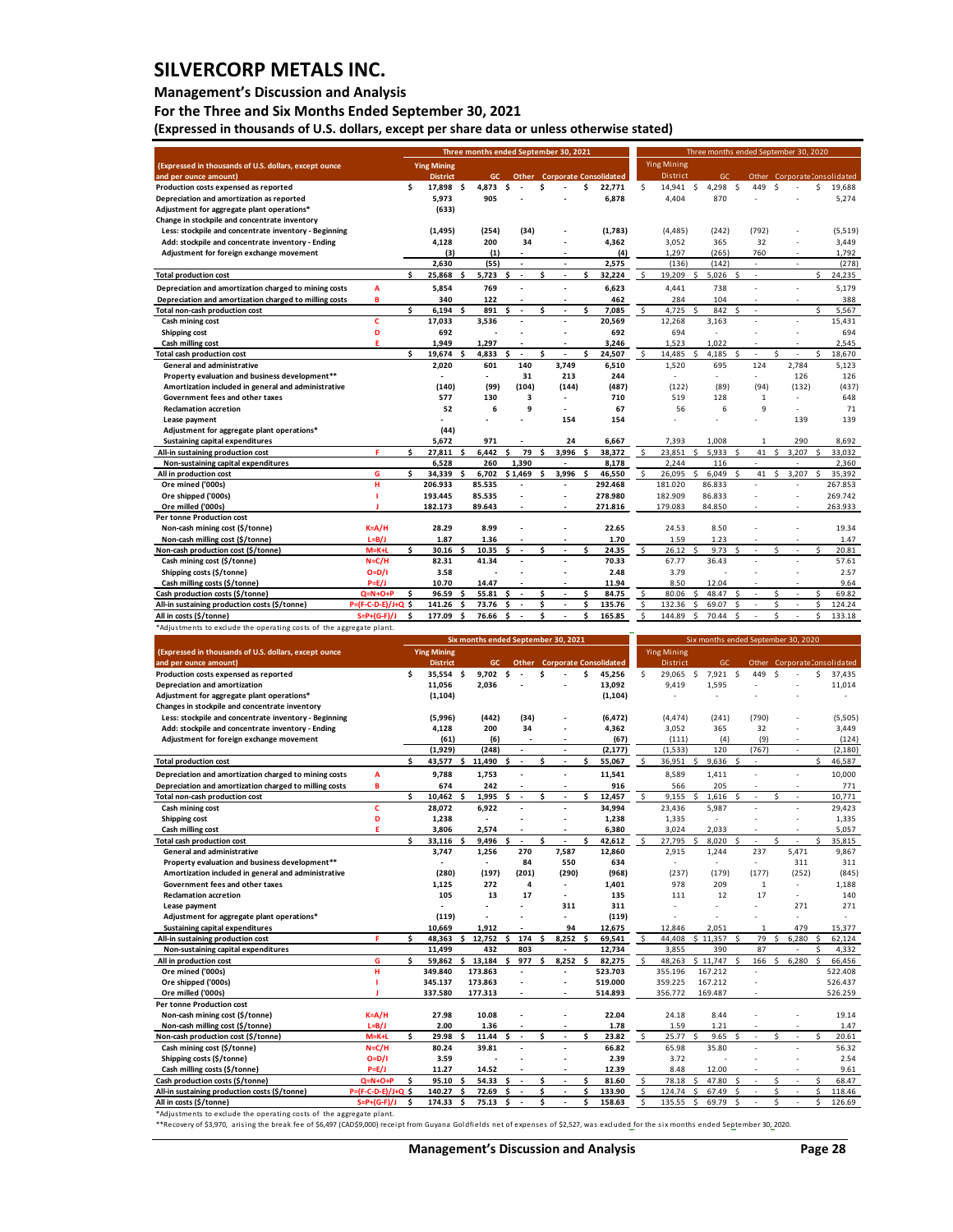**Management's Discussion and Analysis For the Three and Six Months Ended September 30, 2021 (Expressed in thousands of U.S. dollars, except per share data or unless otherwise stated)** 

### <span id="page-29-0"></span>**12. Critical Accounting Policies, Judgments, and Estimates**

The preparation of financial statements in conformity with IFRS requires management to make estimates and assumptions that affect the amounts reported on the consolidated financial statements. These critical accounting estimates represent management estimates and judgements that are uncertain and any changes in these estimates could materially impact the Company's consolidated financial statements. Management continuously reviews its estimates and assumptions using the most current information available. The Company's critical accounting policies, judgements and estimates are described in Note 2 of the unaudited condensed consolidated interim financial statements for the three and six months ended September 30, 2021, as well as the audited financial statements for the year ended March 31, 2021.

### <span id="page-29-1"></span>**13. New Accounting Standards**

## **(a) Adoption of new accounting standards**

## **Amendments to IAS 16 - Property, Plant and Equipment: Proceeds before Intended Use**

The Company adopted Amendments to IAS 16 – Property, Plant and Equipment: Proceeds before Intended Use, on April 1, 2021 and the adoption has no material impact on the Company's financial statements. In May 2020, the IASB issued *Property, Plant and Equipment — Proceeds before Intended Use*, which prohibits entities deducting from the cost of an item of property, plant and equipment, any proceeds from selling items produced while bringing that asset to the location and condition necessary for it to be capable of operating in the manner intended by management. Instead, an entity recognizes the proceeds from selling such items, and the costs of producing those items, in profit or loss. The amendment is effective for annual reporting periods beginning on or after January 1, 2022 and must be applied retrospectively to items of property, plant and equipment made available for use on or after the beginning of the earliest period presented when the entity first applies the amendment.

### **(b) Accounting standards not yet effective**

New accounting standards and interpretations published, but not mandatory for the current period and not yet early adopted by the Company, are not expected to have a material impact on the Company in the current or future reporting periods.

### <span id="page-29-2"></span>**14. Other MD&A Requirements**

Additional information relating to the Company:

- (a) may be found on SEDAR at www.sedar.com;
- (b) may be found at the Company's website www.silvercorp.ca;
- (c) may be found in the Company's Annual Information Form; and
- (d) is also provided in the Company's annual audited consolidated financial statements as of September 30, 2021.

### <span id="page-29-3"></span>**15. Outstanding Share Data**

As at the date of this MD&A, the following securities were outstanding:

(a) Share Capital

Authorized - unlimited number of common shares without par value

Issued and outstanding – **176,544,841** common shares with a recorded value of **\$253.4 million**

Shares subject to escrow or pooling agreements - \$nil.

(b) Options

As at the date of this MD&A, the outstanding options comprise the following: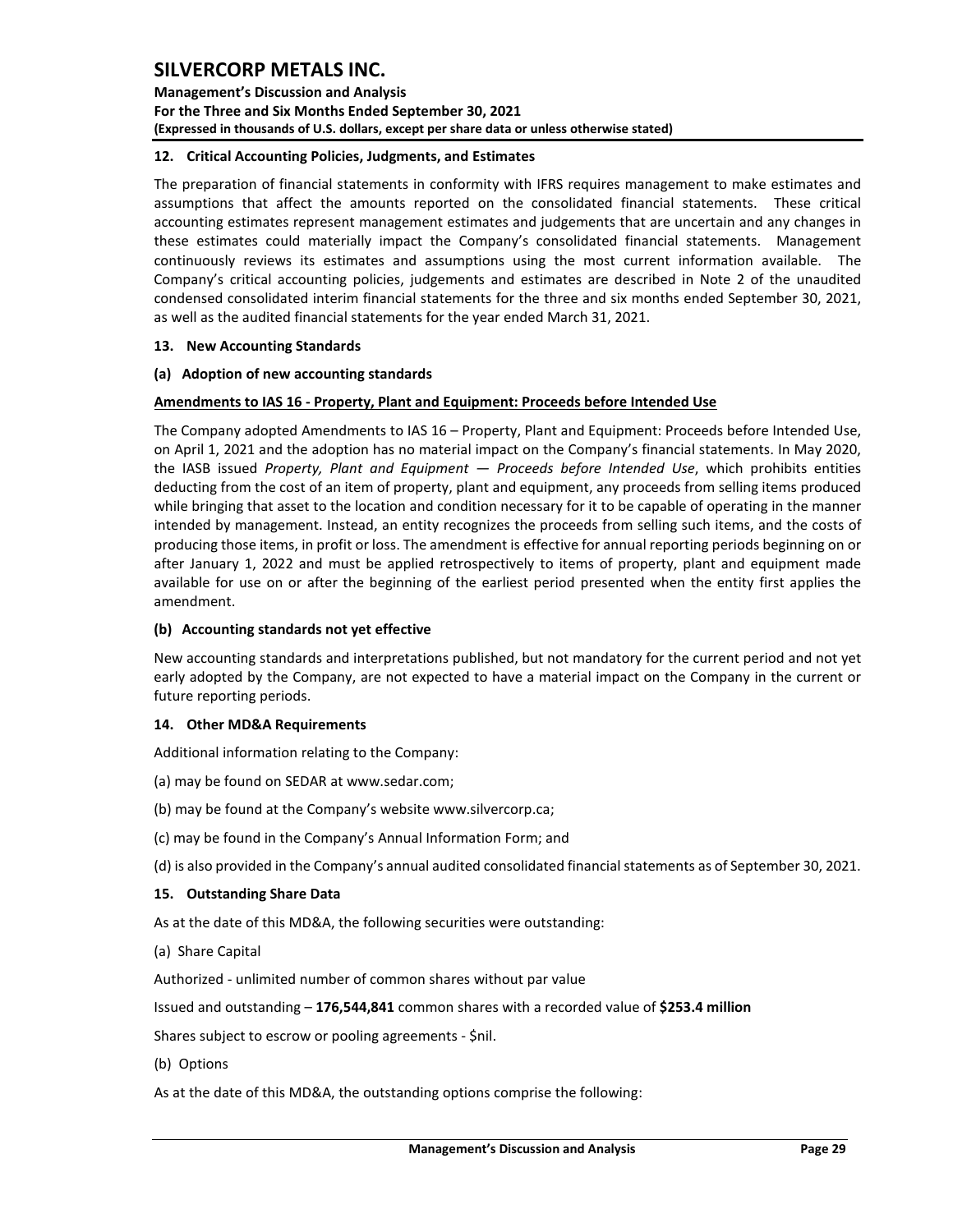### **Management's Discussion and Analysis For the Three and Six Months Ended September 30, 2021 (Expressed in thousands of U.S. dollars, except per share data or unless otherwise stated)**

| <b>Number of Options</b> | Exercise Price (CAD\$) | <b>Expiry Date</b> |
|--------------------------|------------------------|--------------------|
| 353,750                  | \$2.60                 | 2021-11-16         |
| 560,335                  | \$5.46                 | 2025-05-26         |
| 480,000                  | \$9.45                 | 2025-11-11         |
| 1,394,085                |                        |                    |

(c) Restricted Share Units (RSUs)

Outstanding – 1,869,372 RSUs with an average grant date closing price of CAD\$6.41 per share.

### <span id="page-30-0"></span>**16. Risks and Uncertainties**

The Company is exposed to a number of risks in conducting its business, including but not limited to: metal price risk as the Company derives its revenue from the sale of silver, lead, zinc, and gold; credit risk in the normal course of dealing with other companies and financial institutions; foreign exchange risk as the Company reports its financial statements in USD whereas the Company operates in jurisdictions that utilize other currencies; equity price risk and interest rate risk as the Company has investments in marketable securities that are traded in the open market or earn interest at market rates that are fixed to maturity or at variable interest rates; inherent risk of uncertainties in estimating mineral reserves and mineral resources; political risks; economic and social risks related to conducting business in foreign jurisdictions such as China and Mexico; environmental risks; risks related to its relations with employees and local communities where the Company operates, and emerging risks relating to the spread of COVID-19, which has to date resulted in profound health and economic impacts globally and which presents future risks and uncertainties that are largely unknown at this time.

Management and the Board continuously assess risks that the Company is exposed to and attempt to mitigate these risks where practical through a range of risk management strategies.

These and other risks are described in the Company's Annual Information Form, NI 43-101 technical reports, Form 40-F, and Audited Consolidated Financial Statements, which are available on SEDAR at www.sedar.com and on EDGAR at www.sec.gov. Readers are encouraged to refer to these documents for a more detailed description of some of the risks and uncertainties inherent to Silvercorp's business.

• COVID-19

The Company's business, operations and financial condition could be materially adversely affected by the outbreak of pandemics or other health crises, such as the outbreak of COVID-19 that was designated as a pandemic by the World Health Organization on March 11, 2020. The international response to the spread of COVID-19 has led to significant restrictions on travel, temporary business closures, quarantines, global stock market volatility, and a general reduction in consumer activity. Such public health crises can result in operating, supply chain and project development delays and disruptions, global stock market and financial market volatility, declining trade and market sentiment, reduced movement of people and labour shortages, and travel and shipping disruption and shutdowns, including as a result of government regulation and prevention measures, or a fear of any of the foregoing, all of which could affect commodity prices, interest rates, credit risk and inflation. In addition, the current COVID-19 pandemic, and any future emergence and spread of similar pathogens could have an adverse impact on global economic conditions which may adversely impact the Company's operations, and the operations of suppliers, contractors and service providers.

The Company may experience business interruptions, including suspended (whether government mandated or otherwise) or reduced operations relating to COVID-19 and other such events outside of the Company's control, which could have a material adverse impact on its business, operations and operating results, financial condition and liquidity.

As at the date of this MD&A, the duration of the business disruptions internationally and related financial impact of COVID-19 cannot be reasonably estimated. It is unknown whether and how the Company may be affected if the pandemic persists for an extended period of time.

The Company's exposure to such public health crises also includes risks to employee health and safety. Should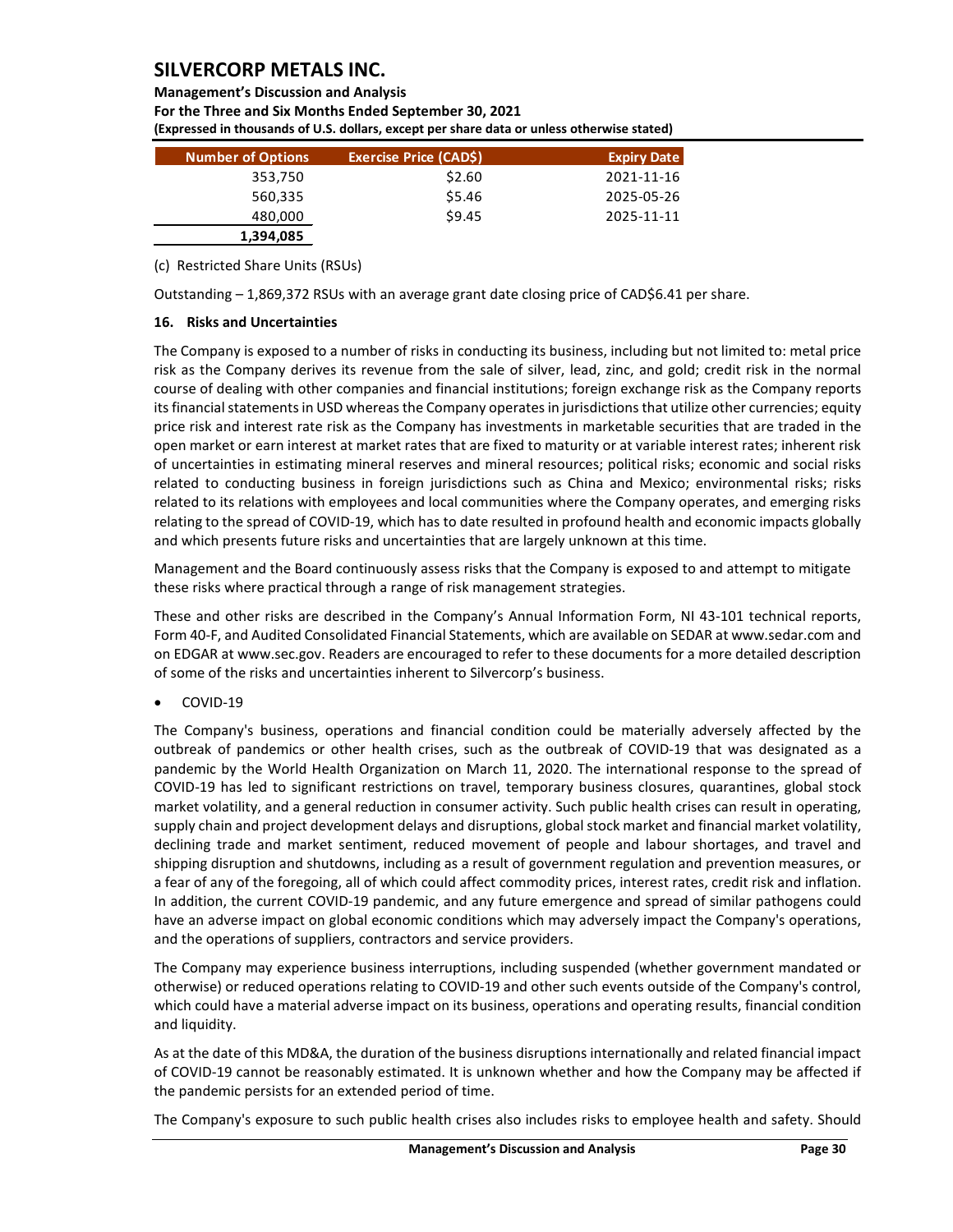## **Management's Discussion and Analysis For the Three and Six Months Ended September 30, 2021 (Expressed in thousands of U.S. dollars, except per share data or unless otherwise stated)**

an employee, contractor, community member or visitor become infected with a serious illness that has the potential to spread rapidly, this could place the Company's workforce at risk.

• Metal Price Risk

The Company's sales prices for lead and zinc pounds are fixed against the Shanghai Metals Exchange as quoted at [www.shmet.com;](http://www.shmet.com/) gold ounces are fixed against the Shanghai Gold Exchange as quoted at www.sge.com.cn and silver ounces are fixed against the Shanghai White Platinum & Silver Exchange as quoted at www.exsilver.com.

The Company's revenues, if any, are expected to be in large part derived from the mining and sale of silver, lead, zinc, and gold contained in metal concentrates. The prices of those commodities have fluctuated widely, particularly in recent years, and are affected by numerous factors beyond the Company's control including international and regional economic and political conditions; expectations of inflation; currency exchange fluctuations; interest rates; global or regional supply and demand for jewellery and industrial products containing silver and other metals; sale of silver and other metals by central banks and other holders, speculators and producers of silver and other metals; availability and cost of metal substitutes; and increased production due to new mine developments and improved mining and production methods. The price of base and precious metals may have a significant influence on the market price of the Company's shares and the value of its projects. The effect of these factors on the price of base and precious metals, and therefore the viability of the Company's exploration projects and mining operations, cannot be accurately predicted.

If silver and other metals prices were to decline significantly or for an extended period of time, the Company may be unable to continue operations, develop its projects, or fulfil obligations under agreements with the Company's joint venture partners or under its permits or licenses.

• Permits, licenses and national security clearance

All mineral resources and mineral reserves of the Company's subsidiaries are owned by their respective governments, and mineral exploration and mining activities may only be conducted by entities that have obtained or renewed exploration or mining permits and licenses in accordance with the relevant mining laws and regulations. No guarantee can be given that the necessary exploration and mining permits and licenses will be issued to the Company or, if they are issued, that they will be renewed, or if renewed under reasonable operational and/or financial terms, or in a timely manner, or that the Company will be in a position to comply with all conditions that are imposed. No guarantee can be given that the national security clearance for Zhonghe Silver Project will be issued, or if it is issued, that it will be issued under reasonable operational and/or financial terms, or in a timely manner, or that the Company will be in a position to comply with all conditions that are imposed.

Nearly all mining projects require government approval. There can be no certainty that approvals necessary to develop and operate mines on the Company's properties will be granted or renewed in a timely and/or economical manner, or at all.

• Title to properties

With respect to the Company's Chinese properties, while the Company has investigated title to all of its mineral claims and to the best of its knowledge, title to all of its properties is in good standing, the properties may be subject to prior unregistered agreements or transfers and title may be affected by undetected defects. There may be valid challenges to the title of the Company's properties which, if successful, could impair development and/or operations. The Company cannot give any assurance that title to its properties will not be challenged. Title insurance is generally not available for mineral properties and the Company's ability to ensure that it has obtained secure claims to individual mineral properties or mining concessions may be severely constrained. The Company's mineral properties in China have not been surveyed, and the precise location and extent thereof may be in doubt.

• Operations and political conditions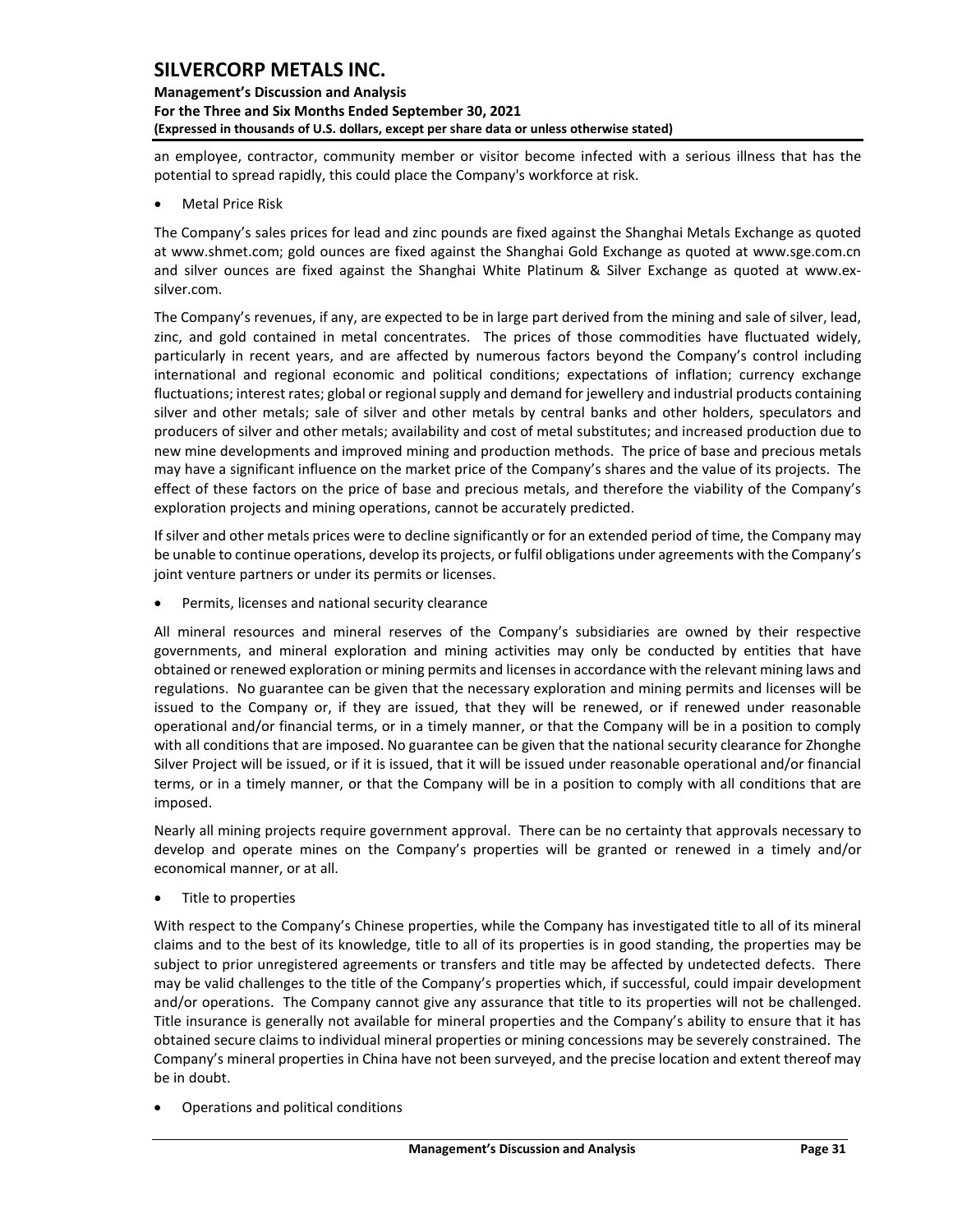## **Management's Discussion and Analysis For the Three and Six Months Ended September 30, 2021 (Expressed in thousands of U.S. dollars, except per share data or unless otherwise stated)**

Most of the properties in which the Company has an interest are located in China, which has different regulatory and legal standards than those in North America. Even when the Company's mineral properties are proven to host economic reserves of metals, factors such as political instability, terrorism, opposition and harassment from local miners, or governmental expropriation or regulation may prevent or restrict mining of any such deposits or repatriation of profits.

Most of the Company's operations are located in China. These operations are subject to the risks normally associated with conducting business in China. Some of these risks are more prevalent in countries which are less developed or have emerging economies, including uncertain political and economic environments, as well as risks of war and civil disturbances or other risks which may limit or disrupt a project, restrict the movement of funds or result in the deprivation of contractual rights or the taking of property by nationalization or expropriation without fair compensation, risk of adverse changes in laws or policies, increases in foreign taxation or royalty obligations, license fees, permit fees, delays in obtaining or the inability to obtain necessary governmental permits, limitations on ownership and repatriation of earnings, and foreign exchange controls and currency devaluations.

In addition, the Company may face import and export regulations, including export restrictions, disadvantages of competing against companies from countries that are not subject to similar laws, restrictions on the ability to pay dividends offshore, and risk of loss due to disease and other potential endemic health issues. Although the Company is not currently experiencing any significant or extraordinary problems in China arising from such risks, there can be no assurance that such problems will not arise in the future. The Company currently does not carry political risk insurance coverage.

The Company's interests in its mineral properties are held through joint venture companies established under and governed by the laws of China. The Company's joint venture partners in China include state-sector entities and, like other state-sector entities, their actions and priorities may be dictated by government policies instead of purely commercial considerations. Additionally, companies with a foreign ownership component operating in China may be required to work within a framework which is different from that imposed on domestic Chinese companies. The Chinese government currently allows foreign investment in certain mining projects under central government guidelines. There can be no assurance that these guidelines will not change in the future.

• Regulatory environment in China

The Company conducts its mining operations in China. The laws of China differ significantly from those of Canada and all such laws are subject to change. Mining is subject to potential risks and liabilities associated with pollution of the environment and disposal of waste products occurring as a result of mineral exploration and production.

Failure to comply with applicable laws and regulations may result in enforcement actions and may also include corrective measures requiring capital expenditures, installation of additional equipment or remedial actions. Parties engaged in mining operations may be required to compensate those suffering loss or damage by reason of mining activities and may have civil or criminal fines or penalties imposed for violations of applicable laws and regulations.

New laws and regulations, amendments to existing laws and regulations, administrative interpretation of existing laws and regulations, or more stringent enforcement of existing laws and regulations could have a material adverse impact on future cash flow, results of operations and the financial condition of the Company.

Substantial uncertainties exist with respect to the interpretation and implementation of the Foreign Investment Law. On March 15, 2019, the PRC National People's Congress approved the Foreign Investment Law, which came into effect on January 1, 2020. The Foreign Investment Law replaced the trio of prior laws regulating foreign investment in China. The Implementation Regulation of the Foreign Investment Law and the Measures for Reporting of Information on Foreign Investment, which also came into effect on January 1, 2020, clarified and elaborated the relevant provisions of the Foreign Investment Law.

The Foreign Investment Law sets out the basic regulatory framework for foreign investments and proposes to implement a system of pre-entry national treatment with a negative list for foreign investments (including certain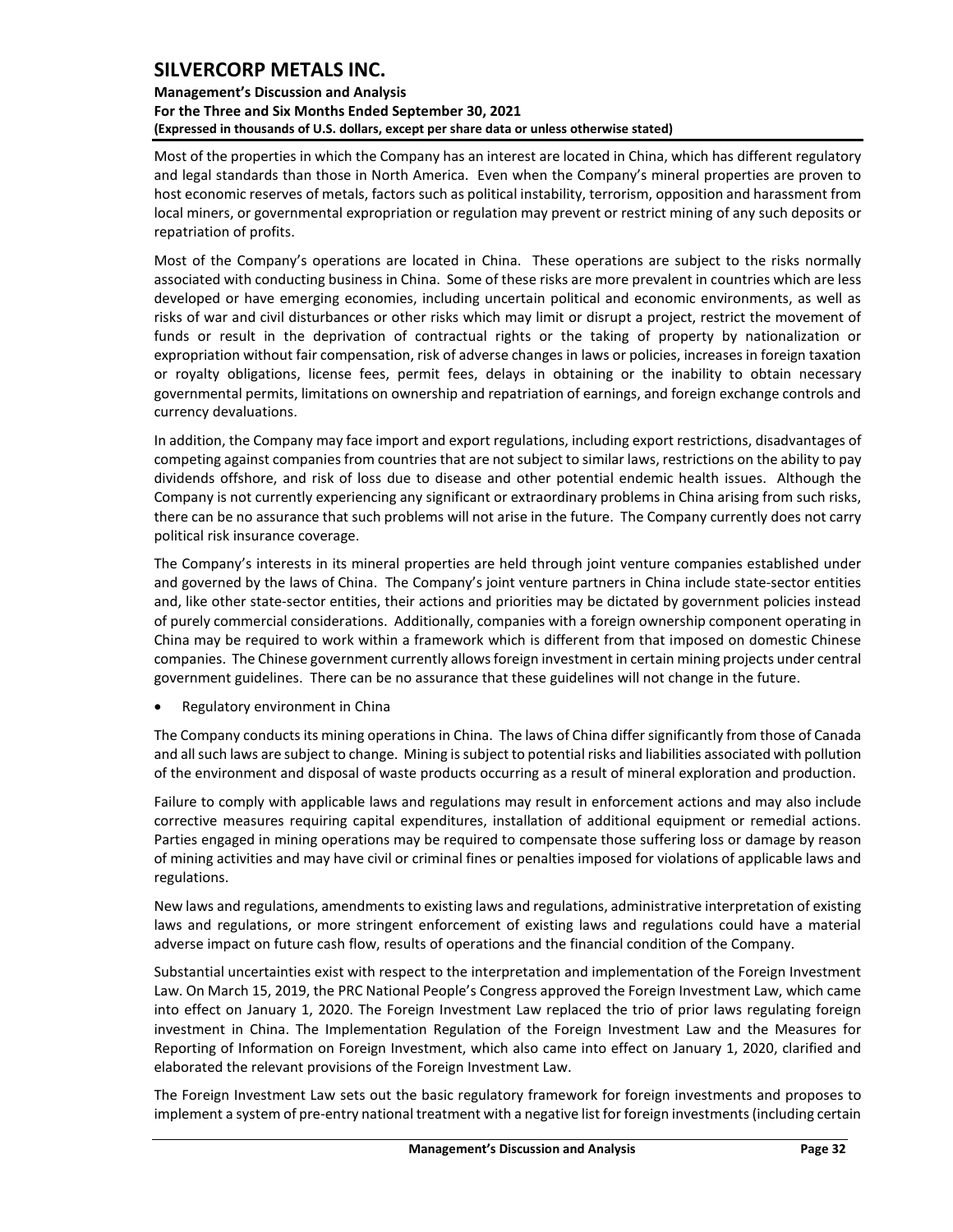### **Management's Discussion and Analysis For the Three and Six Months Ended September 30, 2021 (Expressed in thousands of U.S. dollars, except per share data or unless otherwise stated)**

aspects of telecommunications, mining and publication and entertainment), pursuant to which (i) foreign entities and individuals are prohibited from investing in the areas that are not open to foreign investments, (ii) foreign investments in the restricted industries must satisfy certain requirements under the law, and (iii) foreign investments in business sectors outside of the negative list will be treated equally with domestic investments. The Foreign Investment Law also sets forth necessary mechanisms to facilitate, protect and manage foreign investments and proposes to establish a foreign investment information reporting system, through which foreign investors or foreign-invested enterprises are required to submit initial report, report of changes, report of deregistration and annual report relating to their investments to the Ministry of Commerce or its local branches. As the Foreign Investment Law is still relatively new, it is unclear how the regulations will be interpreted and implemented by the relevant governmental authorities.

• Environmental risks

The Company's activities are subject to extensive laws and regulations governing environmental protection and employee health and safety, including environmental laws and regulations in China. These laws address emissions into the air, discharges into water, management of waste, management of hazardous substances, protection of natural resources, antiquities and endangered species, and reclamation of lands disturbed by mining operations.

There are also laws and regulations prescribing reclamation activities on some mining properties. Environmental legislation in many countries, including China, is evolving and the trend has been toward stricter standards and enforcement, increased fines and penalties for non-compliance, more stringent environmental assessments of proposed projects and increasing responsibility for companies and their officers, directors and employees. Compliance with environmental laws and regulations may require significant capital outlays on behalf of the Company and may cause material changes or delays in the Company's intended activities. There can be no assurance that the Company has been or will be at all times in complete compliance with current and future environmental and health and safety laws and permits will not materially adversely affect the Company's business, results of operations or financial condition. It is possible that future changes in these laws or regulations could have a significant adverse impact on some portion of the Company's business, causing the Company to reevaluate those activities at that time. The Company's compliance with environmental laws and regulations entails uncertain cost.

• Risks and hazards of mining operations

Mining is inherently dangerous and the Company's operations are subject to a number of risks and hazards including, without limitation:

- (i) environmental hazards;
- (ii) discharge of pollutants or hazardous chemicals;
- (iii) industrial accidents;
- (iv) failure of processing and mining equipment;
- (v) labour disputes;
- (vi) supply problems and delays;
- (vii) encountering unusual or unexpected geologic formations or other geological or grade problems;
- (viii)encountering unanticipated ground or water conditions;
- (ix) cave-ins, pit wall failures, flooding, rock bursts and fire;
- (x) periodic interruptions due to inclement or hazardous weather conditions;
- (xi) equipment breakdown;
- (xii) other unanticipated difficulties or interruptions in development, construction or production;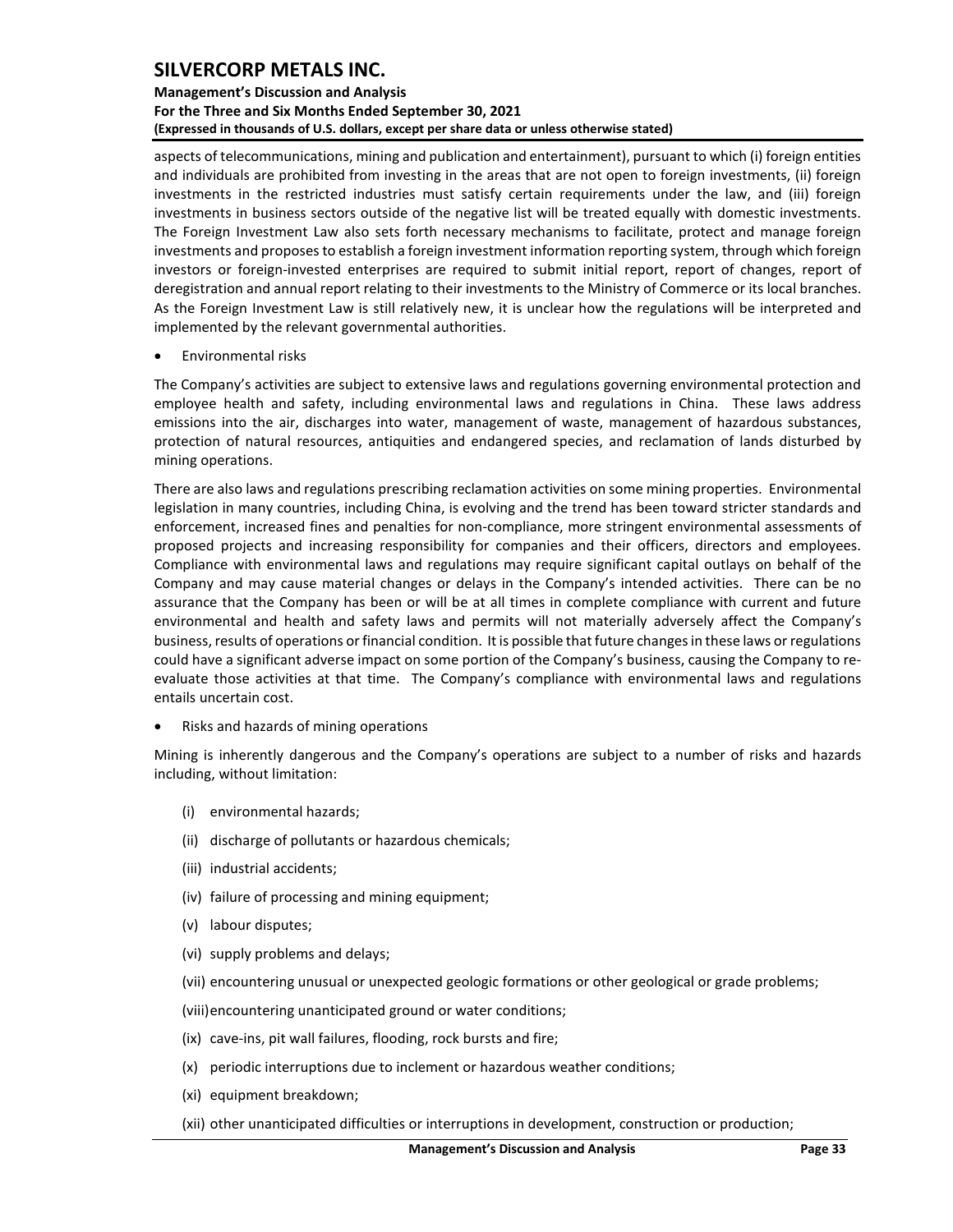## **Management's Discussion and Analysis For the Three and Six Months Ended September 30, 2021 (Expressed in thousands of U.S. dollars, except per share data or unless otherwise stated)**

- (xiii) other acts of God or unfavourable operating conditions; and
- (xiv)health and safety risks associated with spread of COVID-19 pandemic, and any future emergence and spread of similar pathogens.

Such risks could result in damage to, or destruction of, mineral properties or processing facilities, personal injury or death, loss of key employees, environmental damage, delays in mining, monetary losses and possible legal liability. Satisfying such liabilities may be very costly and could have a material adverse effect on the Company's future cash flow, results of operations and financial condition.

• Cybersecurity Risks

The Company is subject to cybersecurity risks including unauthorized access to privileged information, destroy data or disable, degrade, or sabotage our systems, including through the introduction of computer viruses. Although we take steps to secure our configurations and manage our information system, including our computer systems, internet sites, emails and other telecommunications, and financial/geological data, there can be no assurance that measures we take to ensure the integrity of our systems will provide protection, especially because cyberattack techniques used change frequently or are not recognized until successful. The Company has not experienced any material cybersecurity incident in the past, but there can be no assurance that the Company would not experience in the future. If our systems are compromised, do not operate properly or are disable, we could suffer financial loss, disruption of business, loss of geology data which could affect our ability to conduct effective mine planning and accurate mineral resources estimates, loss of financial data which could affect our ability to provide accurate and timely financial reporting.

• General Economic Conditions

General economic conditions may adversely affect our growth, profitability and ability to obtain financing. Events in global financial markets in the past several years have had a profound impact on the global economy. Many industries, including the silver and gold mining industry, have been and continue to be impacted by these market conditions. Some of the key impacts of the current financial market turmoil include contraction in credit markets resulting in a widening of credit risk, devaluations, high volatility in global equity, commodity, foreign exchange and precious metal markets and a lack of market confidence and liquidity. A continued or worsened slowdown in the financial markets or other economic conditions, including but not limited to, consumer spending, employment rates, business conditions, inflation, fuel and energy costs, consumer debt levels, lack of available credit, the state of the financial markets, interest rates and tax rates, may adversely affect our growth, profitability and ability to obtain financing. A number of issues related to economic conditions could have a material adverse effect on our business, financial condition and results of operations, including:

- (i) significant disruption to the global economic conditions caused by COVID-19 as discussed above;
- (ii) contraction in credit markets could impact the cost and availability of financing and our overall liquidity;
- (iii) the volatility of silver, gold and other metal prices would impact our revenues, profits, losses and cash flow;
- (iv) recessionary pressures could adversely impact demand for our production;
- (v) volatile energy, commodity and consumables prices and currency exchange rates could impact our production costs; and
- (vi) the devaluation and volatility of global stock markets could impact the valuation of our equity and other securities.

## <span id="page-34-0"></span>**17. Disclosure Controls and Procedures**

### **(a) Management's Report on Internal Control over Financial Reporting**

Management of the Company is responsible for establishing and maintaining an adequate system of internal control, including internal controls over financial reporting. Internal control over financial reporting is a process designed by and/or under the supervision of the Chief Executive Officer and the Chief Financial Officer and effected by the Board, management and other personnel to provide reasonable assurance regarding the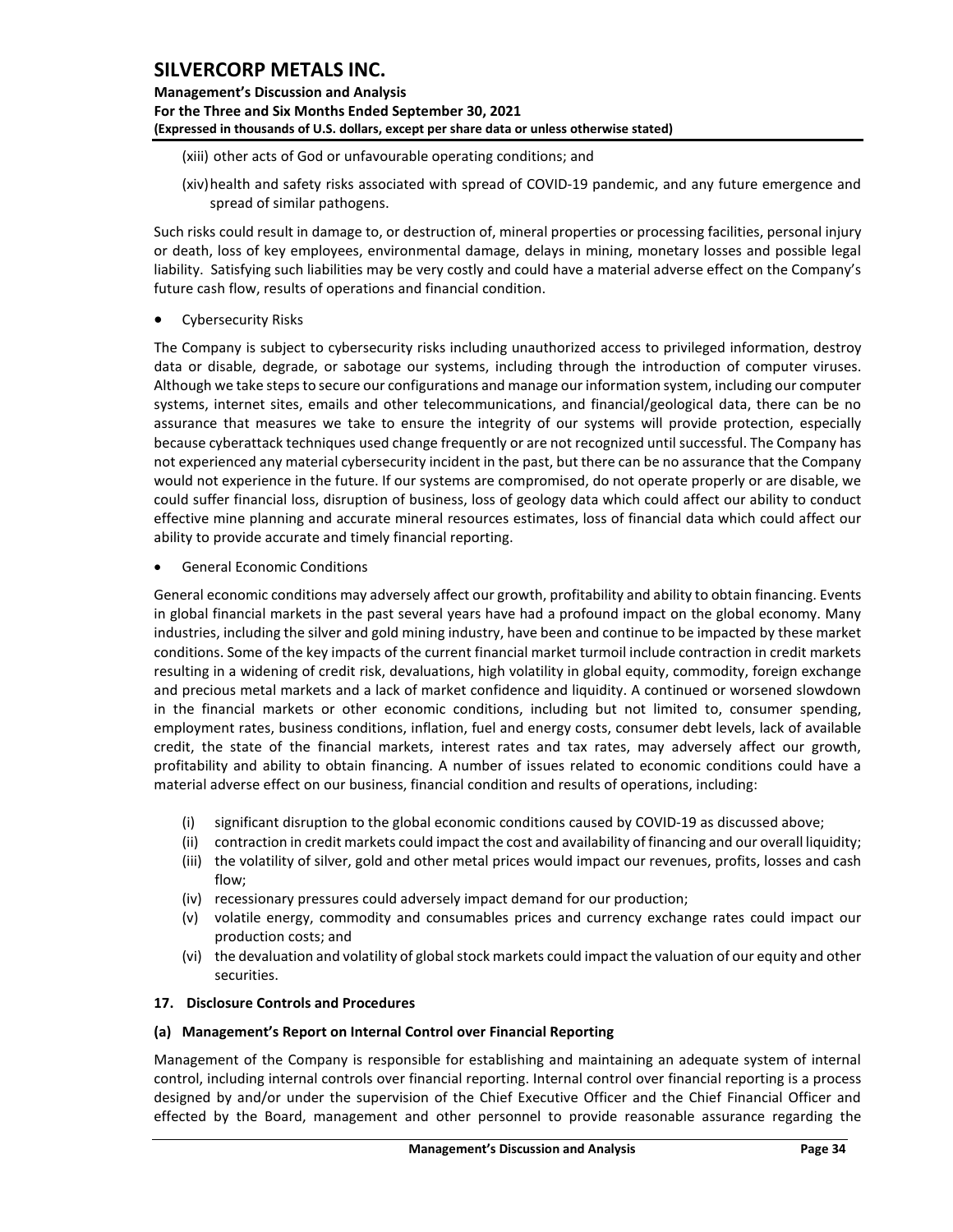### **Management's Discussion and Analysis For the Three and Six Months Ended September 30, 2021 (Expressed in thousands of U.S. dollars, except per share data or unless otherwise stated)**

reliability of financial reporting and the preparation of financial statements for external purposes in accordance with IFRS as issued by IASB. The Company's internal control over financial reporting includes those policies and procedures that:

- maintaining records, that in reasonable detail, accurately and fairly reflect our transactions and dispositions of the assets of the Company;
- providing reasonable assurance that transactions are recorded as necessary for preparation of our consolidated financial statements in accordance with generally accepted accounting principles;
- providing reasonable assurance that receipts and expenditures are made in accordance with authorizations of management and the directors of the Company; and
- providing reasonable assurance that unauthorized acquisition, use or disposition of company assets that could have a material effect on the Company's consolidated financial statements would be prevented or detected on a timely basis.

The Company's management, including its Chief Executive Officer and Chief Financial Officer, believes that due to its inherent limitations, internal control over financial reporting may not prevent or detect misstatements on a timely basis. In addition, projections of any evaluation of the effectiveness of internal control over financial reporting to future periods are subject to the risk that the controls may become inadequate because of changes in conditions, or that the degree of compliance with the policies or procedures may deteriorate.

The Company's management evaluates the effectiveness of the Company's internal control over financial reporting based upon the criteria set forth in *Internal Control – Integrated Framework (2013)* issued by the Committee of Sponsoring Organization of the Treadway Commission. Based on the evaluation, management concluded that the Company's internal control over financial reporting as of September 30, 2021 was effective and provides a reasonable assurance of the reliability of the Company's financial reporting and preparation of the financial statements.

### **(b) Changes in Internal Control over Financial Reporting**

There has been no change in the Company's internal control over financial reporting during the fiscal year ended September 30, 2021 that has materially affected or is reasonably likely to materially affect, its internal control over financial reporting.

### <span id="page-35-0"></span>**18. Directors and Officers**

As at the date of this MD&A, the Company's directors and officers are as follows:

| <b>Directors</b>                 | <b>Officers</b>                                     |
|----------------------------------|-----------------------------------------------------|
| Dr. Rui Feng, Director, Chairman | Rui Feng, Chief Executive Officer                   |
| Yikang Liu, Director             | Derek Liu, Chief Financial Officer                  |
| Paul Simpson, Director           | Yong-Jae Kim, General Counsel & Corporate Secretary |
| David Kong, Director             | Lon Shaver, Vice President                          |
| Marina A. Katusa, Director       |                                                     |

### <span id="page-35-1"></span>**Technical Information**

Scientific and technical information contained in this MD&A has been reviewed and approved by Mr. Guoliang Ma, P.Geo., Manager of Exploration and Resources of the Company and a Qualified Person assuch term is defined in NI 43-101.

### <span id="page-35-2"></span>**Forward Looking Statements**

*Certain of the statements and information in this MD&A constitute "forward-looking statements" within the meaning of the*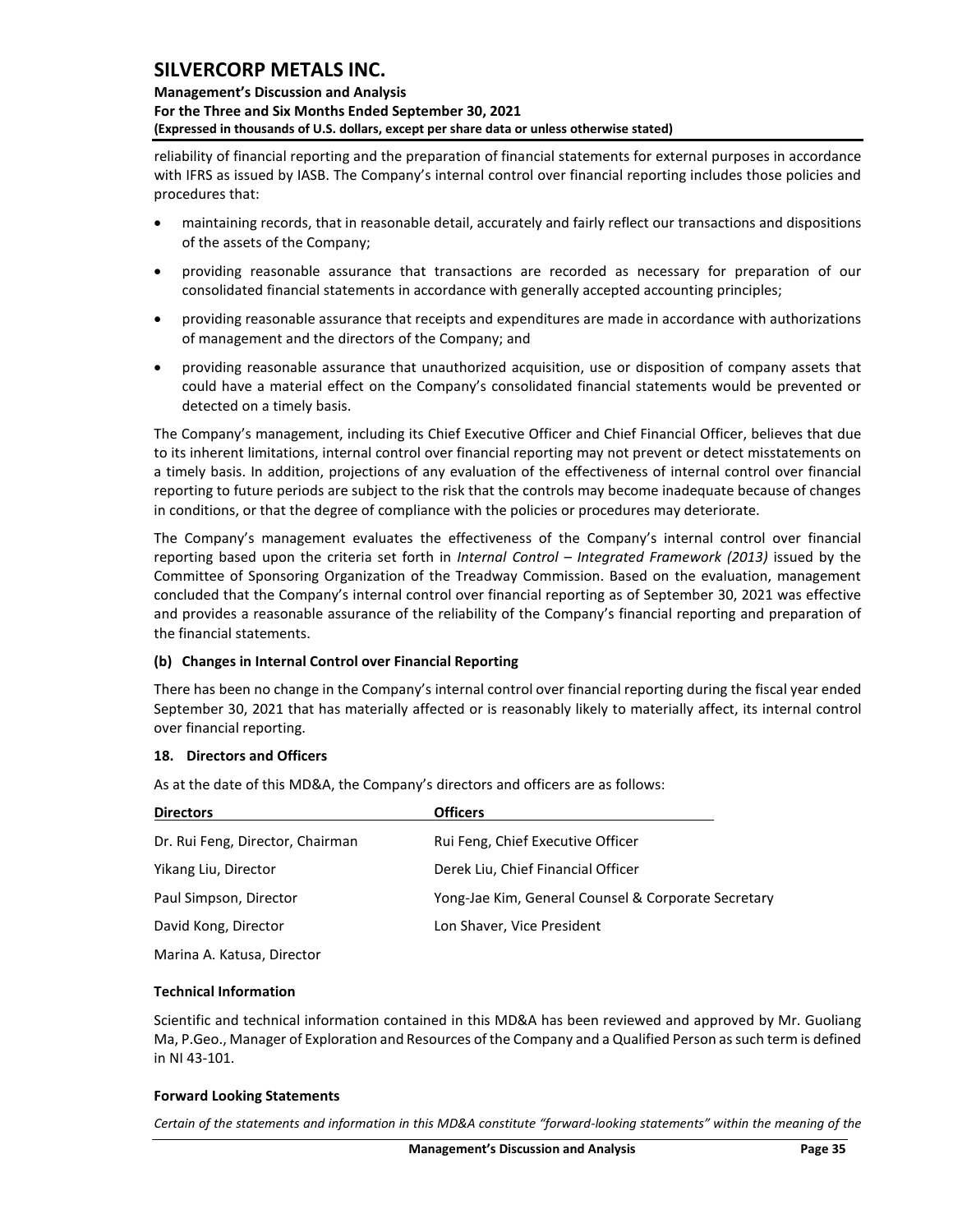### **Management's Discussion and Analysis For the Three and Six Months Ended September 30, 2021 (Expressed in thousands of U.S. dollars, except per share data or unless otherwise stated)**

*United States Private Securities Litigation Reform Act of 1995 and "forward-looking information" within the meaning of applicable Canadian provincial securities laws. Any statements or information that express or involve discussions with respect to predictions, expectations, beliefs, plans, projections, objectives, assumptions or future events or performance (often, but not always, using words or phrases such as "expects", "is expected", "anticipates", "believes", "plans", "projects", "estimates", "assumes", "intends", "strategies", "targets", "goals", "forecasts", "objectives", "budgets", "schedules", "potential" or variations thereof or stating that certain actions, events or results "may", "could", "would", "might" or "will" be taken, occur or be achieved, or the negative of any of these terms and similar expressions) are not statements of historical fact and may be forward-looking statements or information. Forward-looking statements or information relate to, among other things:*

- *the price of silver and other metals;*
- *estimates of the Company's revenues and capital expenditures;*
- *estimated ore production and grades from the Company's mines in the Ying Mining District and the GC Mine;*
- *projected cash operating costs and all-in sustaining costs, and budgets, on a consolidated and mine-by-mine basis;*
- *statements regarding anticipated exploration, drilling, development, construction, and other activities or achievements of the Company;*
- *plans, projections and estimates included in the Fiscal 2021 Guidance and the Fiscal 2022 Guidance;*
- *timing of national security clearance related to acquisition of the Zhonghe Project by the relevant governmental authorities and the Company's expectation that it will enter into the mineral rights transfer contract with respect to the Zhonghe Project; and*
- *timing of receipt of permits, licenses, and regulatory approvals.*

*Forward-looking statements or information are subject to a variety of known and unknown risks, uncertainties and other factors that could cause actual events or results to differ from those reflected in the forward-looking statements or information, including, without limitation, risks relating to,* 

- *COVID–19;*
- *fluctuating commodity prices;*
- *fluctuating currency exchange rates;*
- *increasing labour cost;*
- *exploration and development programs;*
- *feasibility and engineering reports;*
- *permits and licenses;*
- *operations and political conditions;*
- *regulatory environment in China, Mexico and Canada;*
- *environmental risks;*
- *mining operations;*
- *cybersecurity;*
- *general economic conditions; and*
- *matters referred to in this MD&A under the heading "Risks and Uncertainties" and other public filings of the Company.*

*This list is not exhaustive of the factors that may affect any of the Company's forward-looking statements or information. Forward-looking statements or information are statements about the future and are inherently uncertain, and actual achievements of the Company or other future events or conditions may differ materially from those expressed or implied in the forward-looking statements or information. Although the Company has attempted to identify important factors that could cause actual results to differ materially, there may be other factors that cause results not to be as anticipated, estimated, described or intended. Accordingly, readers should not place undue reliance on forward-looking statements or information.* 

*The Company's forward-looking statements and information are necessarily based on a number of estimates, assumptions,*